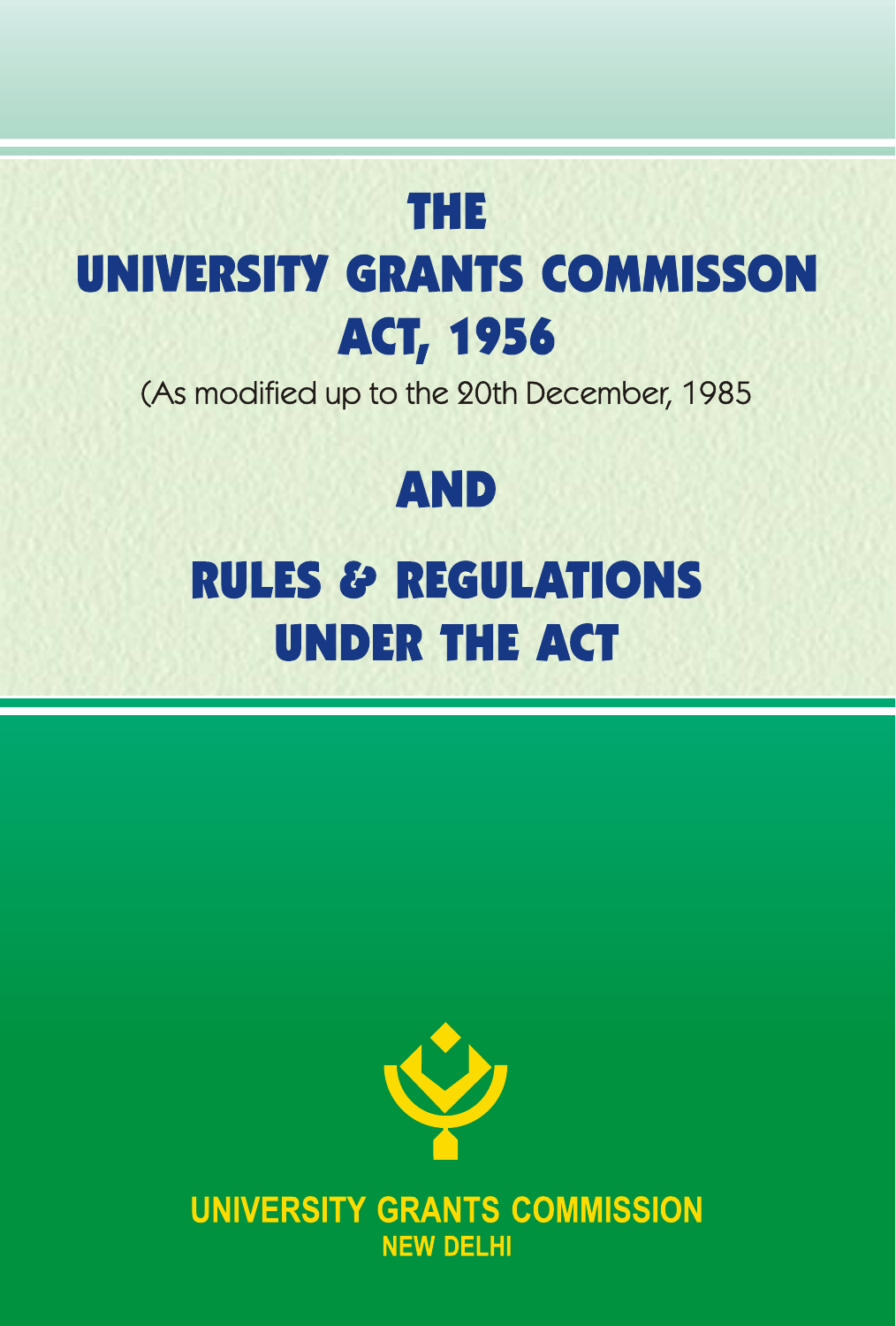### **THE UNIVERSITY GRANTS COMMISSION ACT, 1956**

**(As modified up to the 20th December, 1985)**

### **AND**

### **RULES & REGULATIONS UNDER THE ACT**



**UNIVERSITY GRANTS COMMISSION NEW DELHI**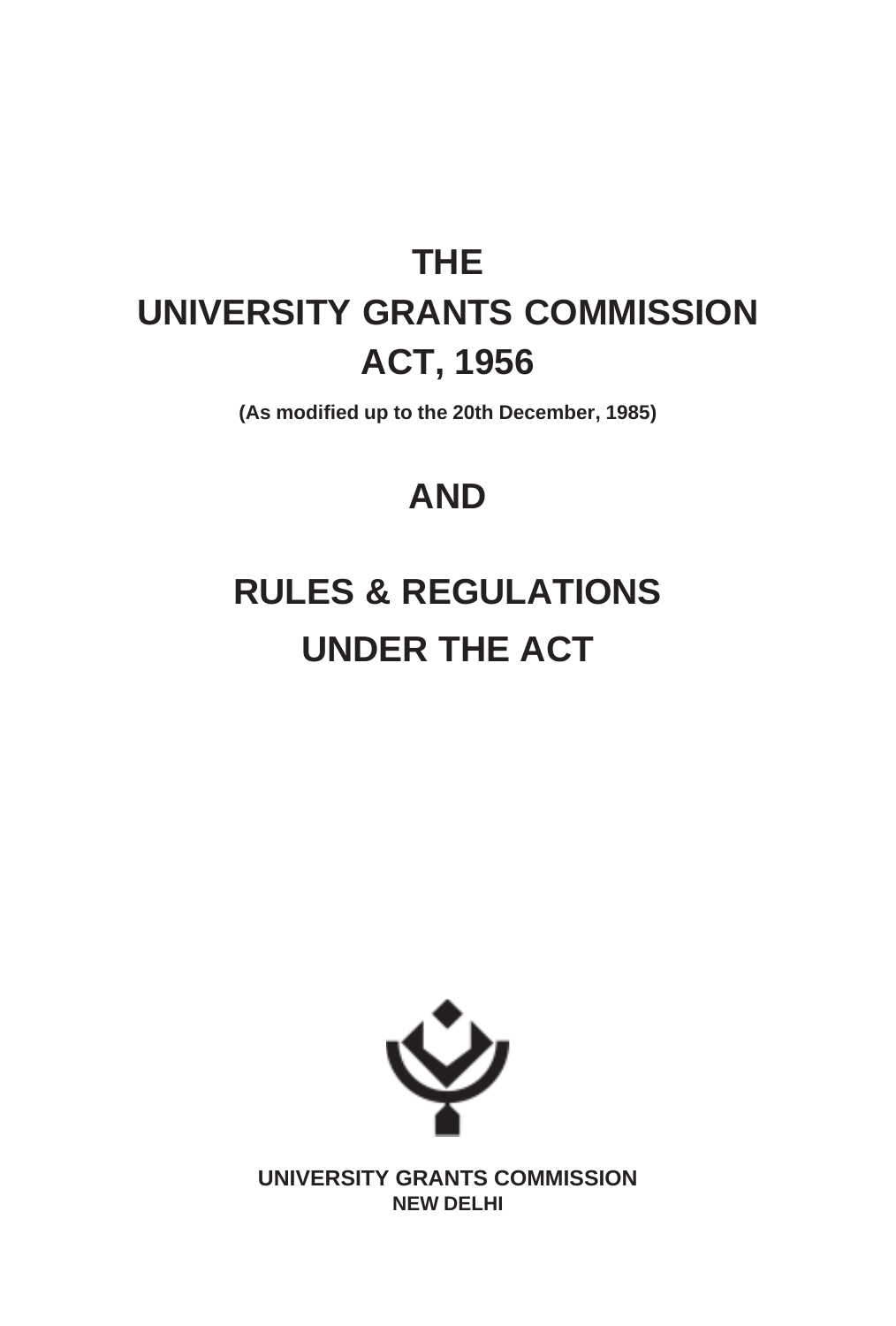NOTE : "This publication has been printed under the direction and control of UGC and the Govt. of India shall not be deemed responsible for the material reproduced in this copy of the UGC Act, 1956 and Rules and Regulations under the Act, which is strictly meant for Official Use and shall not be used for commercial purposes."

July 2002

1000 copies

Printed and Published by Secretary, University Grants Commission Bahadur Shah Zafar Marg, New Delhi-110 002; and Printed at : Mohan Printing Press, New Delhi-110 015, Ph: 5932597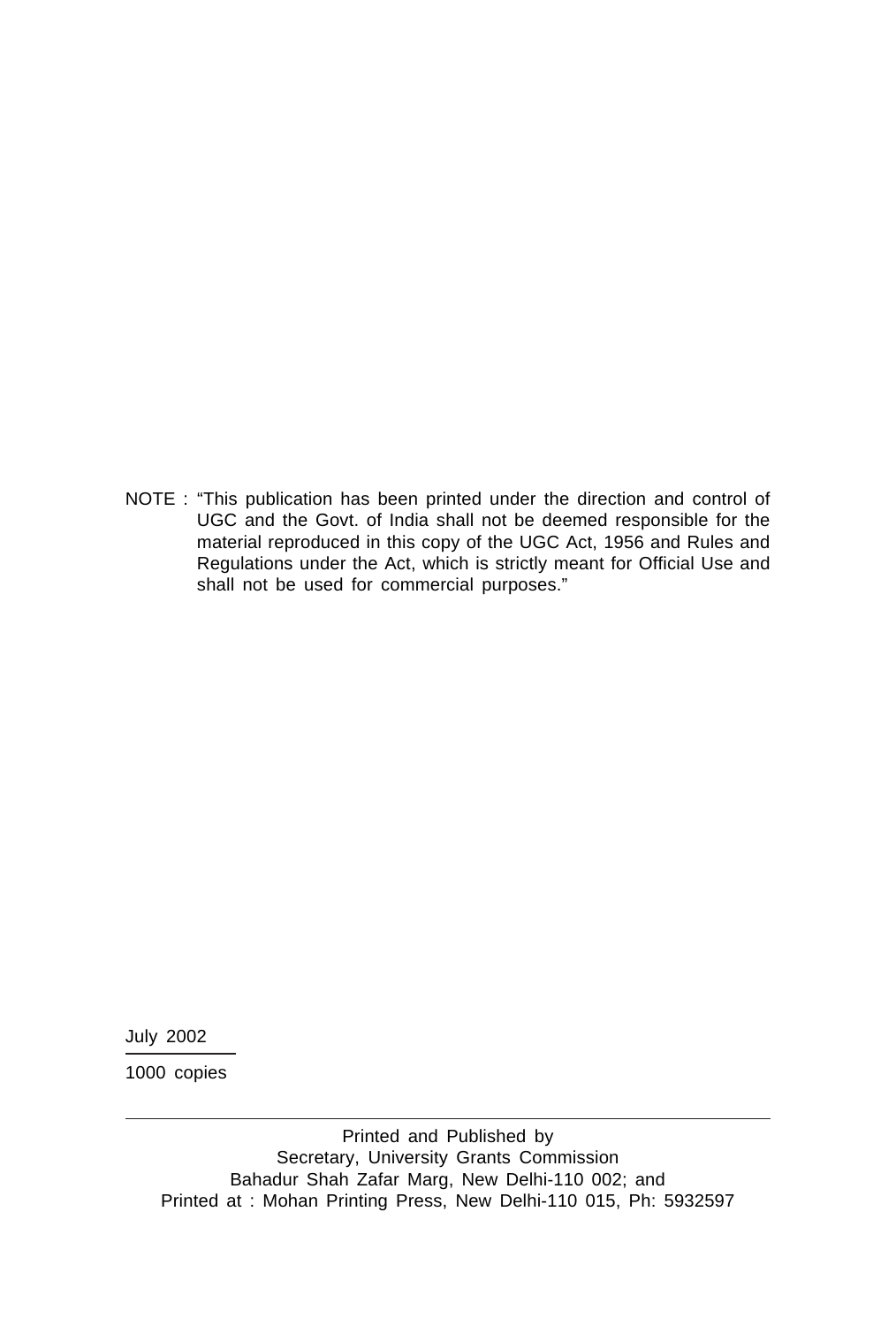#### **UGC Act 1956 as Modified upto the 20th December 1985 and Rules and Regulations under the Act**

#### **CONTENTS**

#### *Page*

| 1.0  | UGC Act, 1956 as Modified upto the 20th December, 1985                                                             | $\mathbf{1}$ |
|------|--------------------------------------------------------------------------------------------------------------------|--------------|
| 2.0  | UGC Inspection of Universities Rules, 1960                                                                         | 23           |
| 3.0  | UGC Rules regarding Fitness of Universities, 1974-88                                                               | 25           |
| 4.0  | UGC Returns of Information by Universities Rules, 1979                                                             | 37           |
| 5.0  | UGC Fitness of Institutions for Grants Rules, 1975                                                                 | 39           |
| 6.0  | Recognition of College in Terms of Regulations, 1974<br>Framed under the UGC Act.                                  | 41           |
| 7.0  | UGC (Establishment and Maintenance of Institutions)<br>Regulations, 1985                                           | 43           |
| 8.0  | UGC Regulations, 1985 regarding the Minimum<br>Standards of Instruction for the Grant of the First Degree          | 46           |
| 9.0  | UGC Regulations, 1991 regarding Minimum Qualifications for<br>Appointment of Teachers in Universities and Colleges | 57           |
| 10.0 | List of Degrees specified for the purposes of Section 22 of<br>the UGC Act.                                        | 62           |
| 11.0 | UGC Rules, 1996 regarding Fitness of Health Sciences and<br>Medical Universities for receiving grants              | 73           |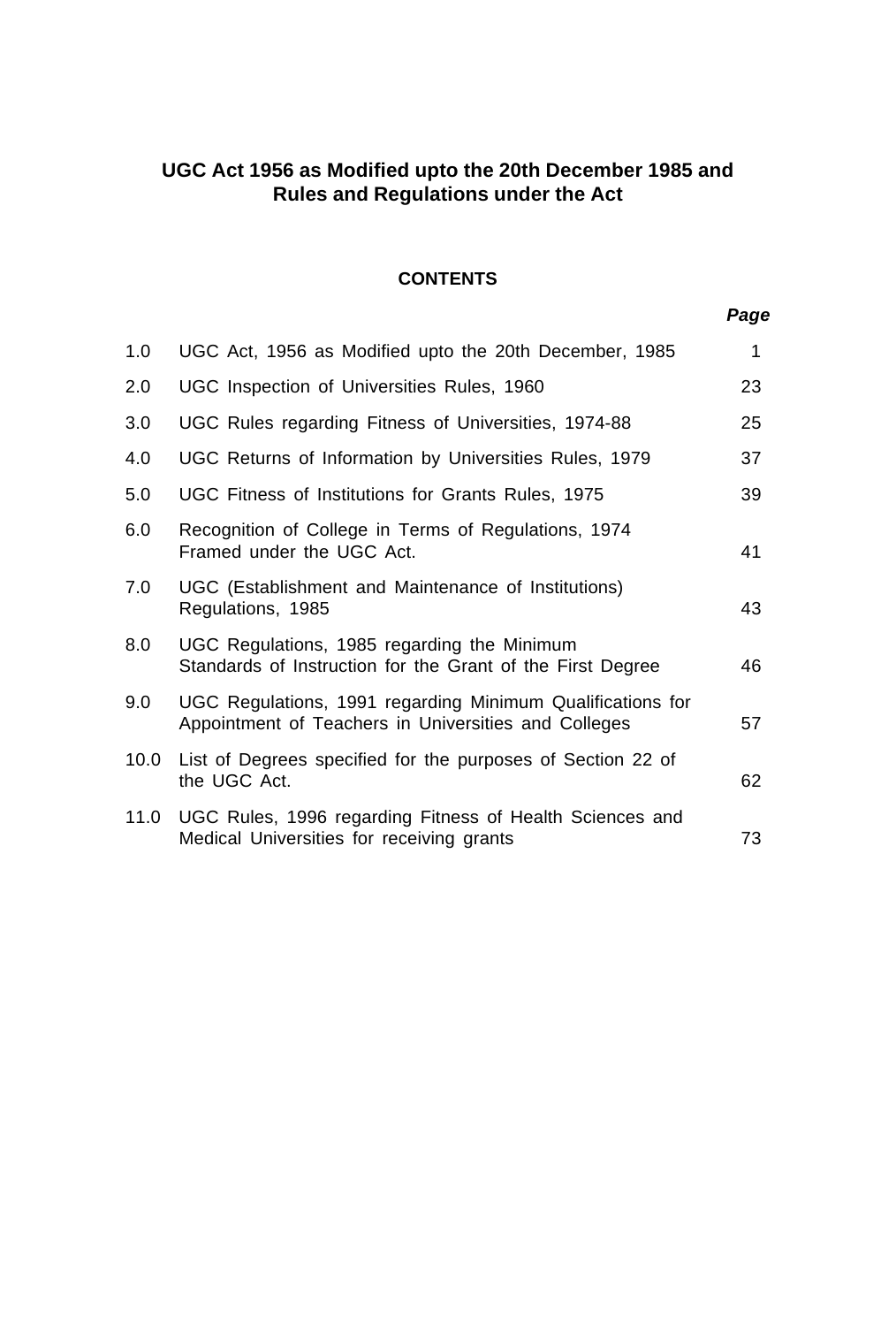### **THE UNIVERSITY GRANTS COMMISSION ACT, 1956**

**(3 of 1956)**

**(As modified up to the 20th December, 1985)**

**UNIVERSITY GRANTS COMMISSION NEW DELHI**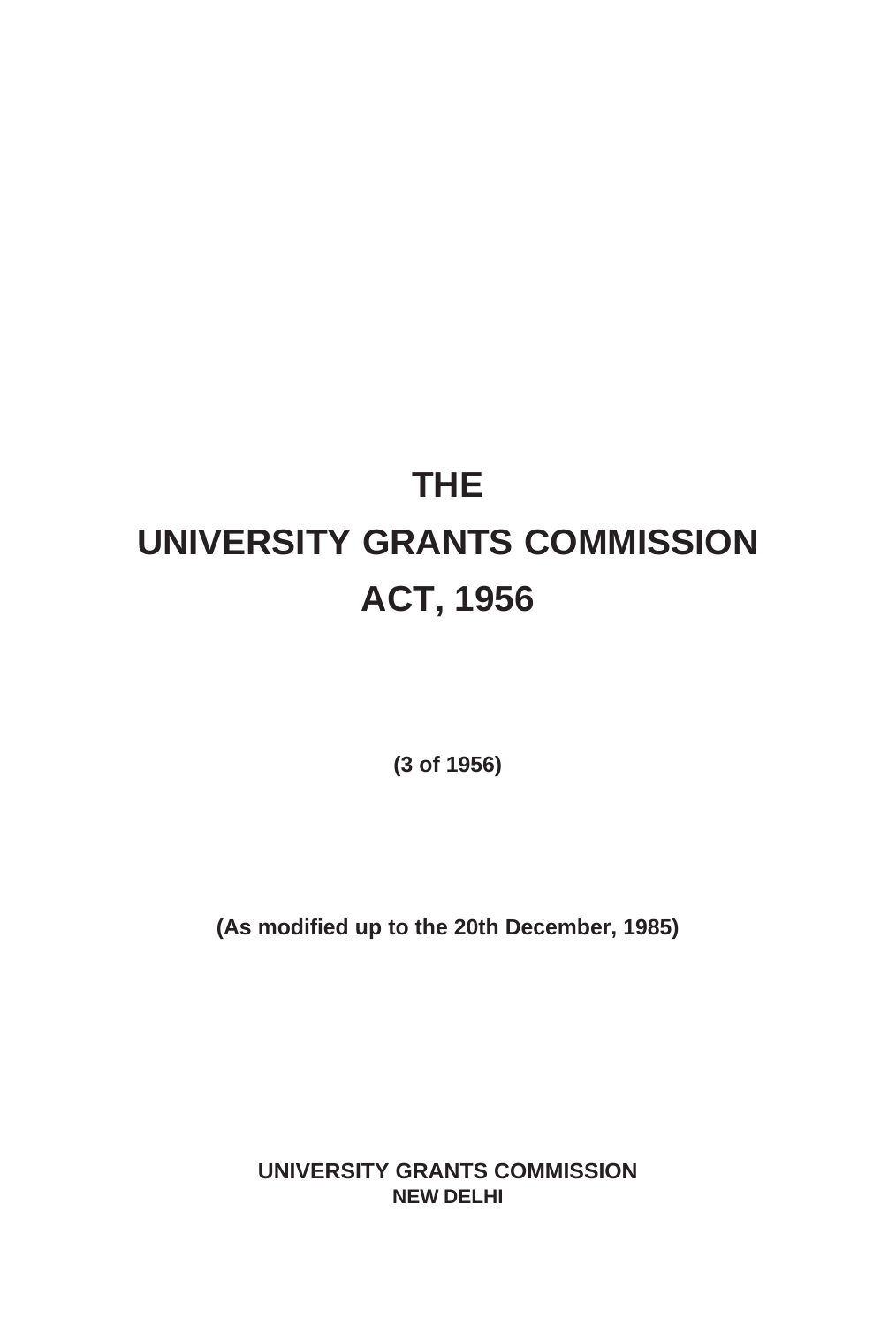**This Act has been amended by the University Grants Commission (Amendment) Act, 1972 (No. 33 of 1972).**

**This Act has been further amended by (i) The University Grants Commission (Amendment) Act,1 1984 (No. 59 of 1984) and (ii) The University** Grants Commission (Amendment) Act,<sup>2</sup> 1985 (No. 70 of 1985).

#### **LIST OF ABBREVIATIONS USED**

| Ins.   | <br>for Inserted             |
|--------|------------------------------|
| Р.     | <br>,,<br>Page               |
| Pt.    | <br>,,<br>Part               |
| S.     | <br>,,<br><b>Section</b>     |
| Sch.   | <br>,,<br><b>Schedule</b>    |
| Sec.   | <br>,,<br><b>Section</b>     |
| Subs.  | <br>,,<br><b>Substituted</b> |
| w.e.f. | <br>,,<br>with effect from   |
|        |                              |

- **1. See The Gazette of India, Extraordinary-Part II Section 1 No. 72-C dated August 31, 1984**
- **2. See The Gazette of India, Extraordinary-Part II Section 1 No. 88 dated December 23, 1985**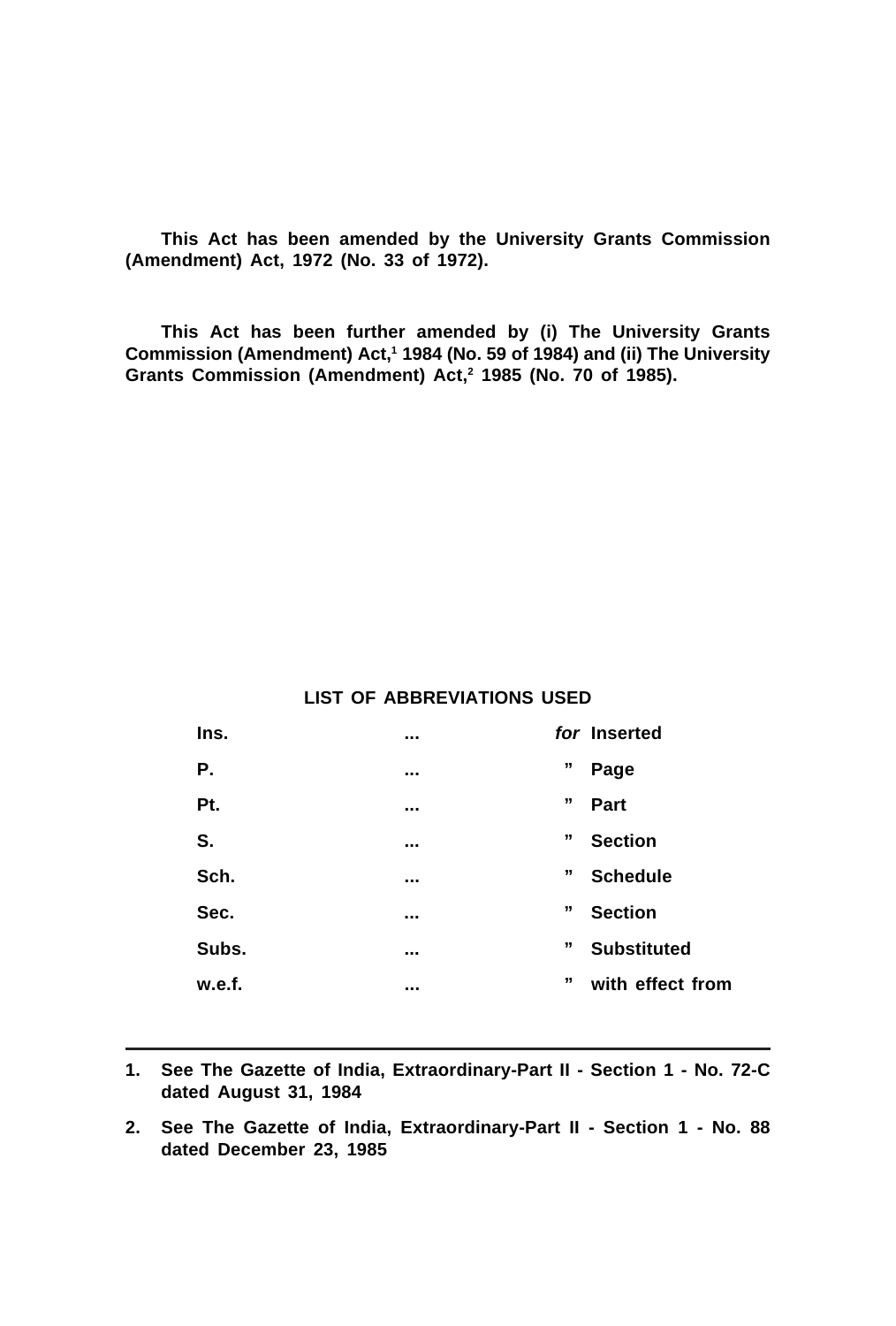### **THE UNIVERSITY GRANTS COMMISSION ACT, 1956**

### **ARRANGEMENT OF SECTIONS**

#### **CHAPTER I PRELIMINARY**

#### **SECTIONS**

- 1. Short title and commencement.
- 2. Definitions.
- 3. Application of Act to institutions for higher studies other than Universities.

#### **CHAPTER II**

#### **ESTABLISHMENT OF THE COMMISSION**

- 4. Establishment of the Commission.
- 5. Composition of the Commission.
- 6. Terms and conditions of service of members.
- 7. Meetings of the Commission.
- 8. Vacancies amongst members or defect in constitution not to invalidate acts or proceedings of the Commission.
- 9. Temporary association of persons with the Commission for particular purposes.
- 10. Staff of the Commission.
- 11. Authentication of orders and other instruments of the Commission.

#### **CHAPTER III**

#### **POWERS AND FUNCTIONS OF THE COMMISSION**

- 12. Functions of the Commission.
- 12A. Regulation of fees and prohibition of donations in certain cases.
- 12B. Prohibition regarding giving of any grant to a University not declared by the Commission fit to receive such grant.
- 13. Inspection.
- 14. Consequences of failure of Universities to comply with recommendations of the Commission.
- 15. Payment to the Commission.
- 16. Fund of the Commission.
- 17. Budget.
- 18. Annual report.
- 19. Account and audit.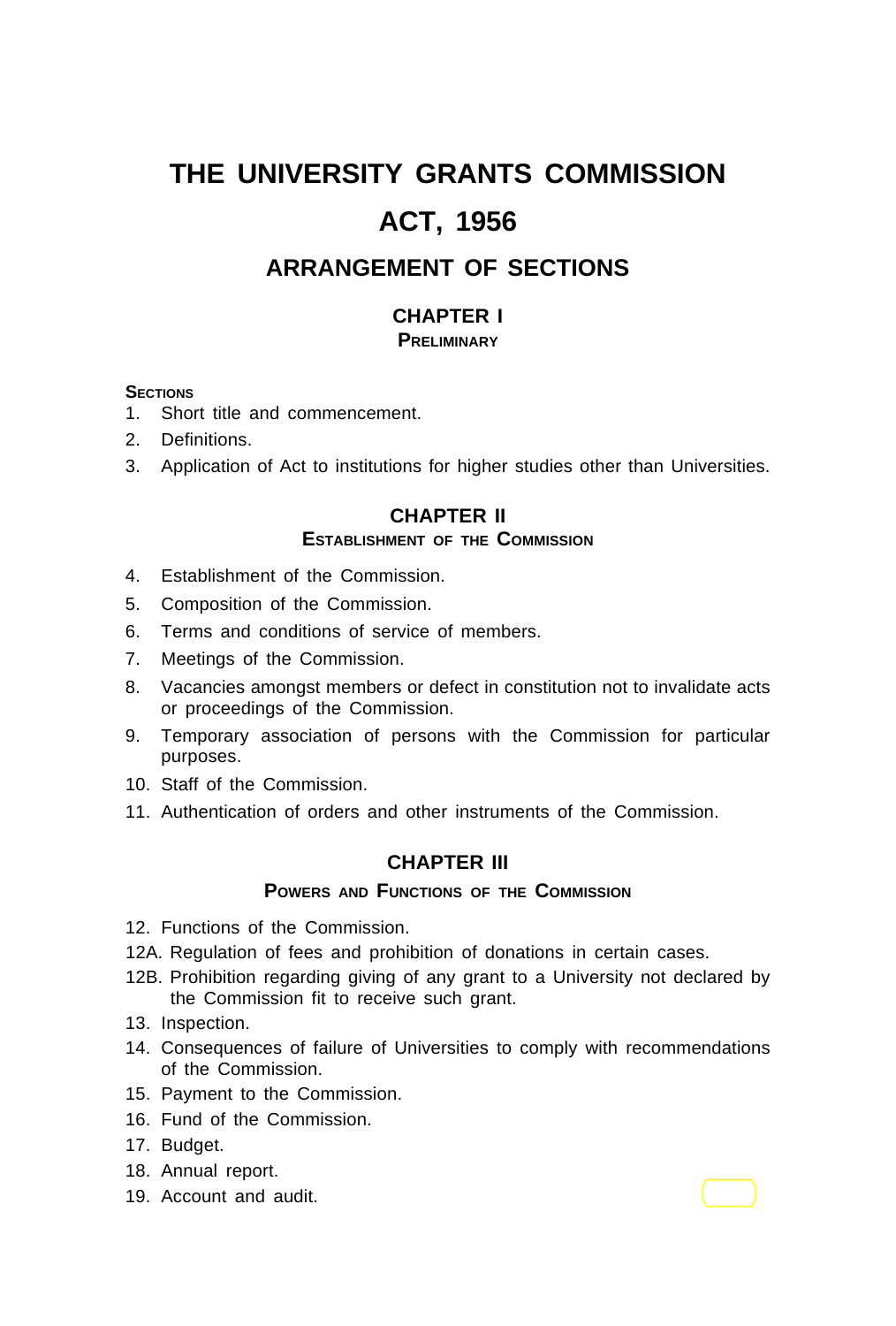4 *Arrangement of Sections*

#### **CHAPTER IV**

#### **MISCELLANEOUS**

#### **SECTIONS**

- 20. Directions by the Central Government.
- 21. Returns and information.
- 22. Right to confer degrees.
- 23. Prohibition of the use of the word "University" in certain cases.
- 24. Penalties.
- 25. Power to make rules.
- 26. Power to make regulations.
- 27. Power to delegate.
- 28. Laying of rules and regulations before Parliament.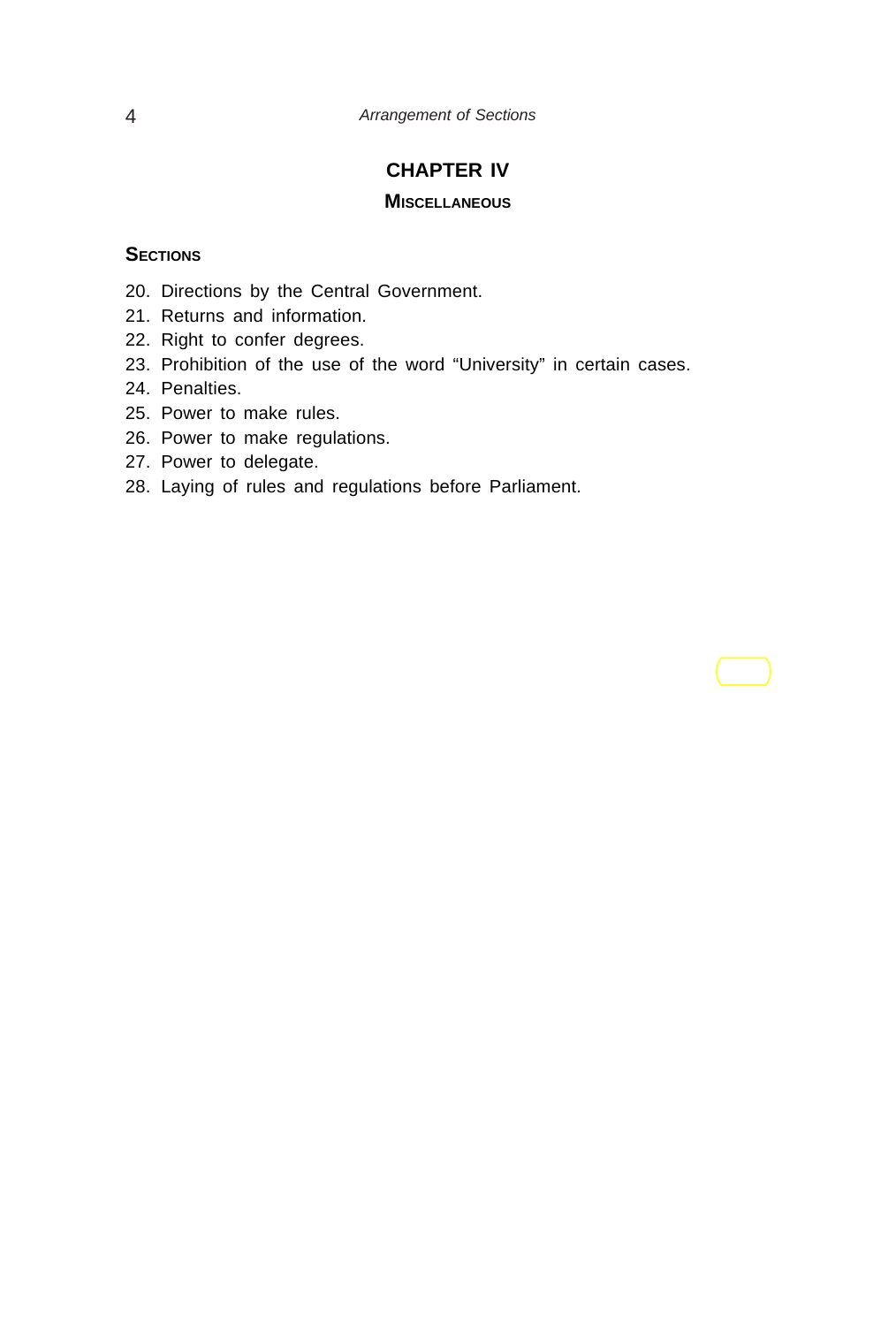### **THE UNIVERSITY GRANTS COMMISSION ACT, 1956**

#### **(3 of 1956)**

*[3rd March, 1956]*

#### **An Act to make provision for the co-ordination and determination of standards in Universities and for that purpose, to establish a University Grants Commission.**

BE it enacted by Parliament in the Seventh Year of the Republic of India as follows:-

#### **CHAPTER I**

#### **PRELIMINARY**

- 1. (1) This Act may be called the University Grants Comission Act, 1956.  $(2)$  It shall come into force on such date<sup>1</sup> as the Central Government may, by notification in the Official Gazette, appoint. 2. In this Act, unless the context otherwise requires- (a) "Commission" means the University Grants Commission established under section 4; (b) "executive authority" in relation to a University, means the chief executive authority of the University (by whatever name called) in which the general administration of the University is vested; (c) "Fund" means the Fund of the University Grants Commission constituted under section 16; (d) "member' means a member of the University Grants Commission and includes the Chairman2 (and Vice-Chairman]; **Short title and commencement Definitions**
	- (e) "prescribed' means prescribed by rules made under this Act;

<sup>1. 5</sup>th November, 1956, *vide* notification No. S.R.O. 2608, dated the 1st November, 1956, *see* Gazette of India, 1956, Pt. II, Sec. 3, p.1882.

This Act has been extended to Pondicherry by Act. 26 of 1968, s. 3 and Sch. I. 2. Ins. by Act 33 of 1972, s. 2 (w.e.f. 17-6-1972).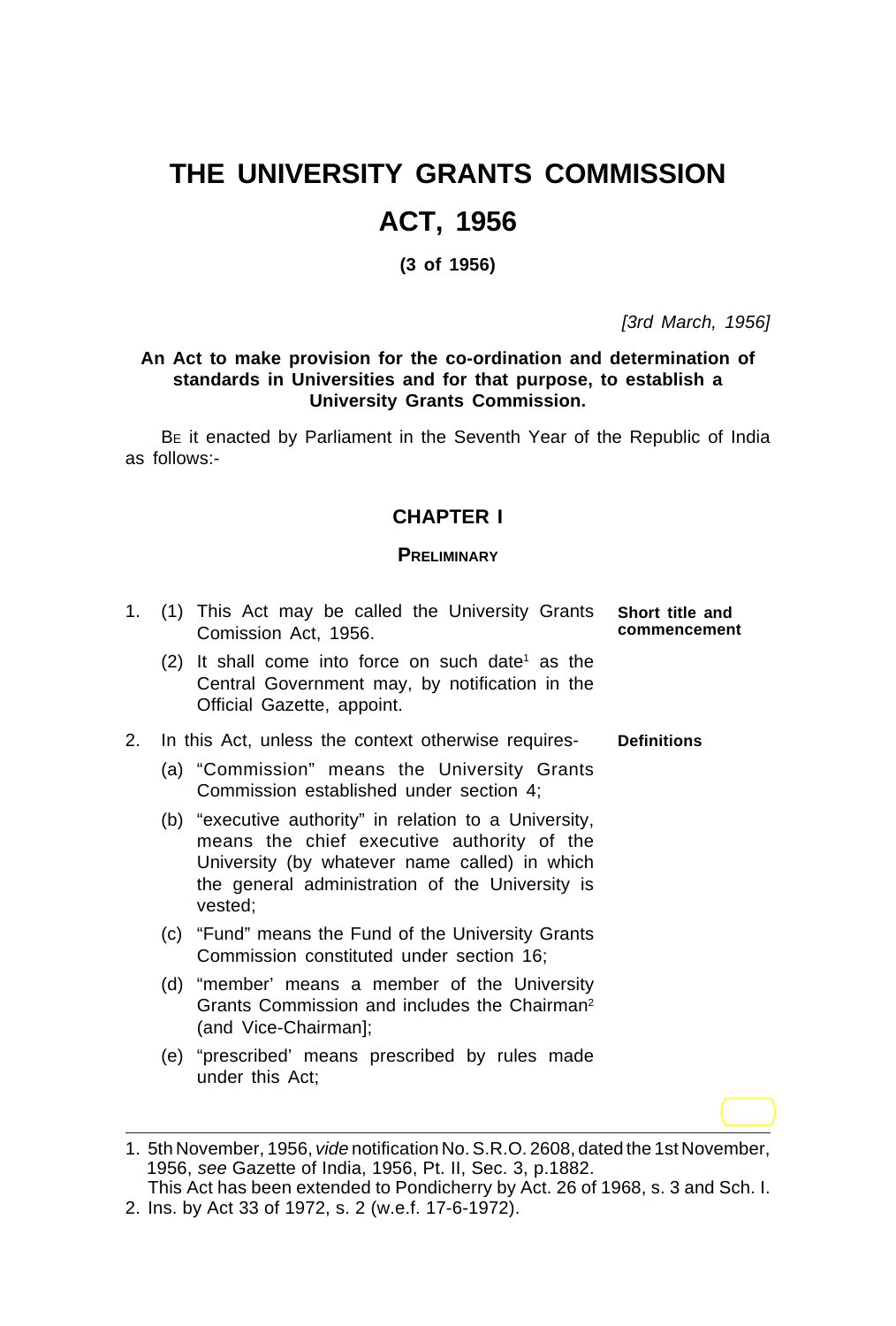#### *(Chapter I - Preliminary)*

- (f) "University" means a University established or incorporated by or under a Central Act, a Provincial Act or a State Act, and includes any such institution as may, in consultation with the University concerned, be recoginsed by the Commission in accordance with the regulations made in this behalf under this Act.
- 3. The Central Government may, on the advice of the Commission, declare by notification in the Official Gazette, that any institution for higher education, other than a University, shall be deemed to be a University for the purposes of this Act, and on such a declaration being made, all the provisions of this Act shall apply to such institution as if it were a University within the meaning of clause (f) of section 2.

#### **CHAPTER II**

#### **ESTABLISHMENT OF THE COMMISSION**

- 4. (1) With effect from such date as the Central Government may, by notification in the Official Gazette, appoint, there shall be established a Commission by the name of the University Grants Commission.
	- (2) The said Commission shall be a body corporate having perpetual succession and a common seal, and shall by the said name sue and be sued.
	- 1 [5. (1) The Commission shall consist of
		- (i) a Chairman,
		- (ii) a Vice-Chairman, and
		- (iii) ten other members,

to be appointed by the Central Government.

- (2) The Chairman shall be chosen from among persons who are not officers of the Central Government or of any State Government.
- (3) Of the other members referred to in clause (iii) of sub-section (1) –
	- (a) two shall be chosen from among the officers of the Central Government, to represent that Government;

**Application of Act to institutions for higher studies other than Universities**

**Establishment of the Commission**

**Composition of the Commission**

<sup>1.</sup> Subs. by. Act 33 of 1972, s. 3, for s. 5 (w.e.f. 17-6-1972)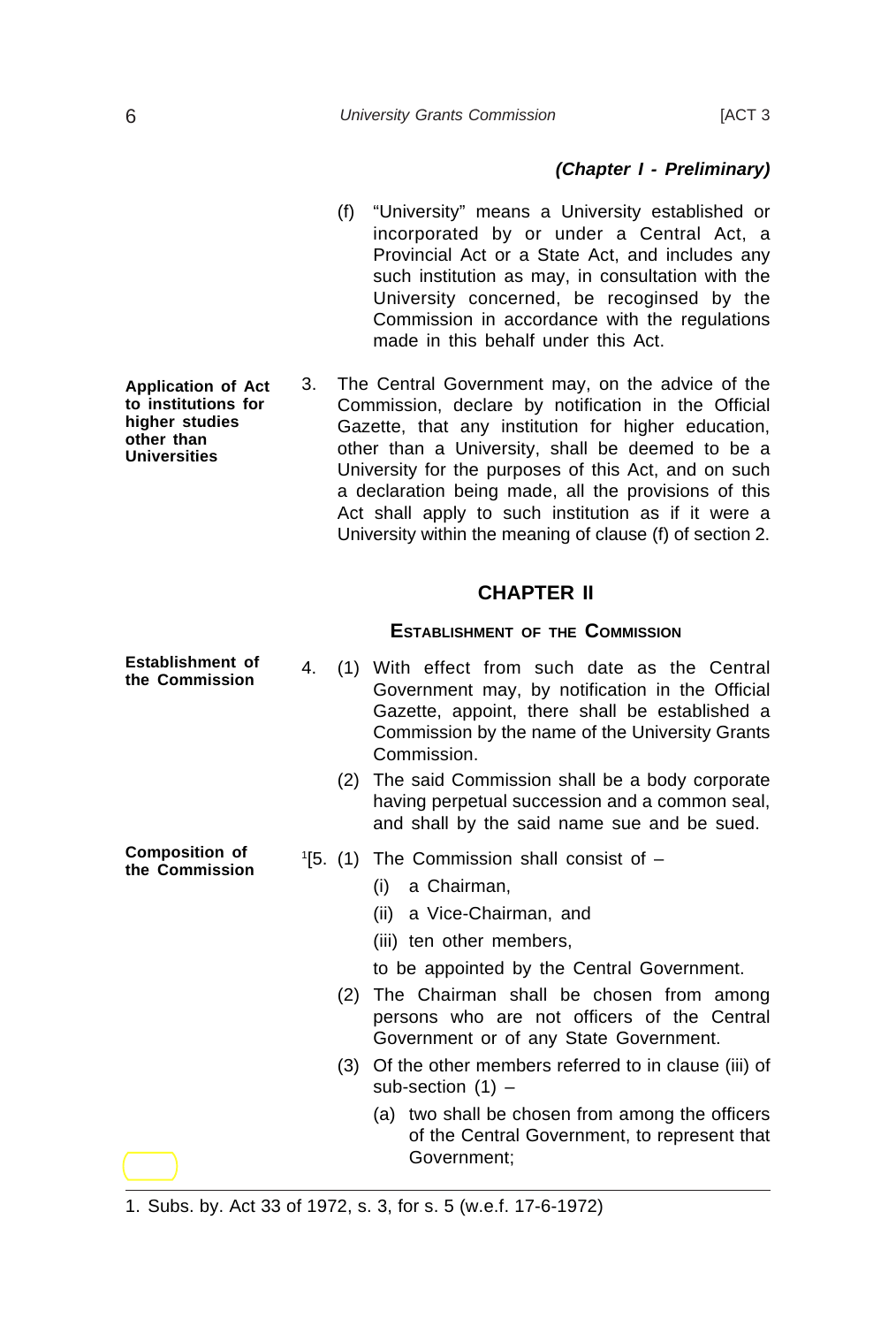#### *(Chapter II – Establishment of the Commission)*

- (b) not less than four shall be chosen from among persons who are, at the time when they are so chosen, teachers of Universities; and
- (c) the remainder shall be chosen from among persons-
	- (i) Who have knowledge of, or experience in, agriculture, commerce, forestry or industry;
	- (ii) who are members of the engineering, legal, medical or any other learned profession; or
	- (iii) who are Vice-Chancellors of Universities or who, not being teachers of Universities, are in the opinion of the Central Government, educationists of repute or have obtained high academic distinctions:

Provided that not less than one-half of the number chosen under this clause shall be from among persons who are not officers of the Central Government or of any State Government.

- (4) The Vice-Chairman shall exercise such of the powers, and discharge such of the duties, of the Chairman as may be prescribed.
- (5) Every appointment under this section shall take effect from the date on which it is notified by the Central Government in the Official Gazette.
- $6.$   $(1)$  A person appointed as Chairman, Vice-Chairman or other member after the commencement of the University Grants Commission (Amendment) Act, 1985 shall, unless he sooner becomes disqualified for continuing as such under the rules that may be made under this Act, –
	- (a) in the case of Chairman, hold office for a term of five years or until he attains the age of sixty-five years, whichever is earlier;
	- (b) in the case of Vice-Chairman, hold office for a term of three years or until he attains the age of sixty-five years, whichever is earlier;
	- (c) in the case of any other member, hold office for a term of three years:

**Terms and conditions of service of members**

<sup>1.</sup> Subs. by Act 70 of 1985, for sub-section (1) of Section 6 (w.e.f. 20-12-1985)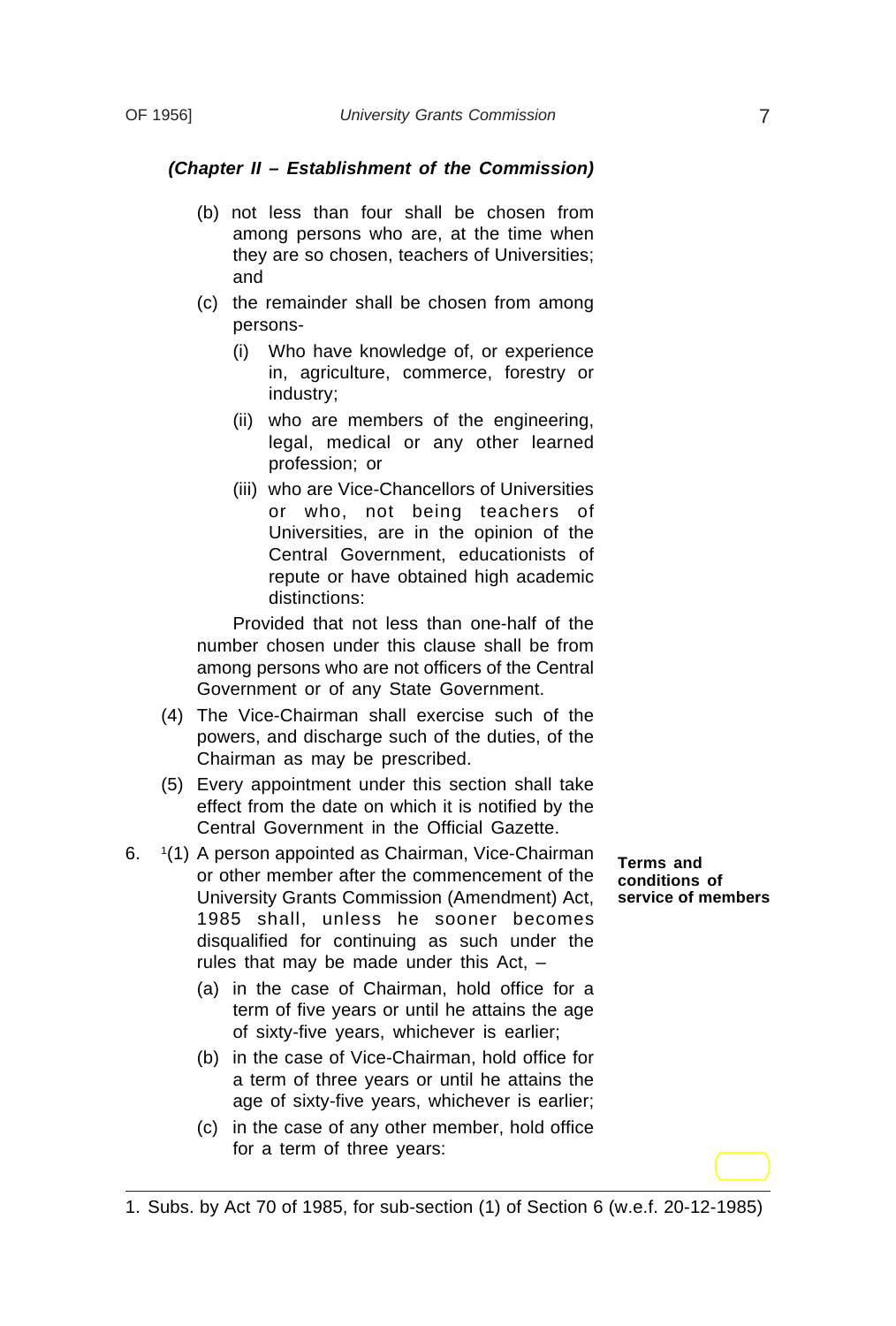#### *(Chapter II – Establishment of the Commission)*

Provided that–

- (i) a person who has held office as Chairman or Vice-Chairman shall be eligible for further appointment as Chairman, Vice-Chairman or other member, and
- (ii) a person who has held office as any other member shall be eligible for further appointment as Chairman, Vice-Chairman or other member:

Provided further that a person who has held office for two terms, in any capacity, whether as Chairman, Vice-Chairman or other member [excluding a member referred to in clause (a) of sub-section (3) of section 5], shall not be eligible for any further appointment as Chairman, Vice-Chairman or other member.

- (2) A member may resign his office by writing under his hand addressed to the Central Government; but he shall continue in office until his resignation is accepted by the Central Government.
- 1 [(3)If a casual vacancy occurs in the office of the Chairman, whether by reason of his death, resignation or inability to discharge his functions owing to illness or other incapacity, the Vice-Chairman holding office as such for the time being shall, withstanding anything contained in sub-section (2) of section 5, act as the Chairman and shall, unless any other person is appointed earlier as the Chairman, hold the office of the Chairman for the remainder of the term of office of the person in whose place he is to so act:

Provided that where no Vice-Chairman is holding office at the time, when the vacancy in the office of the Chairman occurs, the Central Government shall, notwithstanding anything contained in subsection (2) of section 5, appoint any other member to act as the Chairman and the person so appointed shall not hold the office of the Chairman for a period exceeding six months.

(4) If a casual vacancy occurs in the office of the Vice-Chairman or any other member, whether by reason of his death, resignation or inability to discharge his functions owing to illness or other incapacity, such vacancy shall be filled up by the Central Government by making a fresh appointment and the member so appointed shall hold office for a term of three years.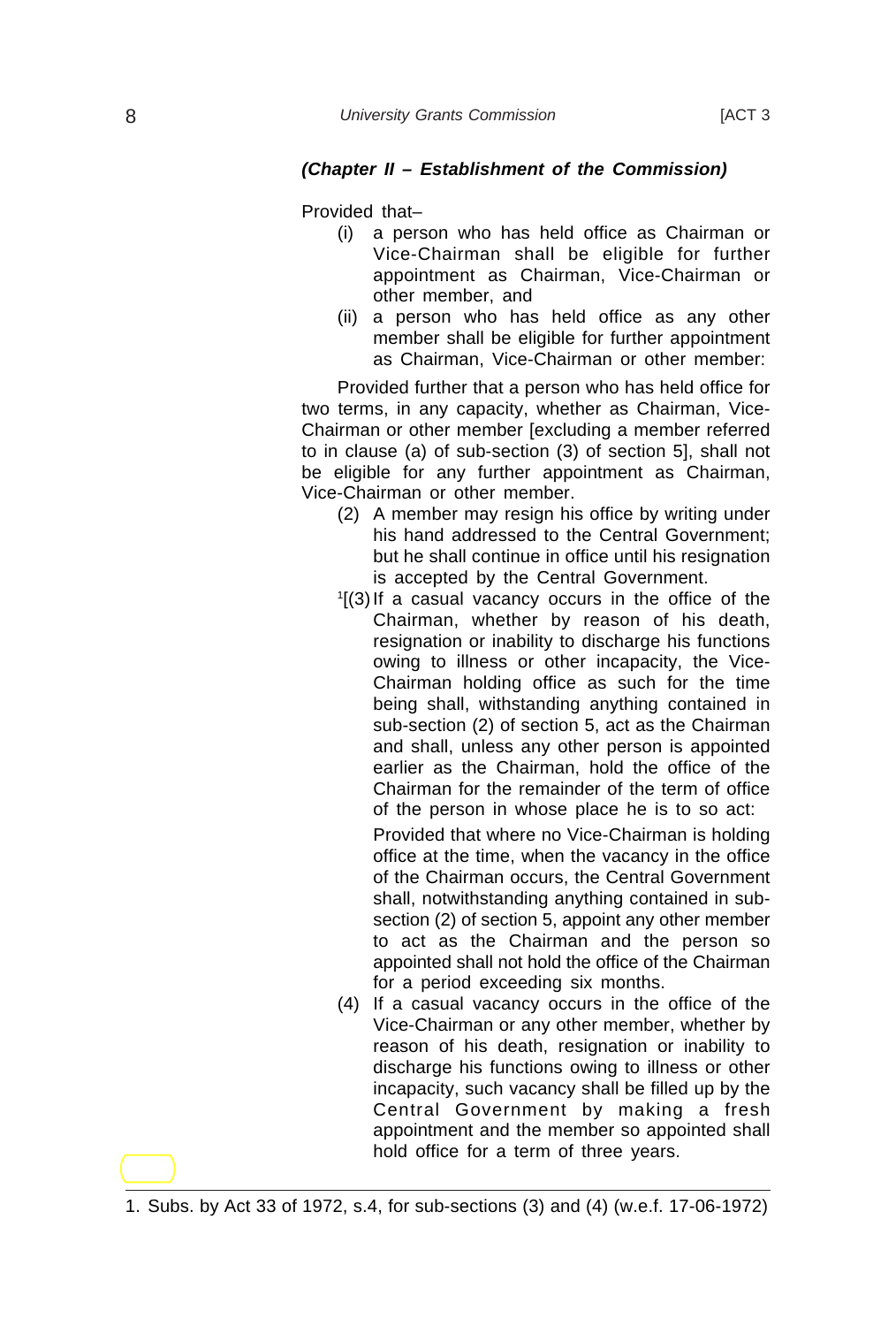#### *(Chapter II – Establishment of the Commission)*

- (5) The office of the Chairman and the Vice-Chairman shall be whole-time and salaried and subject thereto, the terms and conditions of service of the Chairman, Vice-Chairman and other members shall be such as may be prescribed.]
- 7. The Commission shall meet at such times and places and shall observe such rules of procedure in regard to the transaction of business at its meetings as may be provided by regulations made under this Act.
- 8. No act or proceedings of the Commission shall be deemed to be invalid by reason merely of any vacancy in, or any defect in the constitution of the Commission.
- 9. (1) The Commission may associate with itself, in such manner and for such purposes as may be determined by regulations made under this Act, any person whose assistance or advice it may desire in carrying out any of the provisions of this Act.
	- (2) A person associated with it by the Commission under sub-section (1) for any purpose shall have a right to take part in the discussions relevant to that purpose, but shall not have a right to vote at a meeting of the Commission, and shall not be a member for any other purpose.
- 10. Subject to such rules as may be made by the Central Government in this behalf, the Commission may appoint a Secretary and such other employees as it may think necessary for the efficient performance of its functions under this Act and the terms and conditions of service of the employees shall be such as may be determined by the Commission.
- 11. All orders and decisions of the Commission shall be authenticated by the signature of the Chairman or any other member authorised by the Commission in this behalf, and all other instruments issued by the Commission shall be authenticated by the signature of the Secretary or any other officer of the Commission authorised in like manner in this behalf.

**Meetings of the Commission**

**Vacancies amongst members or defect in constitution not to invalidate acts or proceedings of the Commission**

**Temporary association of persons with the Commission for particular purposes**

**Staff of the Commission**

**Authentication of orders and other instruments of the Commission**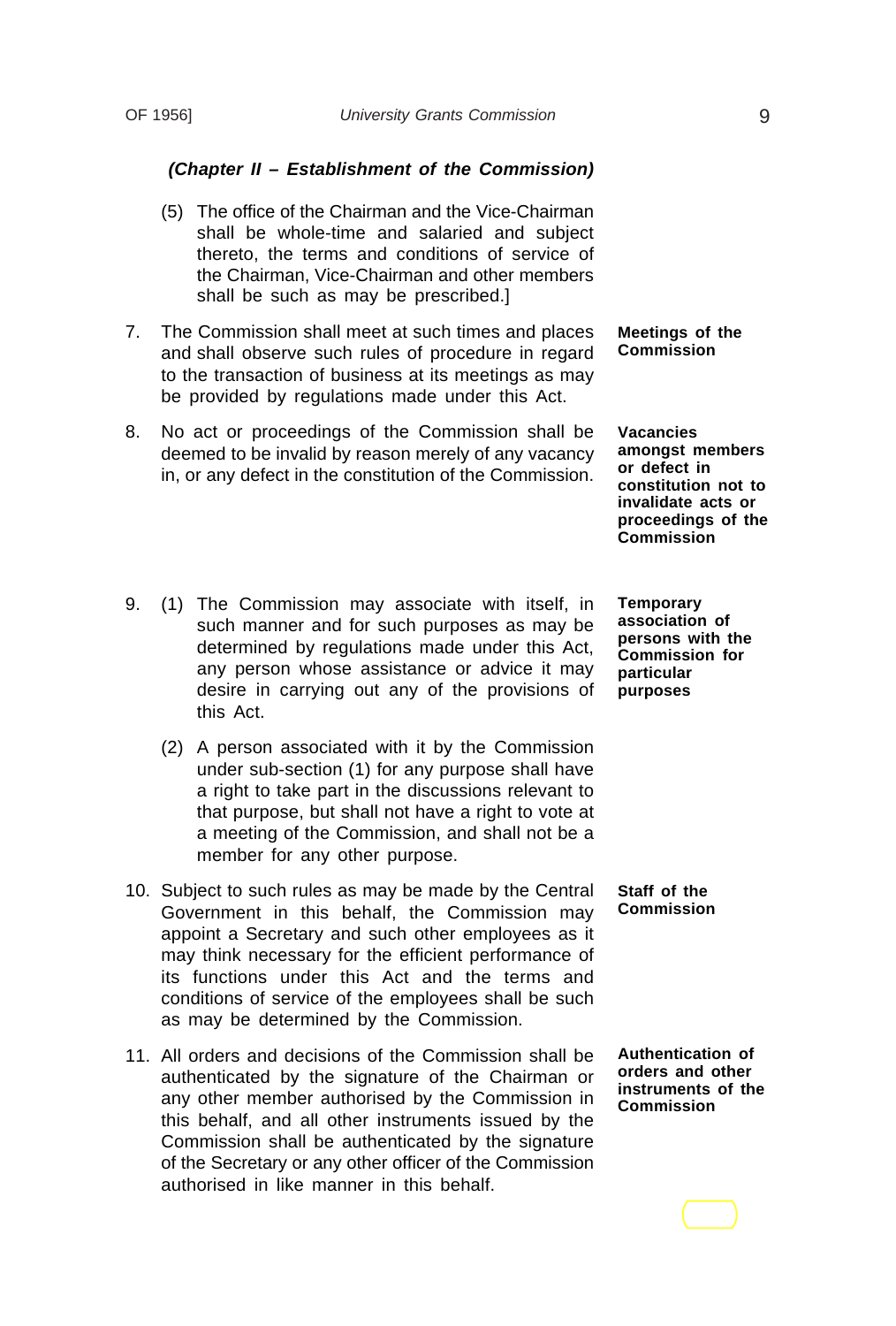#### **CHAPTER III**

#### **POWERS AND FUNCTIONS OF THE COMMISSION**

12. It shall be the general duty of the Commission to take, in consultation with the Universities or other bodies concerned, all such steps as it may think fit for the promotion and co-ordination of University education and for the determination and maintenance of standards of teaching, examination and research in Universities, and for the purpose of performing its functions under this Act, the Commission may- **Commission**

- (a) inquire into the financial needs of Universities;
- (b) allocate and disburse, out of the Fund of the Commission, grants to Universities established or incorporated by or under a Central Act for the maintenance and development of such Universities or for any other general or specified purpose;
- (c) allocate and disburse, out of the Fund of the Commission, such grants to other Universities as it may deem 1 [necessary or appropriate for the development of such Universities or for the maintenance, or development, or both, of any specified activities of such Universities] or for any other general or specified purpose:

Provided that in making any grant to any such University, the Commission shall give due consideration to the development of the University concerned, its financial needs, the standard attained by it and the national purposes which it may serve,

- $2[(cc)$  allocate and disburse out of the Fund of the Commission, such grants to institution deemed to be Universities in pursuance of a declaration made by the Central Government under section 3, as it may deem necessary, for one or more of the following purposes, namely:-
	- (i) for maintenance in special cases,
	- (ii) for development,
	- (iii) for any other general or specified purpose;]

**Functions of the**

<sup>1.</sup> Subs. by Act 33 of 1972, s. 5, for certain words (w.e.f. 17-6-1972)

<sup>2.</sup> Ins. by s. 5, *ibid.* (w.e.f 17-6-1972)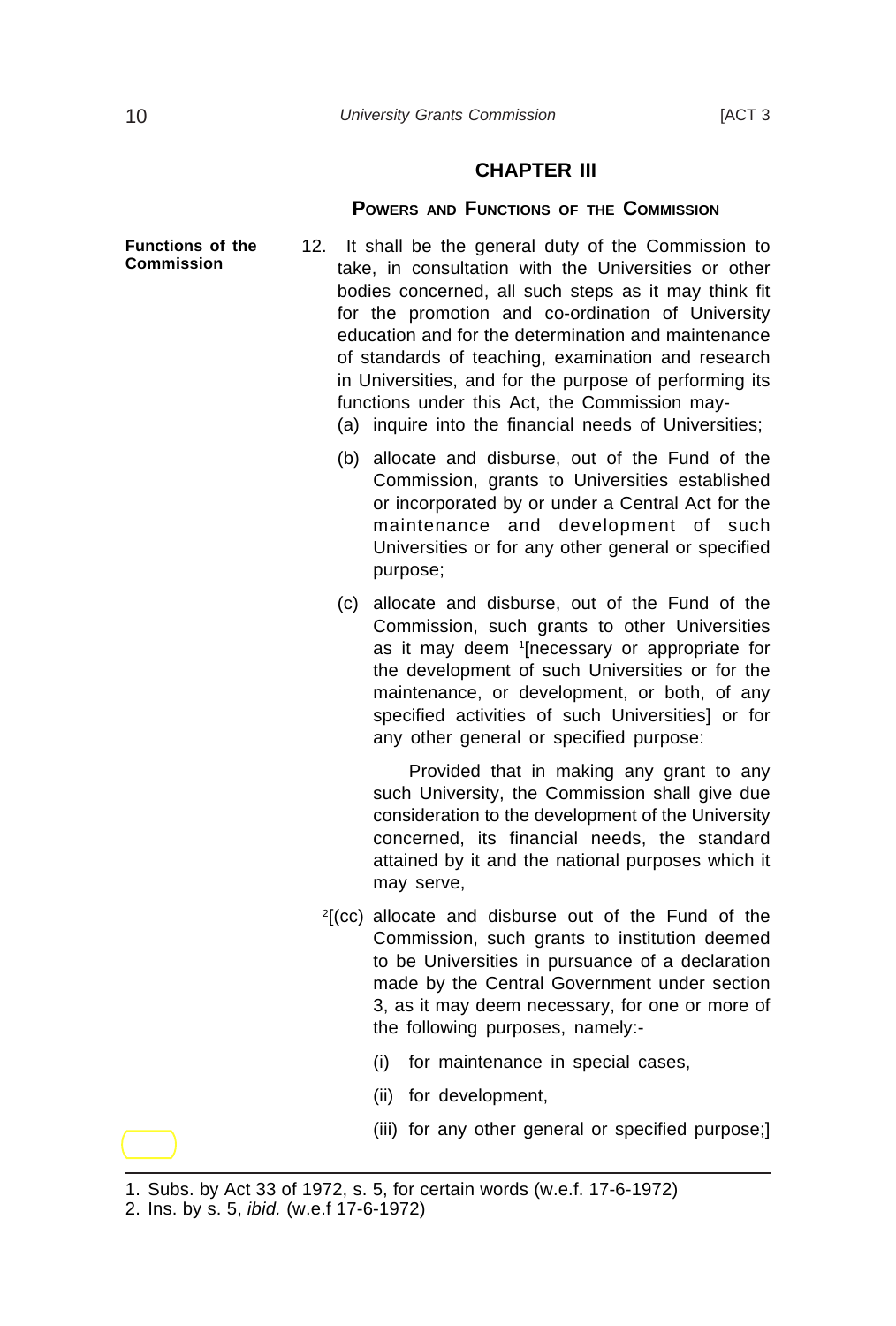- 1["(ccc) establish, in accordance with the regulations made under this Act, institutions for providing common facilities, services and programmes for a group of universities or for the universities in general and maintain such institutions or provide for their maintenance by allocating and, disbursing out of the Fund of the Commission such grants as the Commission may deem necessary".]
	- (d) recommend to any University the measures necessary for the improvement of University education and advise the University upon the action to be taken for the purpose of implementing such recommendation;
	- (e) advise the Central Government or any State Government on the allocation of any grants to Universities for any general or specified purpose out of the Consolidated Fund of India or the Consolidated Fund of the State, as the case may be;
	- (f) advise any authority, if such advice is asked for, on the establishment of a new University or on proposals connected with the expansion of the activities of any University;
	- (g) advise the Central Government or any State Government or University on any question which may be referred to the Commission by the Central Government or the State Government or the University, as the case may be;
	- (h) collect information on all such matters relating to University education in India and other countries as it thinks fit and make the same available to any University;
	- (i) require a University to furnish it with such information as may be needed relating to the financial position of the University or the studies in the various branches of learning undertaken in that University, together with all the rules and regulations relating to the standards of teaching and examination in that University respecting each of such branches of learning;
	- (j) perform such other functions as may be prescribed or as may be deemed necessary by the Commission for advancing the cause of higher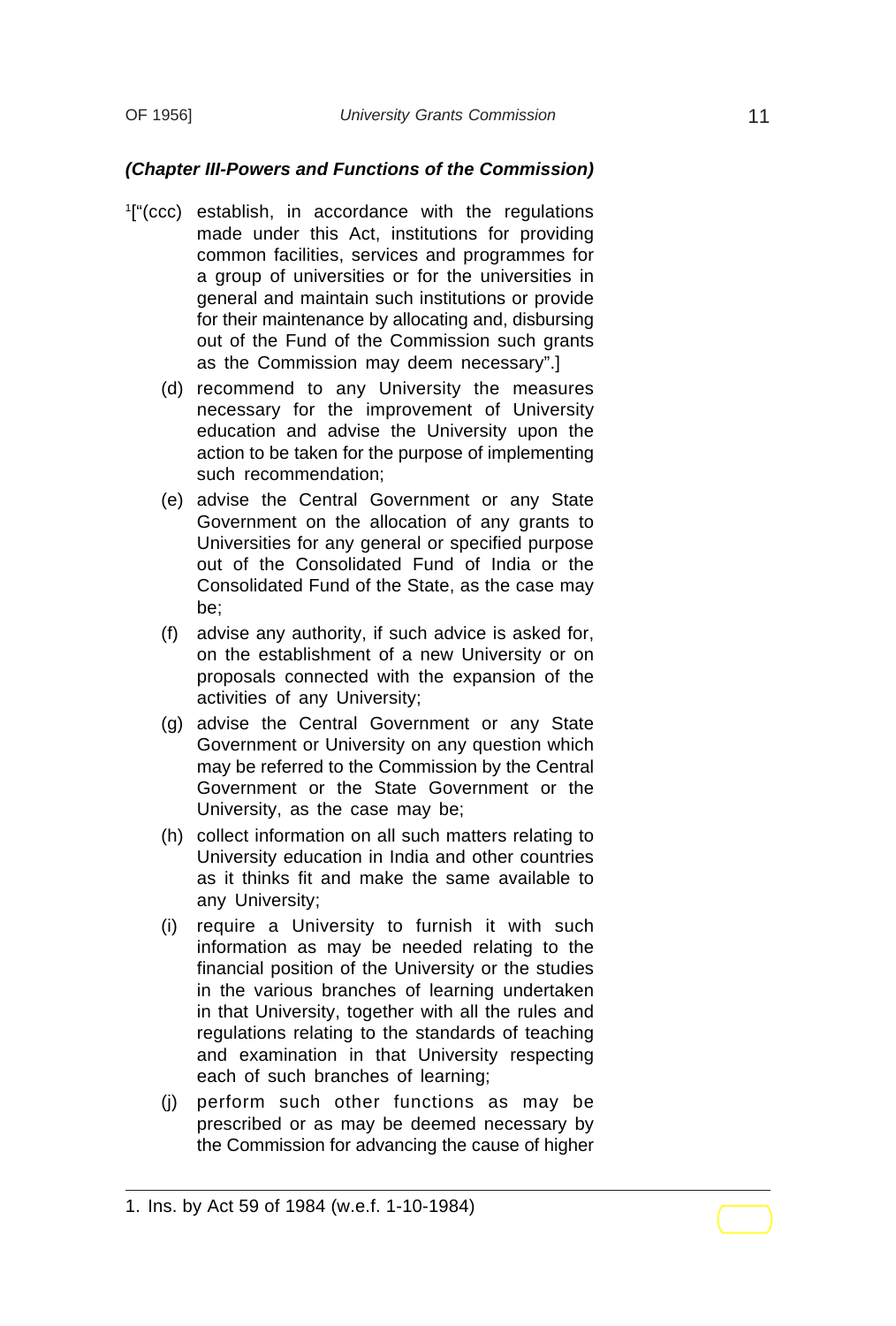education in India or as may be incidental or conducive to the discharge of the above functions.

- $[(12A<sup>*</sup>)(1)$  In this section
	- (a) "affiliation" together with its grammatical variations, includes, in relation to a college, recognition of such college by, association of such college with, and admission of such college to the privileges of, a university;
	- (b) "college" means any institution, whether known as such or by any other name which provides for a course of study for obtaining any qualification from a university and which, in accordance with the rules and regulations of such university, is recognised as competent to provide for such course of study and present students undergoing such course of study for the examination for the award of such qualification;
	- (c) "prosecution" in relation to a course of study, includes promotion from one part or stage of the course of study to another part or stage of the course of study;
	- (d) "qualification" means a degree or any other qualification awarded by a university;
	- (e) "regulations" means regulations made under this Act;
	- (f) "specified course of study" means a course of study in respect of which regulations of the nature mentioned in sub-section (2) have been made;
	- (g) "student" includes a person seeking admission as a student;
	- (h) "university" means a university or institution referred to in sub-section (1) of section 22.
	- (2) Without prejudice to the generality of the provisions of section 12 if, having regard to –
		- (a) the nature of any course of study for obtaining any qualification from any university;
		- (b) the types of activities in which persons obtaining such qualification are likely to be engaged on the basis of such qualification;

**Regulation of fees and prohibition of donations in certain cases**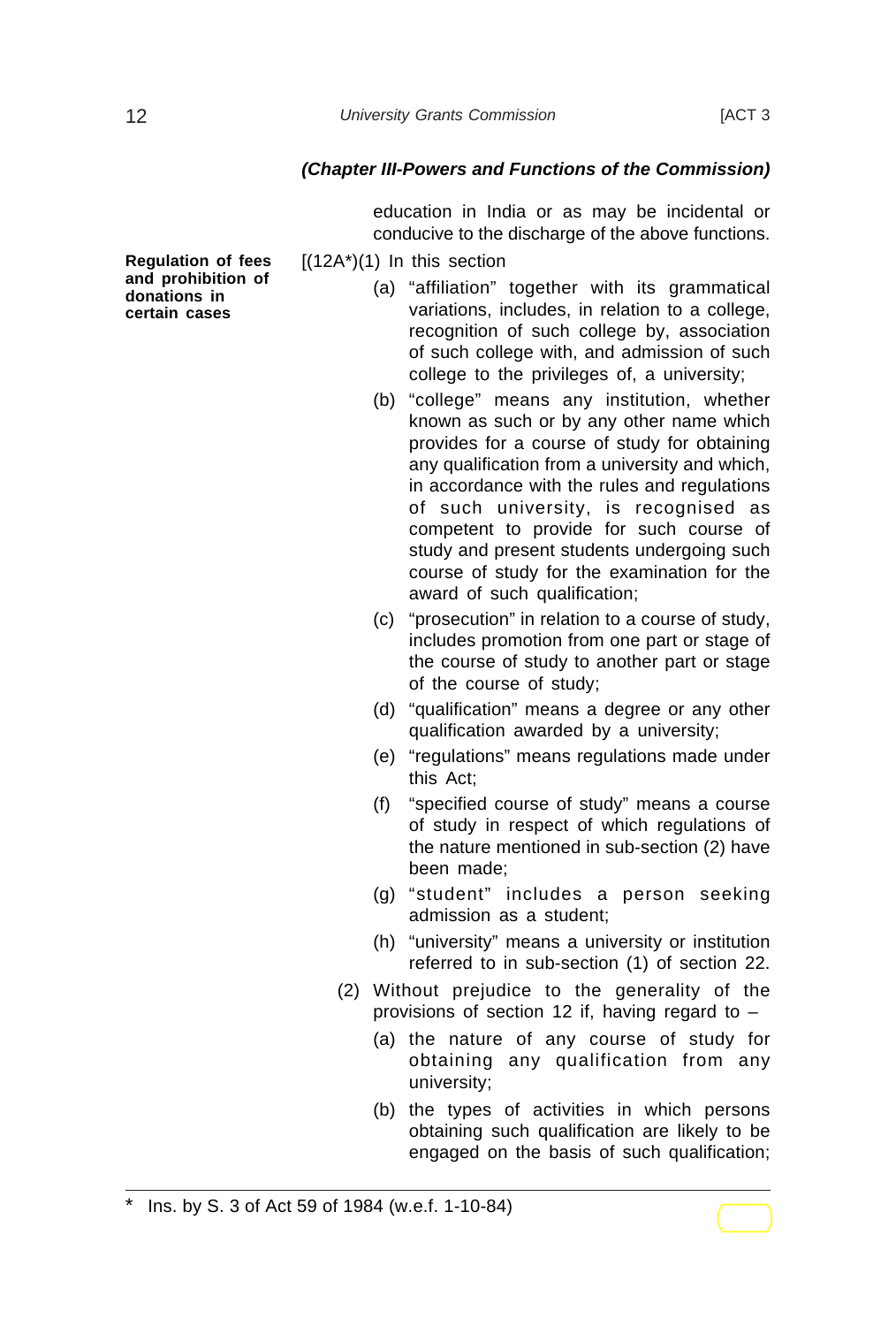- (c) the minimum standards which a person possessing such qualification should be able to maintain in his work relating to such activities and the consequent need for ensuring, so far as may be, that no candidate secures admission to such course of study by reason of economic power and thereby prevents a more meritorious candidate from securing admission to such course of study; and
- (d) all other relevant factors, the Commission is satisfied that it is necessary so to do in the public interest, it may, after consultation, with the university or universities concerned specify by regulations the matters in respect of which fees may be charged, and the scale of fees in accordance with which fees shall be charged in respect of those matters on and from such date as may be specified in the regulations in this behalf, by any college providing for such course of study from, or in relation to, any student in connection with his admission to, and prosecution of, such course of study:

Provided that different matters and different scales of fees may be so specified in relation to different universities or different classes of colleges or different areas.

- (3) Where regulations of the nature referred to in sub-section (2) have been made in relation to any course of study, no college providing for such course of study shall –
	- (a) levy or charge fees in respect of any matter other than a matter specified in such regulations;
	- (b) levy or charge any fees in excess of the scale of fees specified in such regulations, or
	- (c) accept, either directly or indirectly, any payment otherwise than by way of fees; or any donation of gift (whether in cash or kind),

from, or in relation to, any student in connection with his admission to, and prosecution of, such course of study.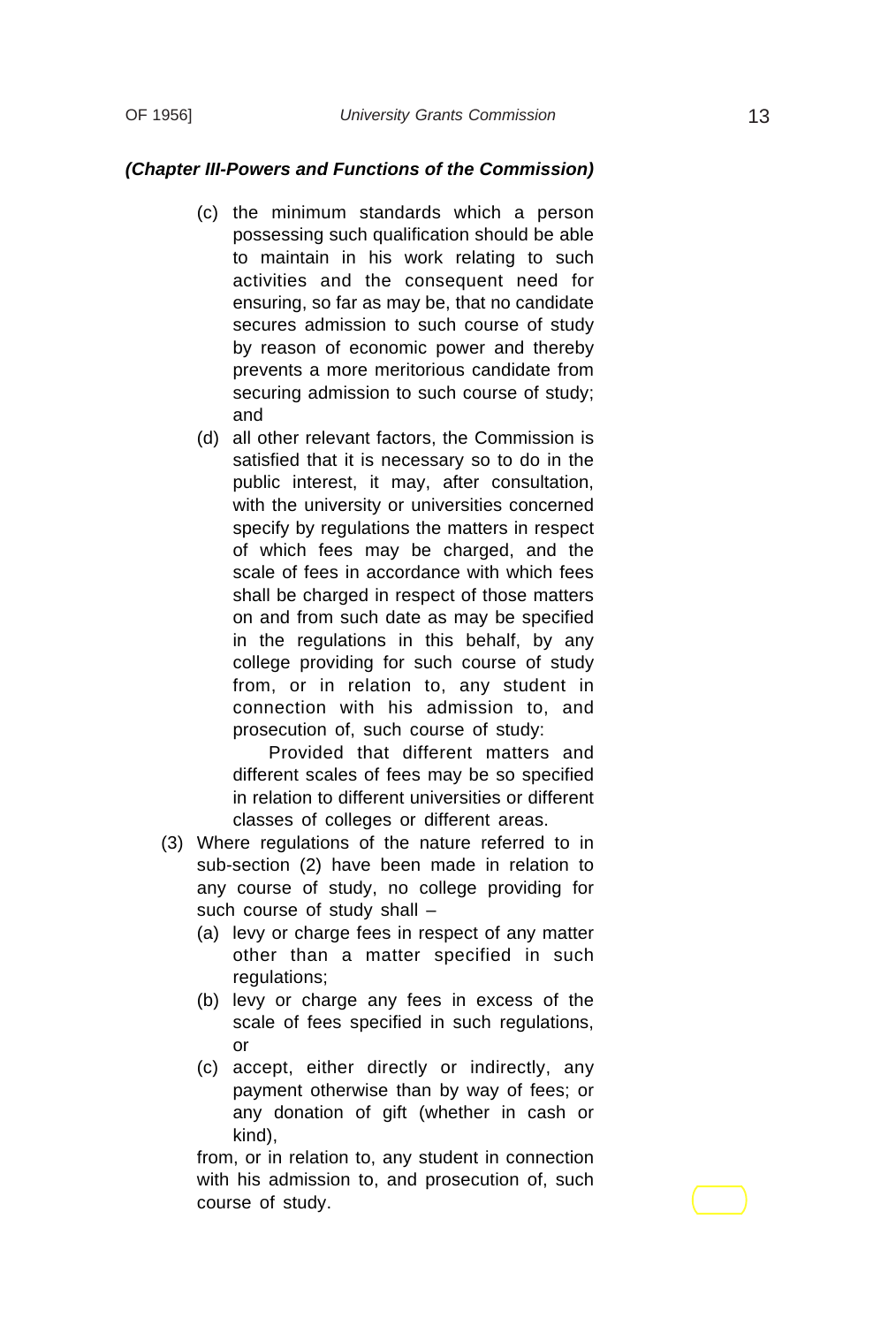- (4) If, after making, in relation to a college providing for a specified course of study, an inquiry in the manner provided by regulations, and after giving such college a reasonable opportunity of being heard, the Commission is satisfied that such college has contravened the provisions of subsection (3), the Commission may, with the previous approval of the Central Government, pass an order prohibiting such college from presenting any students then undergoing such course of study therein to any university for the award of the qualification concerned.
- (5) The Commission shall forward a copy of the order made by it under sub-section (4) to the university concerned, and on and from the date of receipt by the university of a copy of such order, the affiliation of such college to such university shall, in so far as it relates to the course of study specified in such order, stand terminated and on and from the date of termination of such affiliation and for a period of three years thereafter affiliation shall not be granted to such college in relation to such or similar course of study by that or any other university.
- (6) On the termination of the affiliation of any college under sub-section (5), the Commission shall take all such steps as it may consider appropriate for safe-guarding the interests of the students concerned.
- (7) The provisions of this section and the regulations made for the purposes of this section shall have effect notwithstanding anything inconsistent therewith contained in any other law for the time being in force.]\*
- 1 [(12B) No grant shall be given by the Central Government, the Commission, or any other organisation receiving any funds from the Central Government, to a University which is established after the commencement of the University Grants Commission (Amendment) Act, 1972, unless the Commission has, after satisfying itself as to such matters as may be prescribed, declared such University to be fit for receiving such grant.]

**Prohibition regarding giving of any grant to a University not declared by the Commission fit to receive such grant**

Ins. by S.3 of Act 59 of 1984 (w.e.f. 1-10-1984)

<sup>1.</sup> Ins. by Act 33 of 1972, s.6 (w.e.f. 17-6-1972) and renumbered as section 12B by S.3 of Act 59 of 1984 (w.e.f. 1-10-1984).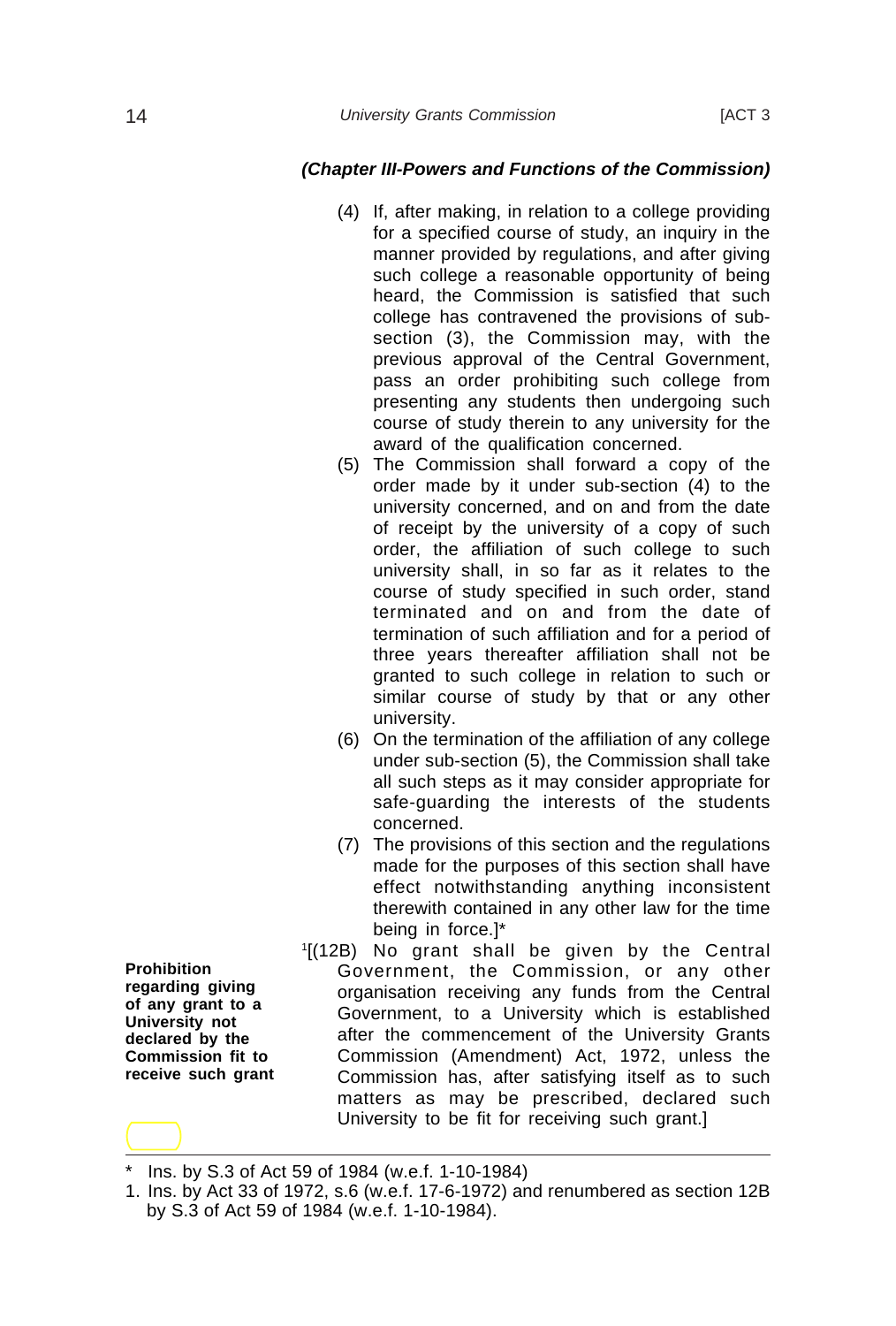**Inspection**

- 13. (1) For the purpose of ascertaining the financial needs of a University or its standards of teaching, examination and research, the Commission may, after consultation with the University, cause an inspection of any department or departments thereof to be made in such manner as may be prescribed and by such person or persons as it may direct.
	- (2) The Commission shall communicate to the University the date on which any inspection under sub-section (1) is to be made and the University shall be entitled to be associated with the inspection in such manner as may be prescribed.
	- (3) The Commission shall communicate to the University its views in regard to the results of any such inspection and may, after ascertaining the opinion of the University, recommend to the University the action to be taken as a result of such inspection.
	- (4) All communications to a University under this section shall be made to the executive authority thereof and the executive authority of the University shall report to the Commission the action, if any, which is proposed to be taken for the purpose of implementing any such recommendation as is referred to in sub-section (3).
- 14. If any University 1 [grants affiliation in respect of any course of study to any college referred to in subsection (5) of section 12A in contravention of the provisions of that sub-section or] fails within a reasonable time to comply with any recommendation made by the Commission under section 12 or section 13, <sup>2</sup> [or contravenes the provision of any rule made under clause (f) or clause (g) of sub-section (2) of section 25, or of any regulation made under clause (e) or clause (f) or clause (g) of section 26,] the Commission, after taking into consideration the cause, if any, shown by the University <sup>3</sup>[for Such failure or contraventions may withhold from the University the grants proposed to be made out of the Fund of the Commission.
- 15. The Central Government may, after due appropriation made by Parliament by law in this behalf, pay to the

**Consequences of failure of Universities to comply with recommendations of the Commission**

**Payment to the Commission**

<sup>1.</sup> Ins. by S. 4 of Act 59 of 1984 (w.e.f. 1-10-1984)

<sup>2.</sup> Ins. by s. 7, *ibid* (w.e.f. 17-6-1972)

<sup>3.</sup> Subs. by s. 7, *ibid.,* for certain words (w.e.f. 17-6-1972)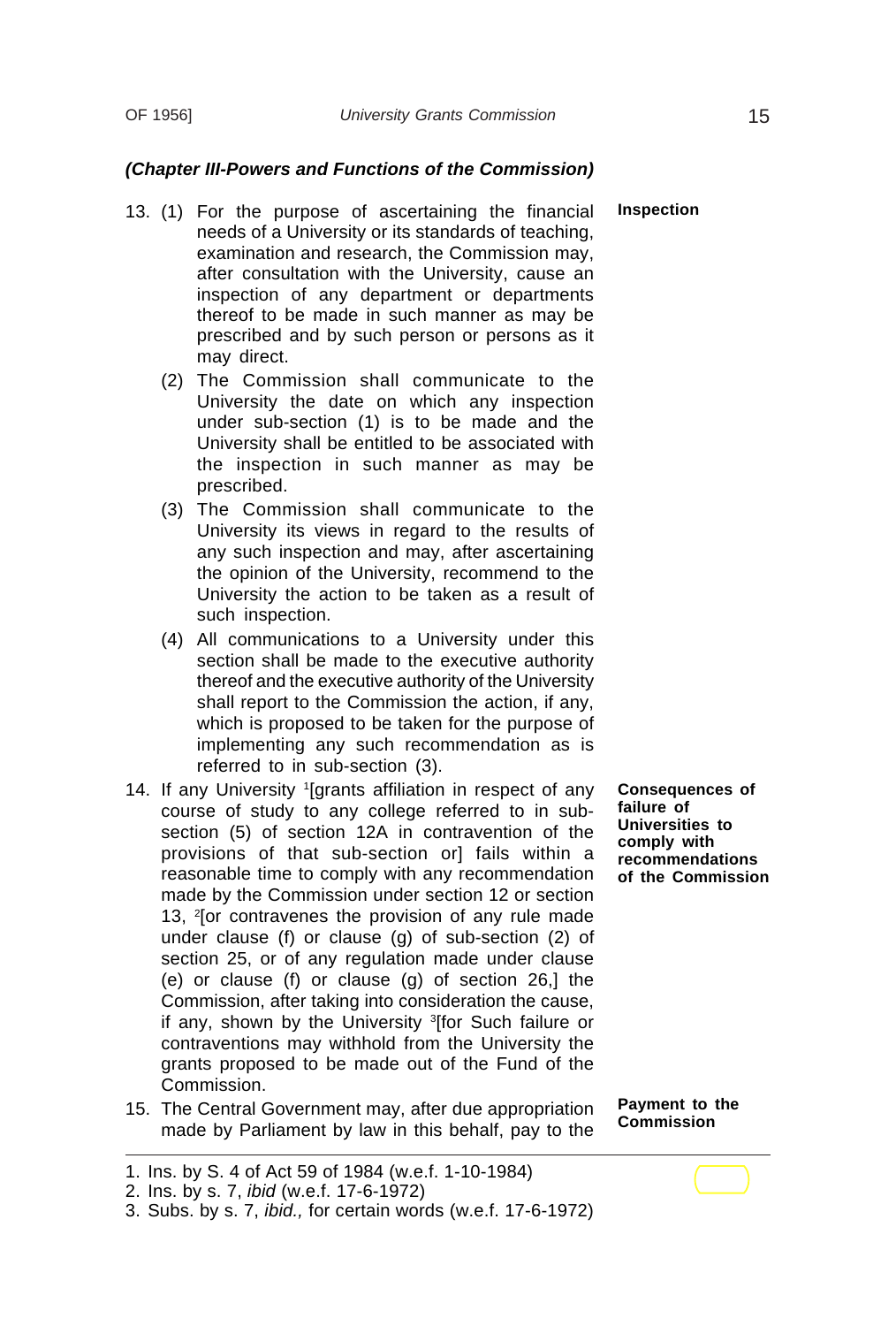Commission in each financial year such sums as may be considered necessary for the performance of the functions of the Commission under this Act.

16. (1) The Commission shall have its own Fund; and all sums which may, from time to time, be paid to it by the Central Government and all the receipts of the Commission (including any sum which any State Government or any other authority or person may hand over to the Commission) shall be carried to the Fund and all payments by the Commission shall be made therefrom. **Fund of the Conunission**

- (2) All moneys belonging to the Fund shall be deposited in such banks or invested in such manner as may, subject to the approval of the Central Government, be decided by the Commission.
- (3) The Commission may spend such sums as it thinks fit for performing its functions under this Act, and such sums shall be treated as expenditure payable out of the Fund of the Commission.
- 17. The Commission shall prepare, in such form and at such time each year as may be prescribed, a budget in respect of the financial year next ensuing showing the estimated receipts and expenditure, and copies thereof shall be forwarded to the Central Government.
	- 18. The Commission shall prepare once every year, in such form and at such time as may be prescribed, an annual report giving a true and full account of its activities during the previous year, and copies thereof shall be forwarded to the Central Government and the Government shall cause the same to be laid before both Houses of Parliament.
- 19. (1) The Commission shall cause to be maintained such books of account and other books in relation to its account in such form and in such manner as may, in consultation with the Comptroller and Auditor-General of India, be prescribed. **Account and audit**
	- (2) The Commission shall, as soon as may be after closing its annual accounts, prepare a statement of accounts in such form, and forward the same to the Comptroller and Auditor-General by such date, as the Central Governments may, in consultation with the Comptroller and Auditor-General, determine.

**Budget**

**Annual report**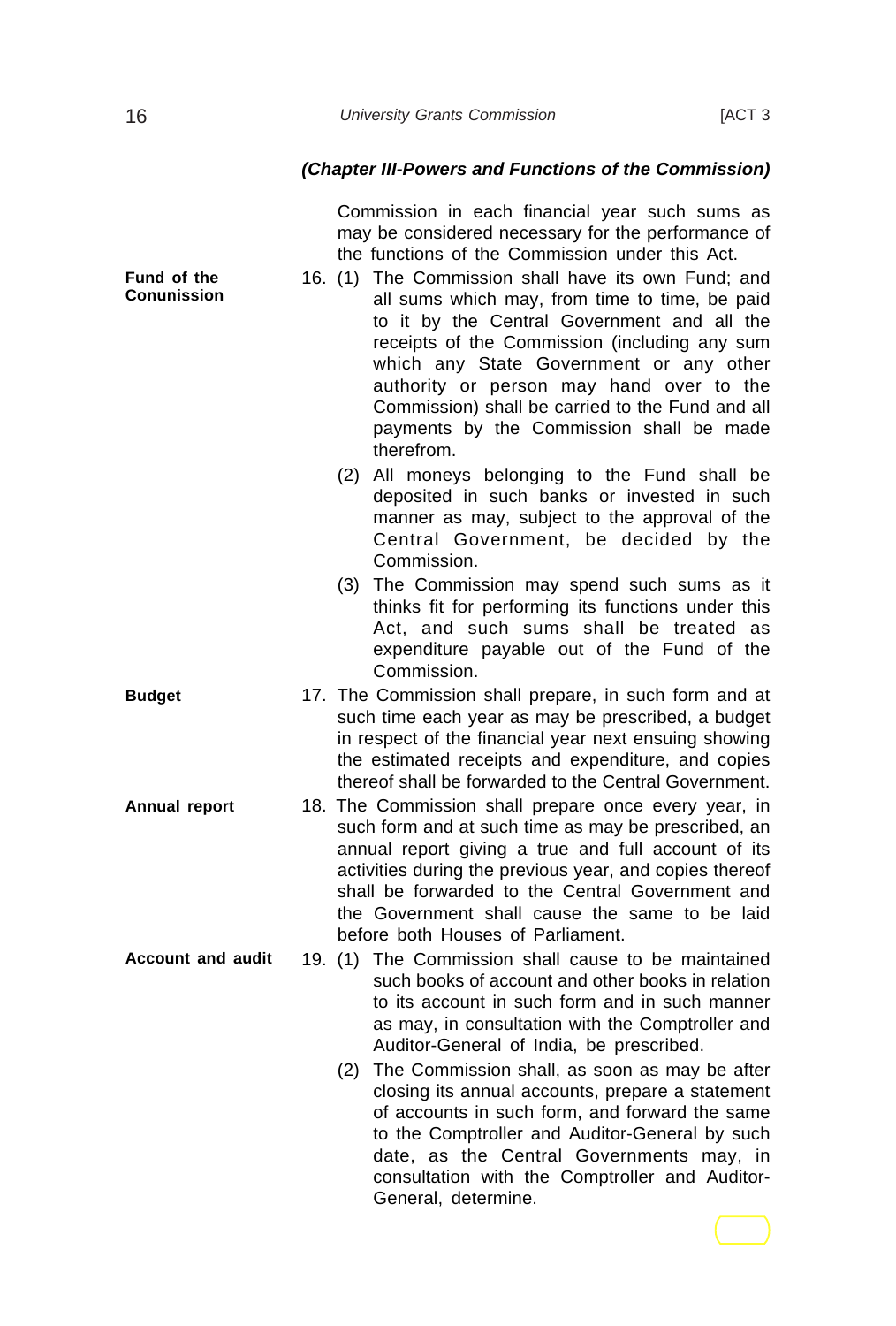#### *(Chapter III-Powers and Functions of the Commission Chapter IV - Miscellaneous)*

- (3) The accounts of the Commission shall be audited by the Comptroller and Auditor-General at such times and in such manner as he thinks fit.
- (4) The annual accounts of the Commission together with the audit report thereon shall be forwarded to the Central Government and the Government shall cause the same to be laid before both Houses of Parliament and shall also forward a copy of the audit report to the Commission for taking suitable action on the matters arising out of the audit report.

#### **CHAPTER IV**

#### **MISCELLANEOUS**

- 20. (1) In the discharge of its functions under this Act, the Commission shall be guided by such directions on questions of policy relating to national purposes as may be given to it by the Central Government.
	- (2) If any dispute arises between the Central Government and the Commission as to whether a question is or is not a question of policy relating to national purposes, the decision of the Central Government shall be final.
- 21. The Commission shall furnish to the Central Government such returns or other information with respect to its property or activities as the Central Government may, from time to time, require.
- 22. (1) The right of conferring or granting degrees shall be exercised only by a University established or incorporated by or under a Central Act, a Provincial Act or a State Act or an institution deemed to be a University under section 3 or an institution specially empowered by an Act of Parliament to confer or grant degrees.
	- (2) Save as provided in sub-section (1), no person or authority shall confer, or grant, or hold himself or itself out as entitled to confer or grant, any degree.
	- (3) For the purposes of this section, "degree' means any such degree as may, with the previous approval of the Central Government, be specified in this behalf by the Commission by notification in the official Gazette.

**Directions by the Central Government**

**Returns and information**

**Right to confer degrees**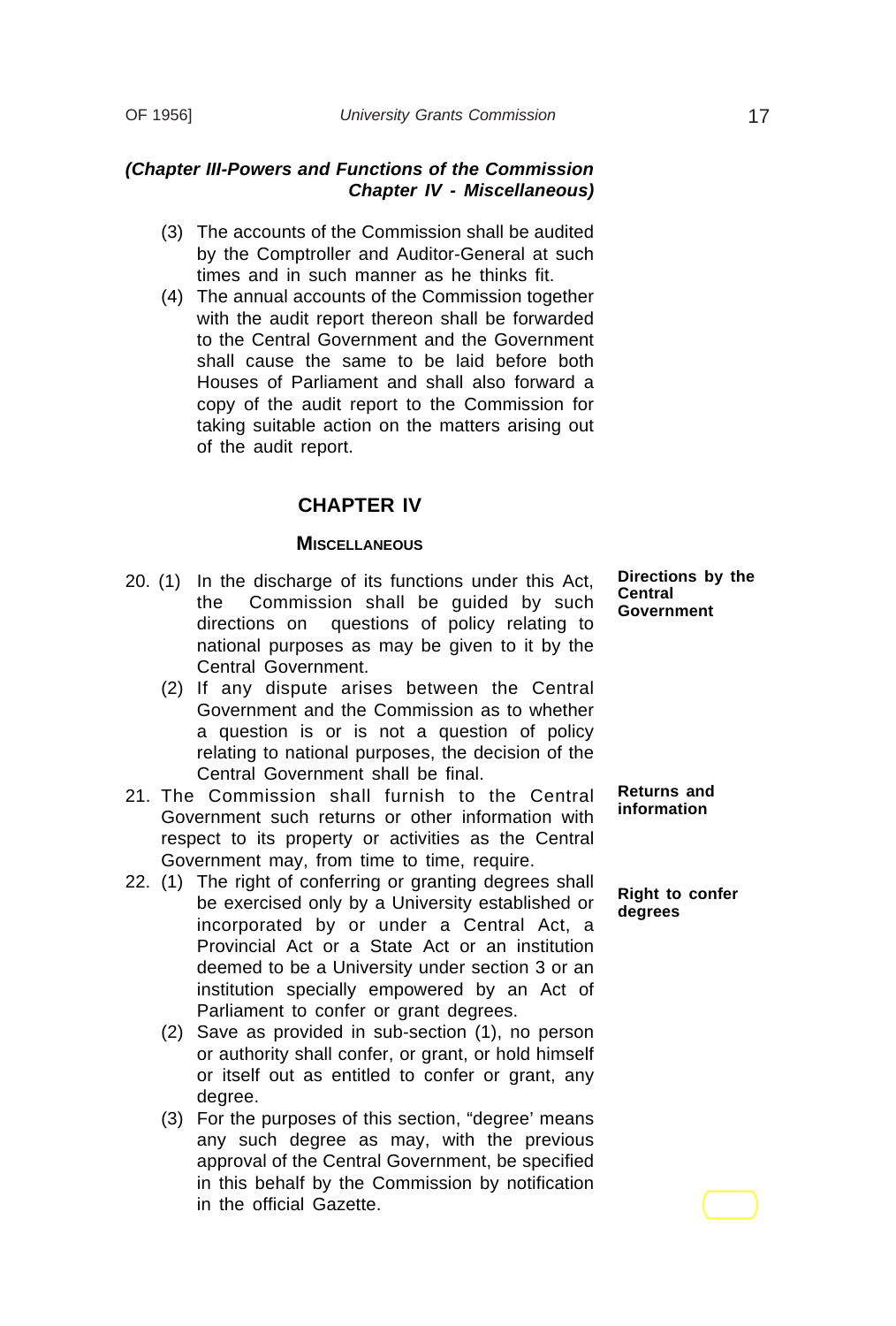23. No institution, whether a corporate body or not, other than a University established or incorporated by or under a Central Act, a Provincial Act or a State Act shall be entitled to have the word "University" associated with its name in any manner whatsoever: **Prohibition of the use of the word "University" in certain cases**

> Provided that nothing in this section shall, for a period of two years from the commencement of this Act, apply to an institution which, immediately before such commencement, had the word "University" associated with its name.

- 24. Whoever contravenes the provisions of section 22 or section 23 shall be punishable with fine which may extend to one thousand rupees, and if the person contravening is an association or other body of individuals, every member of such association or other body who knowingly or wilfully authorises or permits the contravention shall be punishable with fine which may extend to one thousand rupees. **Penalties**
- 25. (1) The Central Government may, by notification in the Official Gazette, make rules to carry out the purpose of this Act. **Power to make**
	- (2) In particular, and without prejudice to the generality of the foregoing power, such rules may provide for all or any of the following, matters, namely:–
		- (a) the procedure for the retirement of members under section 6;
		- (b) the disqualifications for continuing as a member of the Commission;
		- (c) the terms and conditions of service of members of the Commission;
		- (d) the terms and conditions of service of employees appointed by the Commission;
		- (e) the additional functions which may be performed by the Commission under clause (j) of section 12;
		- (f) the return and information which are to be furnished by Universities in respect of their financial position or standards of teaching and examination maintained therein;
		- (g) the inspection of Universities.

**rules**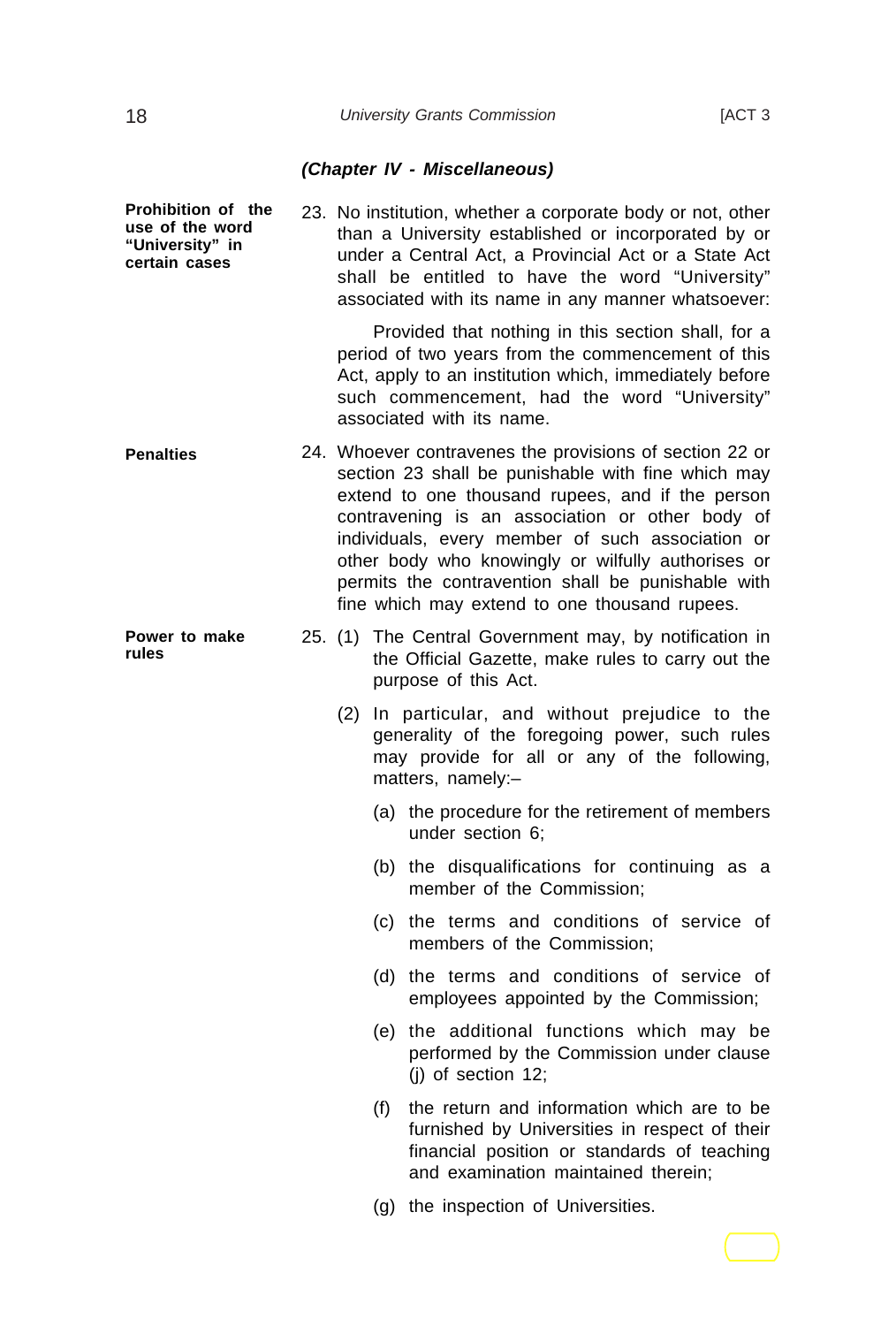- (h) the form and manner in which the budget and reports are to be prepared by the Commission;
- (i) the manner in which the accounts of the Commission are to be maintained;
- (j) the form and manner in which returns or other information are to be furnished by the Commission to the Central Government;
- (k) any other matter which has to be, or may be, prescribed.
- 1 ["(3) The power to make rules conferred by this section shall include the power to give retrospective effect from a date not earlier than the date of commencement of this Act, to the rules or any of them but no retrospective effect shall be given to any rule so as to prejudicially affect the interests of any person to whom such rule may be applicable."]
- 26. (1) The Commission<sup>2</sup> [may, by notification in the Official Gazette, make regulations] consistent with this Act and the rules made thereunder–

**Power to make regulations**

- (a) regulating the meetings of the Commission and the procedure for conducting business thereat;
- (b) regulating the manner in which and the purposes for which persons may be associated with the Commission under section 9;
- (c) specifying the terms and conditions of service of the employees appointed by the Commission;
- (d) specifying the institutions or class of institutions which may be recognised by the Commission under clause (f) of sub-section 2;
- (e) defining the qualifications that should ordinarily be required of any person to be appointed to the teaching staff of the University, having regard to the branch of education in which he is expected to give instruction;
- (f) defining the minimum standards of instruction for the grant of any degree by any University;

<sup>1.</sup> Subs. by s. 5, *ibid* (w.e.f. 1-10-1984)

<sup>2.</sup> Subs. by s. 6, *Ibid.,* for certain words (w.e.f. 1-10-1984)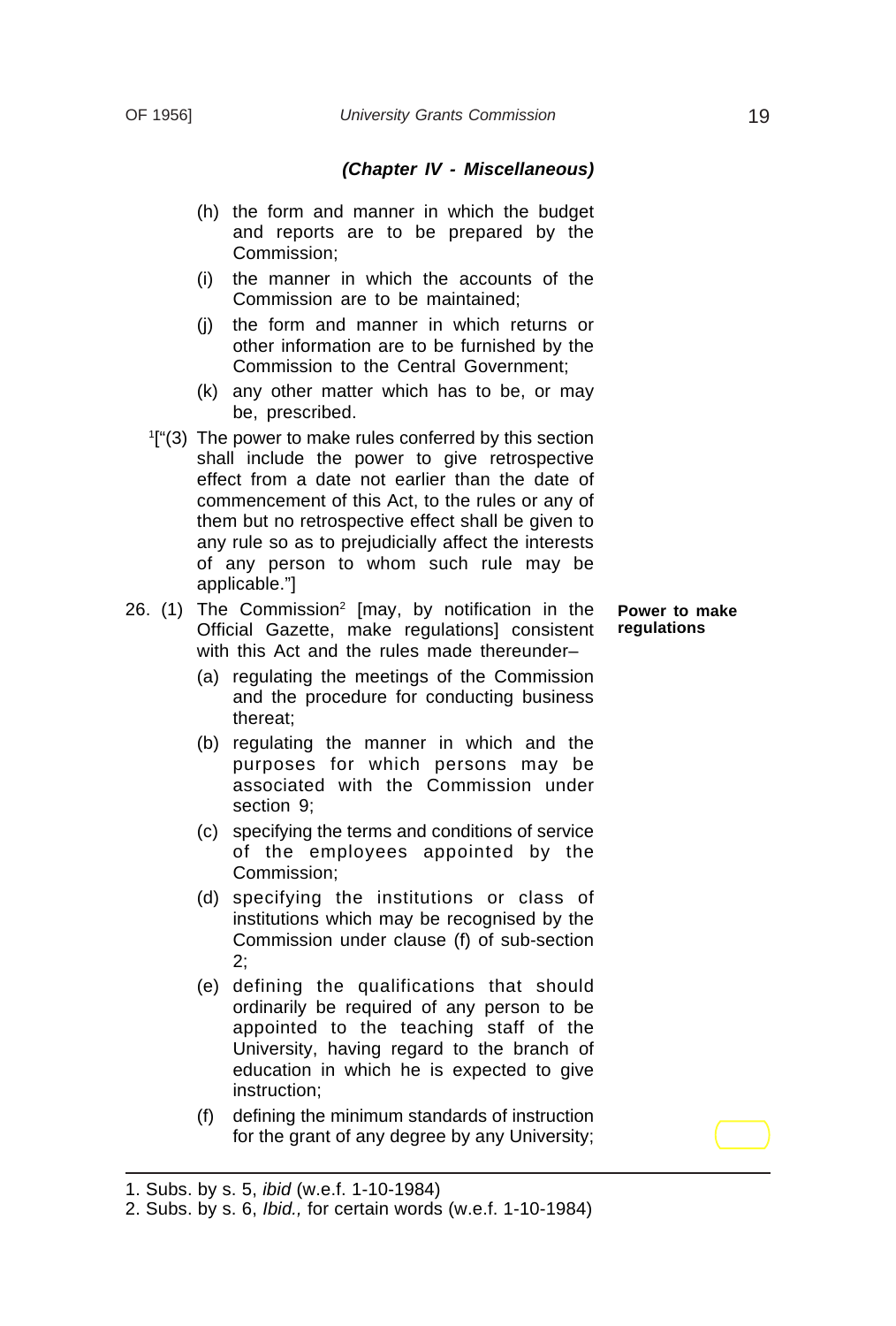- (g) regulating the maintenance of standards and the co-ordination of work or facilities in Universities.
- 1["(h) regulating the establishment of institutions referred to in clause (ccc) of section 12 and other matters relating to such institutions;
	- (i) specifying the matters in respect of which fees may be charged, and scales of fees in accordance with which fees may be charged, by a college under sub-section (2) of section 12A;
	- (j) specifying the manner in which an inquiry may be conducted under sub-section (4) of section 12A;"]
- (2) No regulation shall be made under clause (a) or clause (b) or clause (c) or clause (d) <sup>2</sup>[or clause (h) or clause (j) or clause (j)] of sub-section (1) except with the previous approval of the Central Government.
- 3 [(3) The power to make regulations conferred by this section [except clause (i) and clause (j) of subsection (1)] shall include the power to give retrospective effect from a date not earlier than the date of commencement of this Act, to the regulations or any of them but no retrospective effect shall be given to any regulation so as to prejudicially affect the interests of any person to whom such regulation may be applicable."]
- 4 [27. (1) The Commission may, 5[by regulations made, by notification in the Official Gazette,] under this Act, delegate to its Chairman, Vice-Chairman or any of its officers, its power of general superintendence and direction over the business transacted by, or in, the Commission, including the powers with regard to the expenditure incurred in connection with the maintenance of the office and internal administration of the Commission.
	- (2) No regulation shall be made under this section except with -the previous approval of the Central Government.]

- 4. Ins. by Act 33 of 1972, s. 8 (w.e.f. 17-6-1972)
- 5. Subs. by s. 7, *ibid* (w.e.f. 1-10-1984)

**Power to delegate**

<sup>1.</sup> Ins. be s. 6 of Act 59 of 1984

<sup>2.</sup> Ins. by s. 6(b), *ibid* (w.e.f. 1-10-1984)

<sup>3.</sup> Ins. by s. 6(c), *ibid* (w.e.f. 1-10-1984)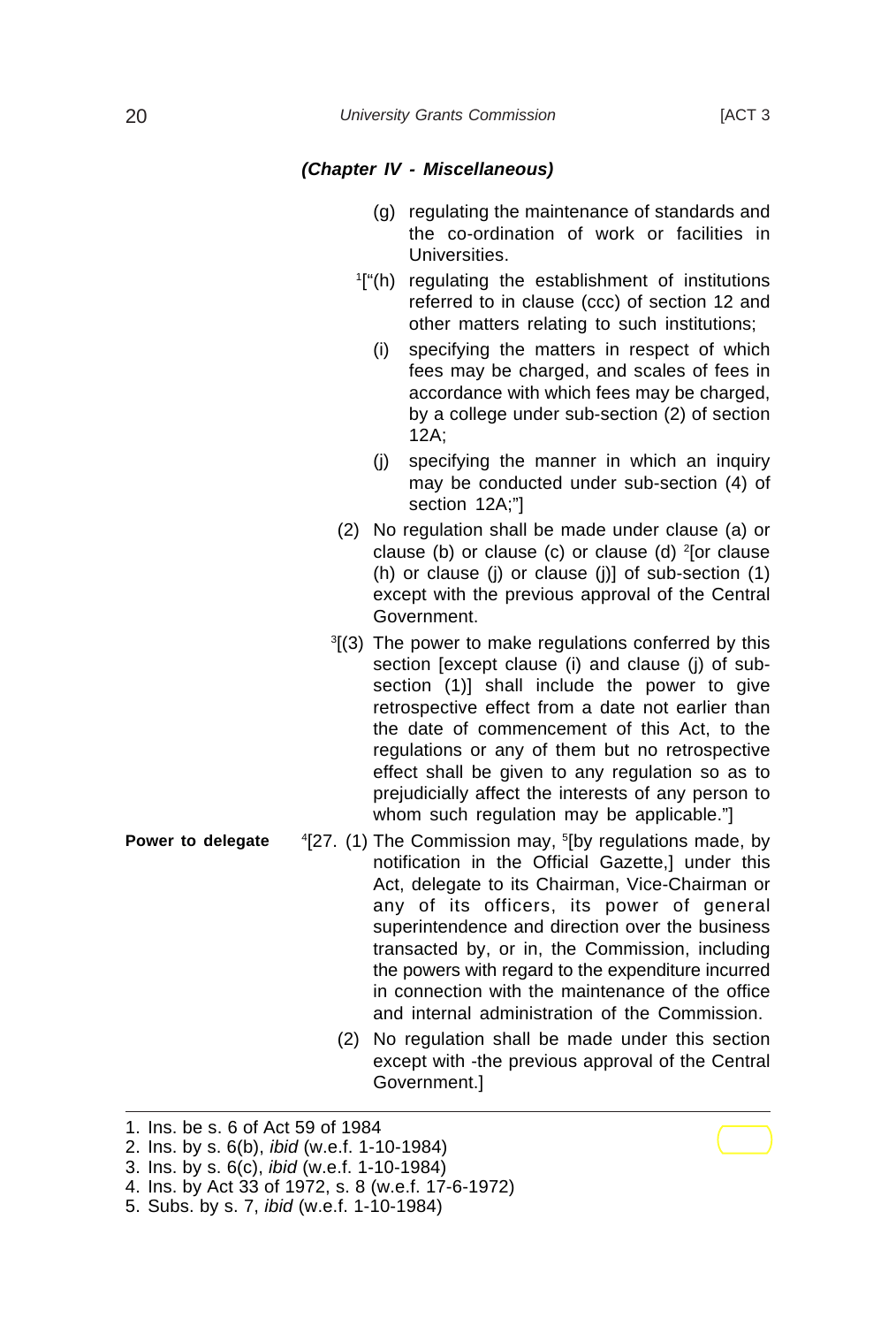<sup>1</sup>["28. Every rule and every regulation made under this Act shall be laid, as soon as may be after it is made, before each House of Parliament while it is in session, for a total period of thirty days which may be comprised in one session or in two or more successive sessions, and if, before the expiry of the session immediately following the session, or the successive sessions aforesaid, both Houses agree in making any modification in the rule or regulation or both Houses agree that the rule or regulation should not be made, the rule or regulation shall thereafter have effect only in such modified form or be of no effect, as the case may, be; so, however, that any such modification or annulment shall be without prejudice to the validity of anything previously done under that rule or regulation."]

2[No rule made or purporting to have been made, with retrospective effect, under section 25 of the principal Act before the commencement of this Act shall be deemed to have been invalid or ever to have been invalid merely on the ground that such rule was made with retrospective effect and accordingly every such rule and every action taken or thing done thereunder shall be as valid and effective as if the provisions of section 25 of the principal Act, as amended by this Act, were in force at all material times when such rule was made or action or thing was taken or done.]

**Laying of rules and regulations before Parliament**

**Validation**

<sup>1.</sup> Ins. by s. 8, *ibid* (w.e.f. 1-10-1984)

<sup>2.</sup> Vide s. 9, *lbid* (w.e.f. 1-10-1984)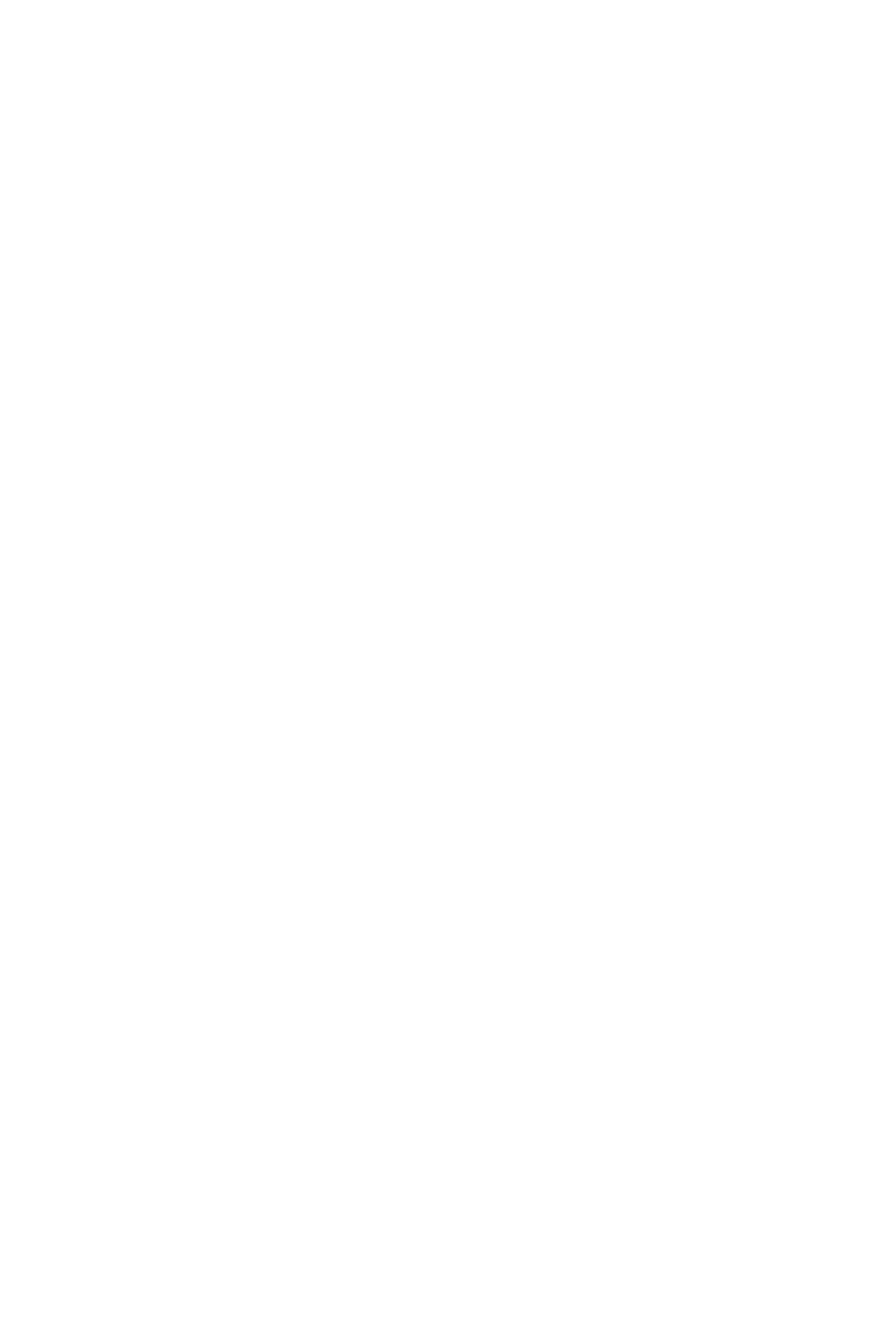### **2.0 UGC Inspection of Universities Rules, 1960**

#### *TO BE PUBLISHED IN THE GAZETTE OF INDIA*

#### **PART II NOTIFICATION**

No. F. 24-6/56-A. 1 Dated the –––––––

|                                 |    | In exercise of the power conferred by clause (g) of<br>Sub-Section (2) of Section 25 of the University Grants<br>Commission Act 1956 (3 of 1956) the Central Government<br>hereby makes the following rules:- |                                                                                                                                                                                                                                                                                                                     |  |
|---------------------------------|----|---------------------------------------------------------------------------------------------------------------------------------------------------------------------------------------------------------------|---------------------------------------------------------------------------------------------------------------------------------------------------------------------------------------------------------------------------------------------------------------------------------------------------------------------|--|
| Short title and<br>commencement | 1. |                                                                                                                                                                                                               | (1) These rules may be called the University Grants<br>Commission (Inspection of Universities) Rules,<br>1960.                                                                                                                                                                                                      |  |
|                                 |    | (2)                                                                                                                                                                                                           | They shall come into force with immediate effect.                                                                                                                                                                                                                                                                   |  |
| <b>Definitions</b>              | 2. |                                                                                                                                                                                                               | In these rules unless the context otherwise requires:-                                                                                                                                                                                                                                                              |  |
|                                 |    |                                                                                                                                                                                                               | (a) "Commission" means the University Grants<br>Commission:                                                                                                                                                                                                                                                         |  |
|                                 |    |                                                                                                                                                                                                               | (b) "University" means a University as defined in<br>Section 2(f) of the University Grants Commission<br>Act, 1956; and includes an institution of higher<br>learning deemed to be a University under Section<br>3 of the said Act;                                                                                 |  |
|                                 |    | (c)                                                                                                                                                                                                           | "Financial Year" means the year commencing<br>from the Ist April and ending 31st March of the<br>following calendar year; and                                                                                                                                                                                       |  |
|                                 |    | (d)                                                                                                                                                                                                           | "Academic Year" means the academic year of<br>the respective Universities.                                                                                                                                                                                                                                          |  |
| Inspection                      | 3. |                                                                                                                                                                                                               | The Commission may appoint a Committee, wherever<br>or whenever necessary consisting of such persons<br>as it may decide in each case and subject to the<br>provision of rule 6, to examine and report on the<br>financial needs of a University or its standards of<br>teaching, examination and research or both. |  |
|                                 | 4. |                                                                                                                                                                                                               | Before the Commission inspects the University, the<br>Commission shall send to the Vice-Chancellor of the<br>University a questionnaire seeking information on all<br>relevant matters relating to the Department/<br>Departments or institution/institutions to be inspected.                                      |  |
|                                 | 5. |                                                                                                                                                                                                               | After receipt of information under rule 4, the<br>Commission shall fix the date of inspection by the<br>Committee and communicate the same. to the<br>University concerned.                                                                                                                                         |  |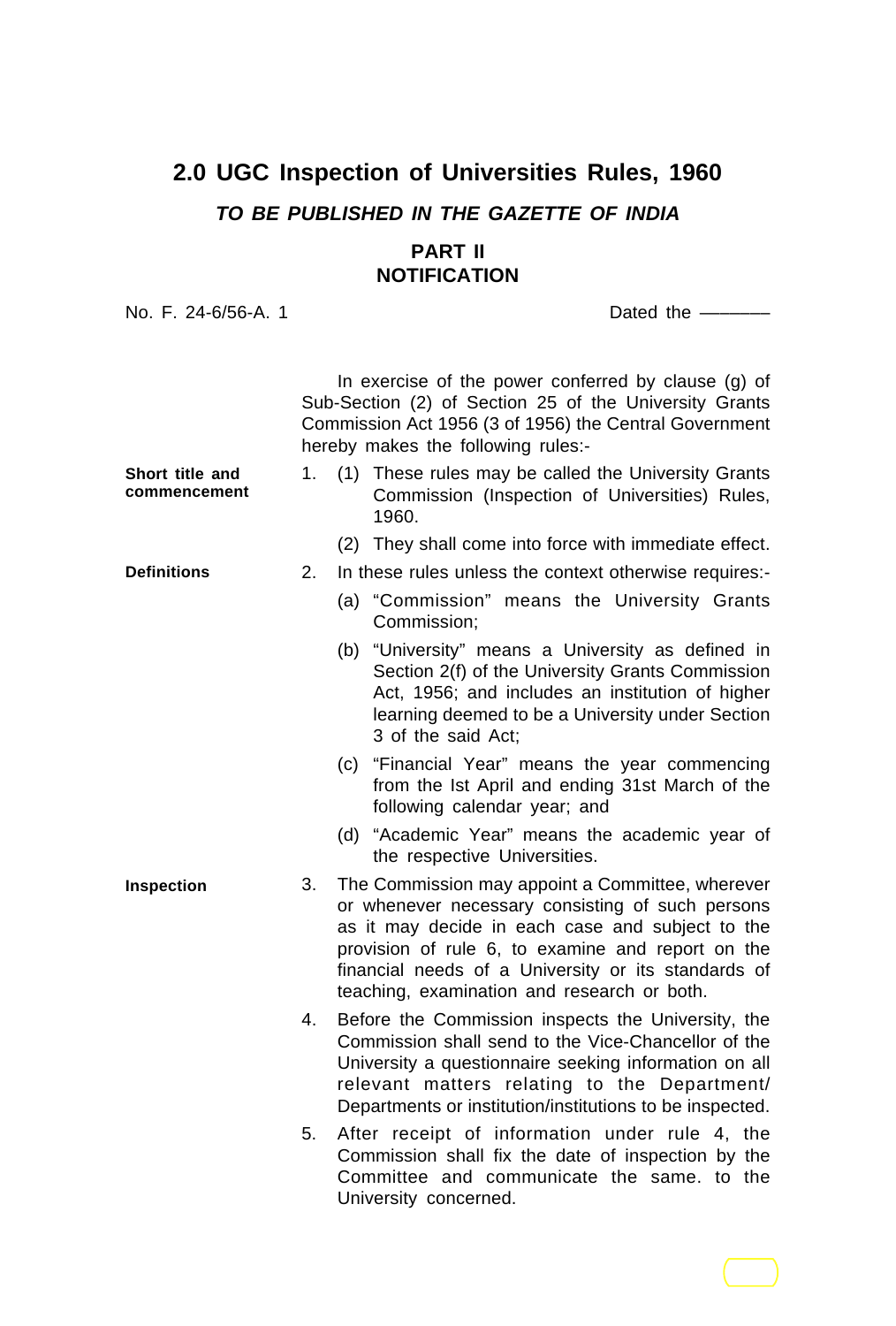#### **Association of Universities**

6. The University shall be associated with the inspection in the following manner, namely:-

- (a) The University shall nominate not more than three representatives who may include the Vice-Chancellor or the Registrar, the Dean or the Deans of Faculty/Faculties concerned and such other officers/teachers of the department/ departments or institutions as may be deputed by the University and their names shall be communicated to the Commission.
- (b) The representatives of the University shall be associated with the inspection for such time and in such manner as may be determined by the Committee after consultation with the University.
- (c) In carrying out the inspection, the Committee may have discussions with such officer/teachers and other members of the department(s) or institution(s) to be inspected as may be considered necessary by the Committee.
- 7. As soon as possible after the inspection, the Committee shall report its findings to the Commission.

(P.N. KIRPAL) *Secretary*

To

The Publisher, The Gazette of India, The Government of India Press, New Delhi.

Copies forwarded for information to:-

- (1) Secretary, U.G.C., New Delhi (with 50 spare copies)
- (2) Registrars of all Universities in India.
- (3) All State Governments and Union Territories in India.
- (4) All Ministries of the Government of India, President's Secretariat, Rajya Sabha Secretariat, Lok Sabha Secretarial Prime Minister's Secretariat, Department of Parliamentary Affairs. The Comptroller & Auditor General of India, the Accountant General, Central Revenues, New Delhi.
- (5) All the Sections of this Ministry.

By Order.

(P.D. SHUKLA) Deputy Educational Advisor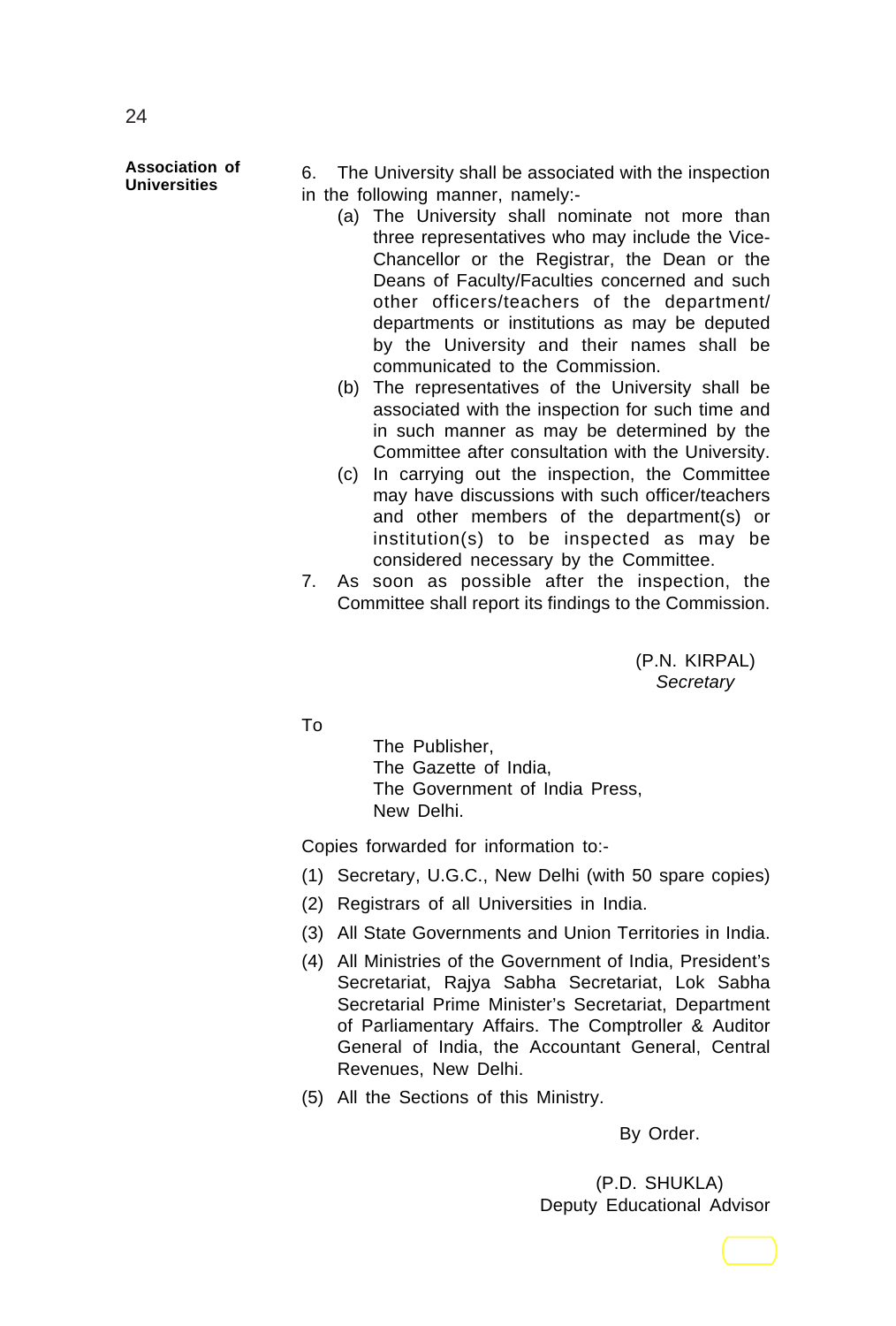#### **3.0 UGC Rules regarding Fitness of Universities**

#### *Contents*

- 3.1 UGC (Fitness of Certain Universities for Grants) Rules, 1974.
- 3.2 UGC (Fitness of Agricultural Universities for Grants) Rules, 1975.
- 3.3 UGC (Fitness of Technological Universities for Grants) Rules, 1978.
- 3.4 UGC (Fitness of Open Universities for Grants) Rules, 1988.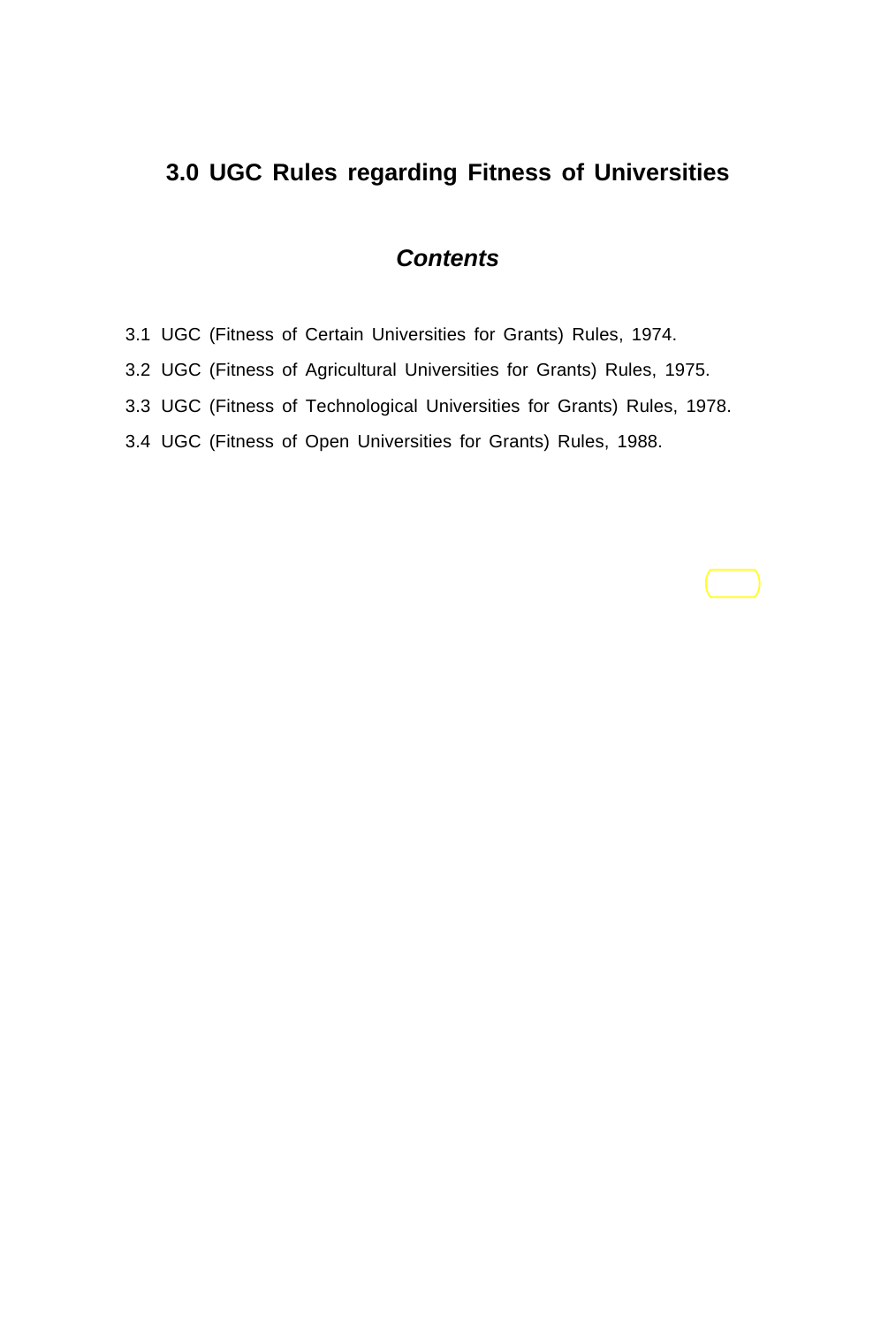#### **3.1. UGC (Fitness of Certain Universities for Grants) Rules, 1974**

*To be Published in the Gazette of India Part II, Section 3, Sub-Section (i)*

No. F.9-2/74-U.2. Government of India Ministry of Education & Social Welfare (Department of Education)

New Delhi, the 9th Sep., 1974.

#### **NOTIFICATION**

In exercise of the powers conferred by Section 25 of the University Grants Commission Act, 1956 (3 of 1956) read with Section 12-A Now read as 12-B of that Act, the Central Government hereby makes the following rules, namely:-

- 1. Short title, application and commencement:
	- (1) These rules may be called the University Grants Commission (Fitness of Certain Universities for Grants) Rules, 1974.
	- (2) They shall apply to every university established after the commencement of the University Grants Commission (Amendment) Act, 1972 (33 of 1972), other than,
		- (i) an agricultural university,
		- (ii) a university established against the- advice of the Commission for imparting, exclusively, technological or medical education; and
		- (iii) an institution recognised by the Commission, under the clause (f) of Section 2 of the University Grants Commission Act, 1956 (3 of 1956), on or after the 17th day of June 1972, the date on which the University Grants Commission (Amendment) Act, 1972 (33 of 1972) came into force.
	- (3) They shall come into force on the date of their publication in the Official Gazette.
- 2. *Fitness for Grant* "No University to which these rules apply shall be declared to be fit to receive grants from the Central Government the University Grants Commission or any other Organisation receiving any funds from the Central Government unless the Commission is satisfied that: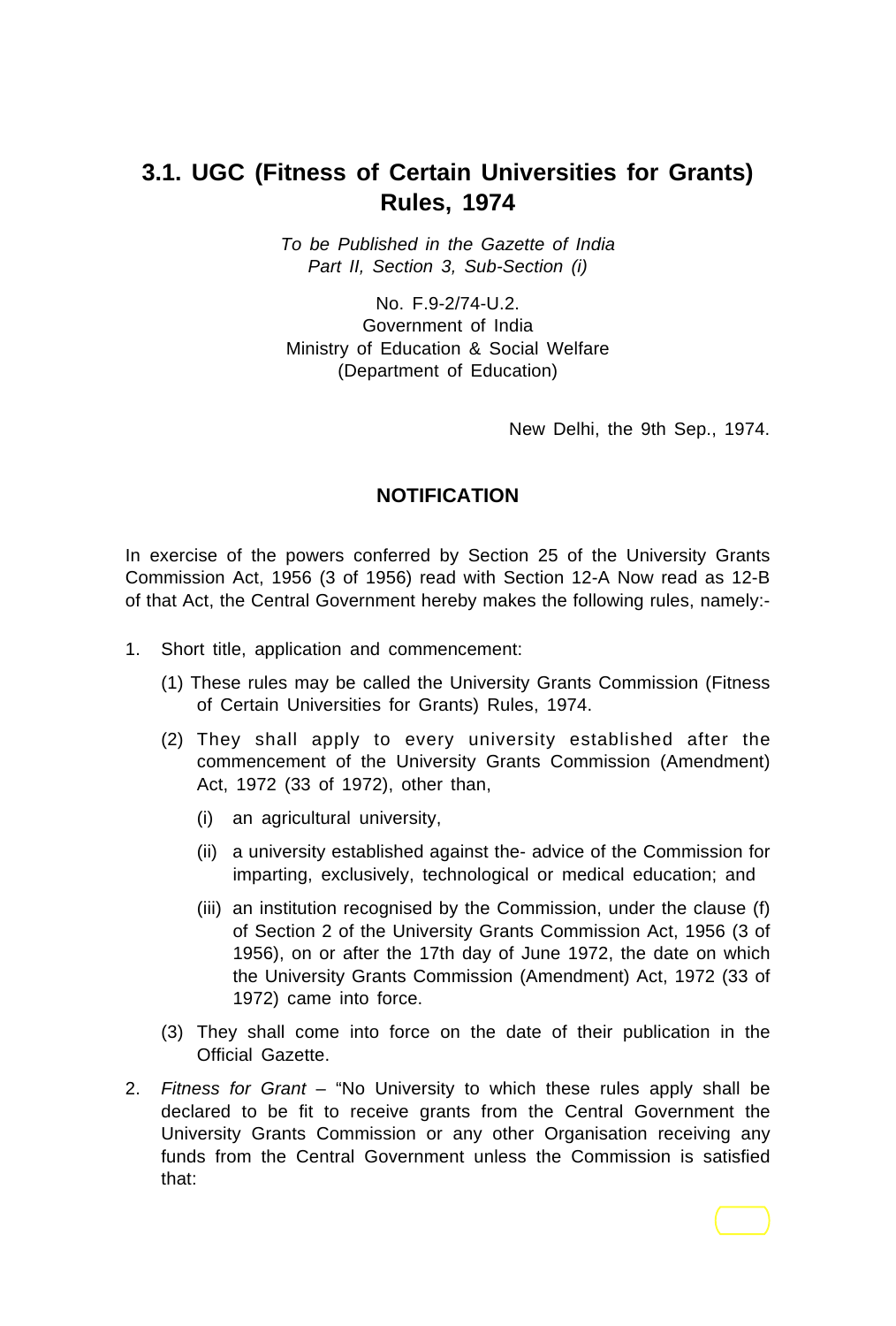- (i) the University is a University established or incorporated by or under a Central Act, or
- (ii) in the case of any other University, the establishment of the University is justified on one or more of the following grounds, namely:-
	- (a) inadequacy of the facilities for higher education and research in the area in which the University is situated and the inability of the existing University or Universities of the state concerned to provide for such facilities either in its or their existing faculties or schools or by the establishment of post-graduate centres or campuses.
	- (b) the University has or shall have some special features or new, programme and activities which will augment the existing academic resources in the country.
	- (c) the University has or shall have programmes for the upliftment of backward areas or removal of regional imbalances.
- (iii) the law under which the University is established contains a provision for the establishment of a Planning Board or Commit-tee consisting of eminent educationists to indicate the lines on which the University shall develop.
- (iv) in the law under which the University established, due weight hasbeen given to the recommendations made by:-
	- (a) the Education Commission (1964-66) constituted by a resolution of the Government of India;
	- (b) the Committee on the Governance of Universities appointed by the Commission; and
	- (c) the Committees of Panels appointed by the Commission during the last ten years:
- (v) the University is not merely an affiliating University but a multifaculty University having adequate facilities, for teaching and research in a number of subjects.
- (vi) the university has powers to provide instruction through correspondence courses and to declare a college, department, centre or campus as an autonomous college, department, centre-or campus, respectively,
- (vii) every teaching department, centre, discipline in the University has a provision for a minimum staff of one Professor, two Raiders and an adequate number of lecturers alongwith the necessary supporting staff,
- (viii)adequate machinery for the health residence and welfare for the students has either been provided in, or resources are being made available for the purpose to the University;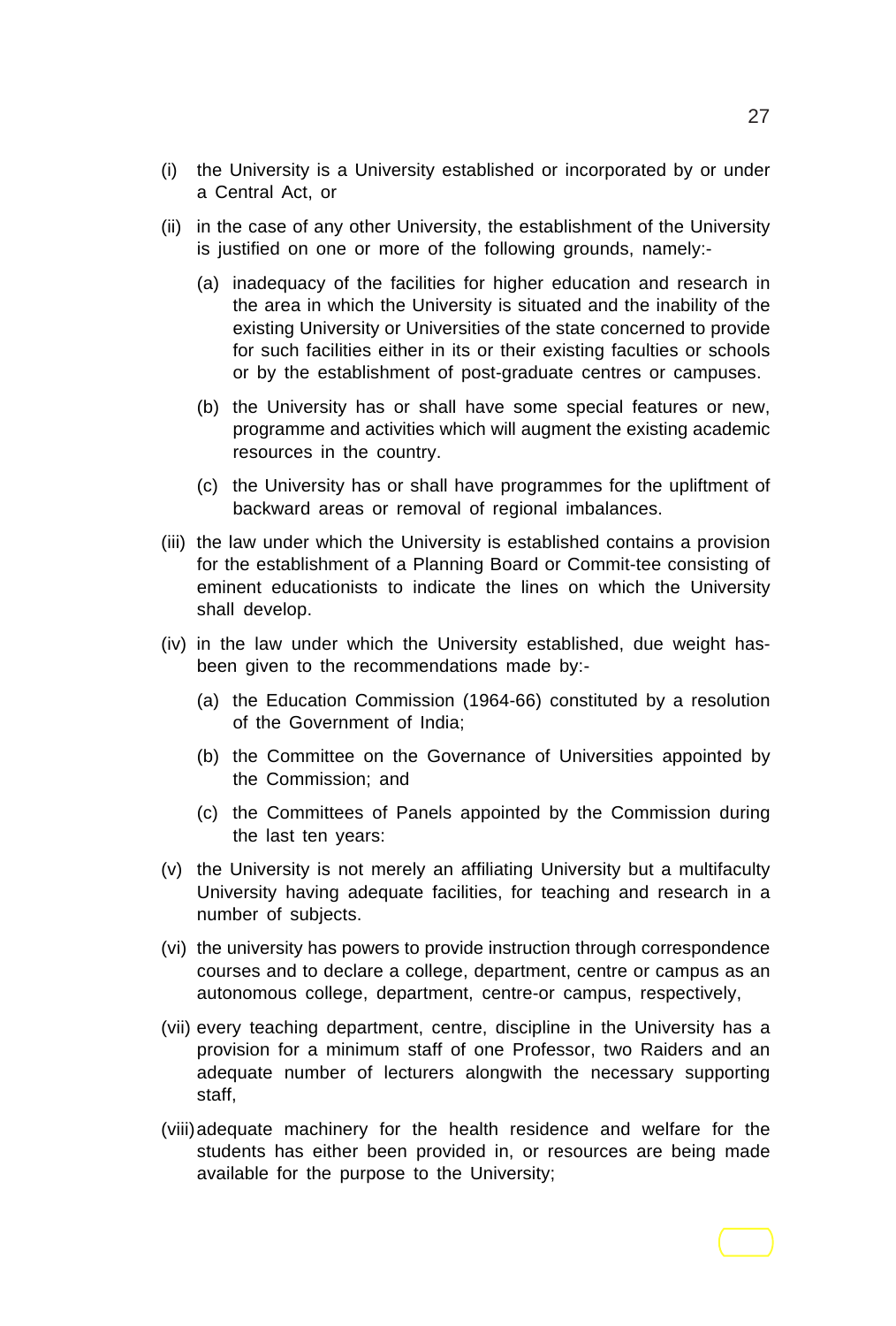(ix) the university has been provided with adequate facilities in respect of building, equipment, books, library, hostel and staff quarters, excluding colleges library or institutions affiliated or admitted to its privileges, whose aggregate value is not less than Rs 2 crores alongwith the developed land or the State Government is prepared to give an assurance to the Commission that a minimum amount of Rs 2 crores shall be made available to the University during the initial period of five years for the provision of the above mentioned facilities in addition to the developed land.

> Sd/- (I.D.N. Sahi) Secretary to the Government of India

The Manager, Government of India Press, Ring Road, New Delhi.

Copy forwarded for information to:-

- 1. The Secretary, UGC, New Delhi.
- 2. The Comptroller & Auditor General of India, New Delhi.
- 3. The Accountant General, Central Revenues, New Delhi.
- 4. All State Governments and Administrations.
- 5. All Ministries of the Government of India.
- 6. All the Universities in India.
- 7. All the coordination Sections of various Divisions in the Ministry of Education and Social Welfare.

Sd/- (M.N. Sinha) Under Secretary

28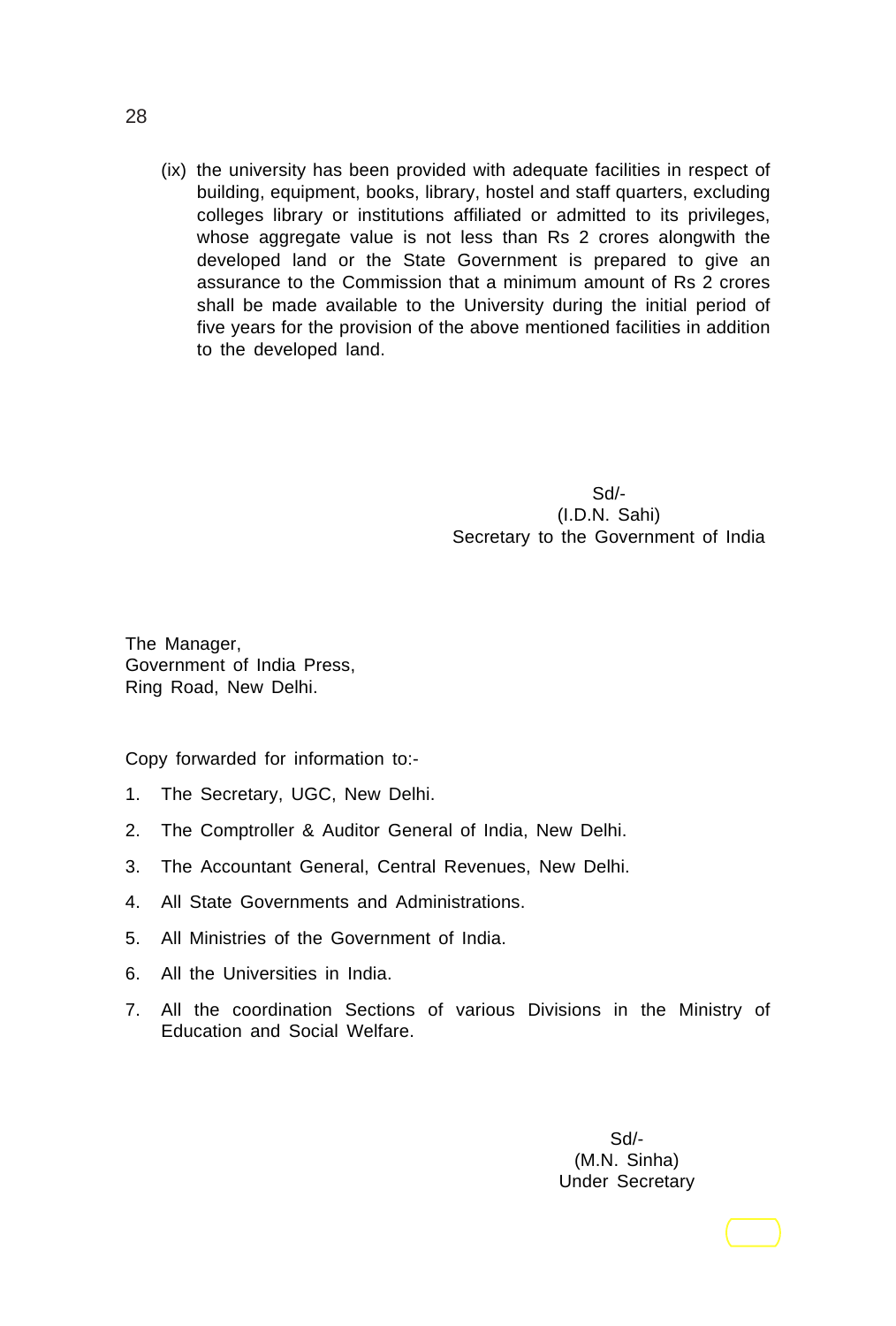#### **3.2 UGC (Fitness of Agricultural Universities for Grants) - Rules, 1975**

*To be published in the Gazette of India Part II, Section 3, Sub-Section (i)*

No.F.16-28/75-L.U. Government of India Ministry of Education & Social Welfare (Department of Education)

New Delhi, the 13th Aug., 1975.

#### **NOTIFICATION**

In exercise of the powers conferred by Section 25 of the University Grants Commission Act, 1956 (3 of 1956) read with Section 12-A Now read as 12-B of that Act, the Central Government hereby makes the following rules, namely:-

- 1. *Short title, application and commencement:-*
	- (1) These rules may be called the University Grants Commission (Fitness of Agricultural Universities for Grant) Rules, 1975.
	- (2) They shall apply to every Agricultural University established after commencement of the University Grants Commission (Amendment) Act, 1972 (33 of 1972)
	- (3) They shall come into force on the date of their publication in the Official Gazette.
- 2. *Fitness for grant:* No Agricultural University to which these rules apply shall be declared to be fit to receive grant from the Central Government, the Commission, or any other Organisation receiving any funds from the Central Government, unless the Commission is satisfied in respect of the following matters, namely:-
	- (i) the establishment of the agricultural University is justified on one or more of the following grounds, namely:-
		- (a) inadequacy of the facilities for higher education and research in agriculture in the area in which the University is situated and the inability of the existing University or Universities of the State concerned to provide for such facilities either in its or their existing faculties or schools or by the establishment of post-graduate centres or campuses;

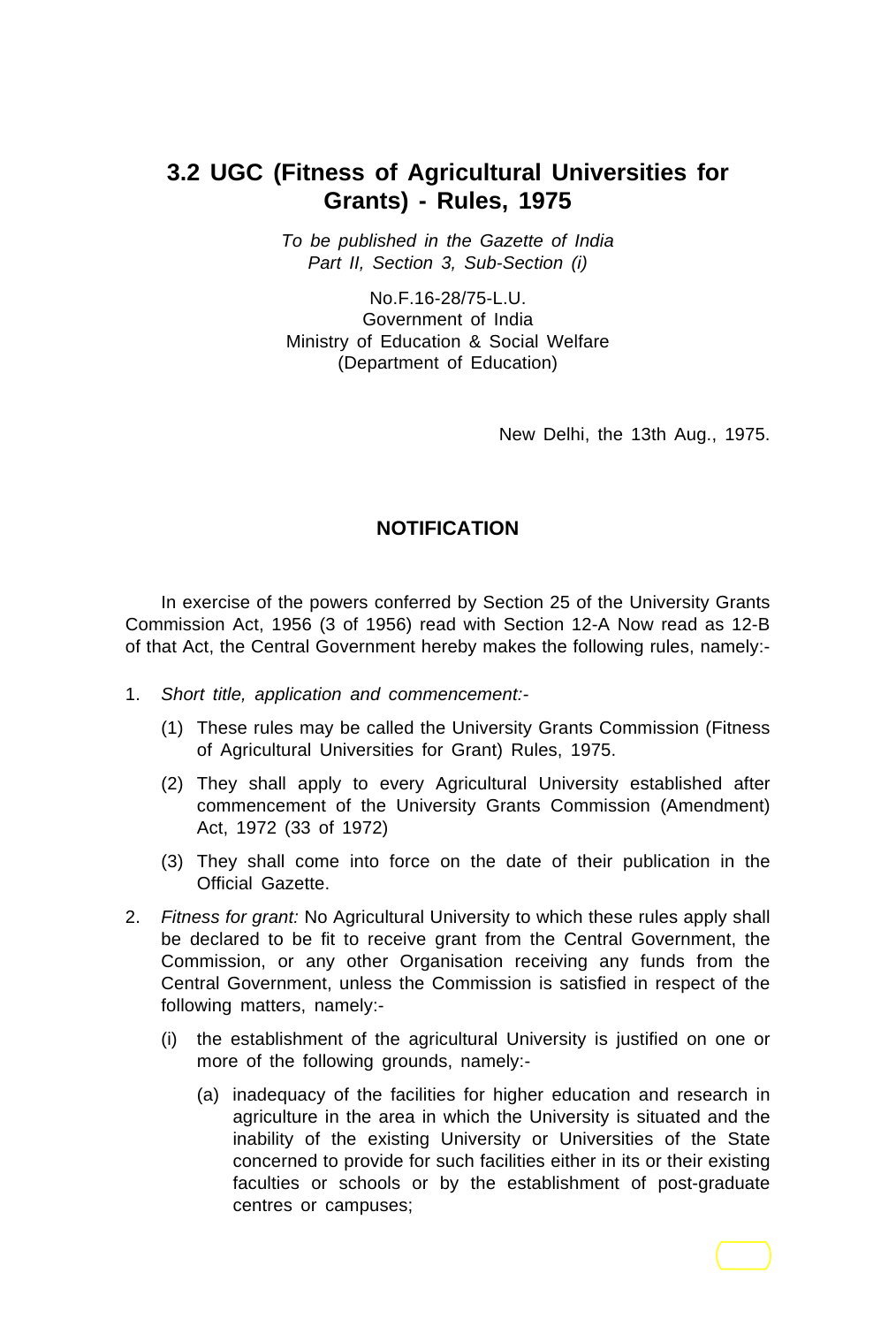- (b) the University has or shall have some special features or new programmes and activities which will augment the existing academic resources in the country;
- (c) the University has or shall have programme for the upliftment of backward areas or removal of regional imbalances;
- (ii) in the law under which the agricultural University is established, due weight has been given to the recommendations made by-
	- (a) the Education Commission (1964-66) constituted by the resolution of the Government of India.
	- (b) the Committee on the governance of Universities appointed by the Commission;
- (iii) the State Government concerned with the University has accepted the principle of integration of teaching, research and extension education in the broad area of agriculture and in pursuance of this has agreed to transfer research, in the broad area of agriculture within the State to the University.
- (iv) to facilitate co-ordination between the agricultural University and the concerned Departments of the State Government, a convention is developed between the agricultural University and the Department of the State Government, delineating the responsibilities and functions of each in the area of research and extension education and also an apex body at the State Level has been set up by the State Government consisting of the representatives of the University and the State Government,
- (v) the University will have the necessary discipline to provide for study and research and extension education in the subjects related to agriculture, veterinary medicine, animal husbandry, forestry, agricultural engineering, fisheries and home science, keeping in view the requirements of the ate;
- (vi) the University provides for integration of teaching, research and extension education in each of the departments and assures the minimum staff required for the undergraduate and post-graduate education, research and extension education in accordance with the recommendations of the Indian Council of Agricultural Research and that the State Government ensures the recurring grant to the University for the maintenance of its activities:
- (vii) the State Government ensures the provision of adequate basic facilities in respect of scientific staff, supporting staff, building, equipment, library, hostels staff quarters, playgrounds, regional research stations, agroclimatic zonewise instructional and research farm facilities, poultry, dairy, livestock, farm machinery and veterinary clinical facilities in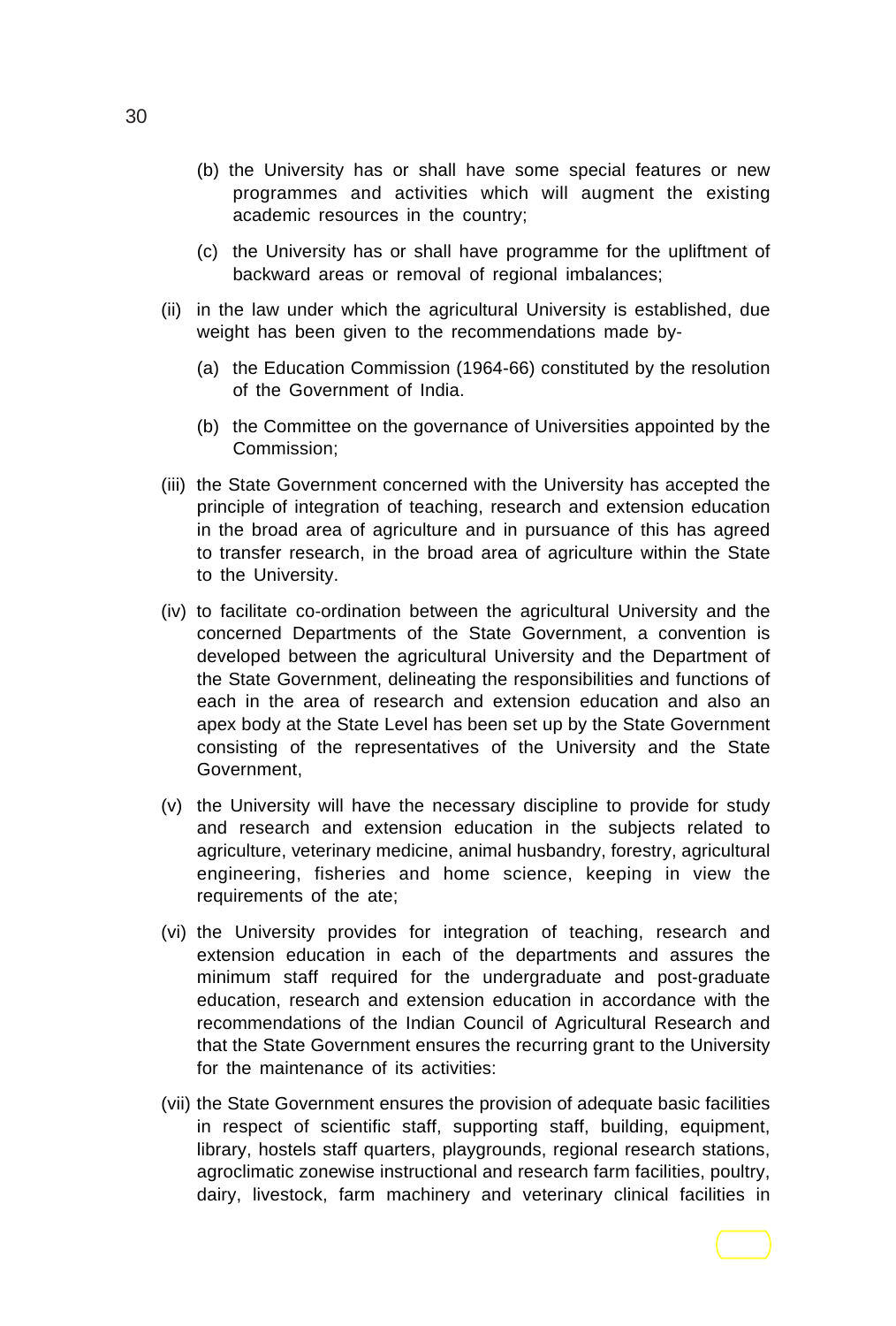accordance with the recommendations of the Indian Council of Agricultural research; and

(viii)Adequate facilities for the health, residence and welfare of the students have either been provided or resources are being made available for the purpose by the State Government to the University.

> Sd/- (K.N. Channa) Secretary to the Govt. of India.

To

The Manager Government of India Press Ring Road New Delhi.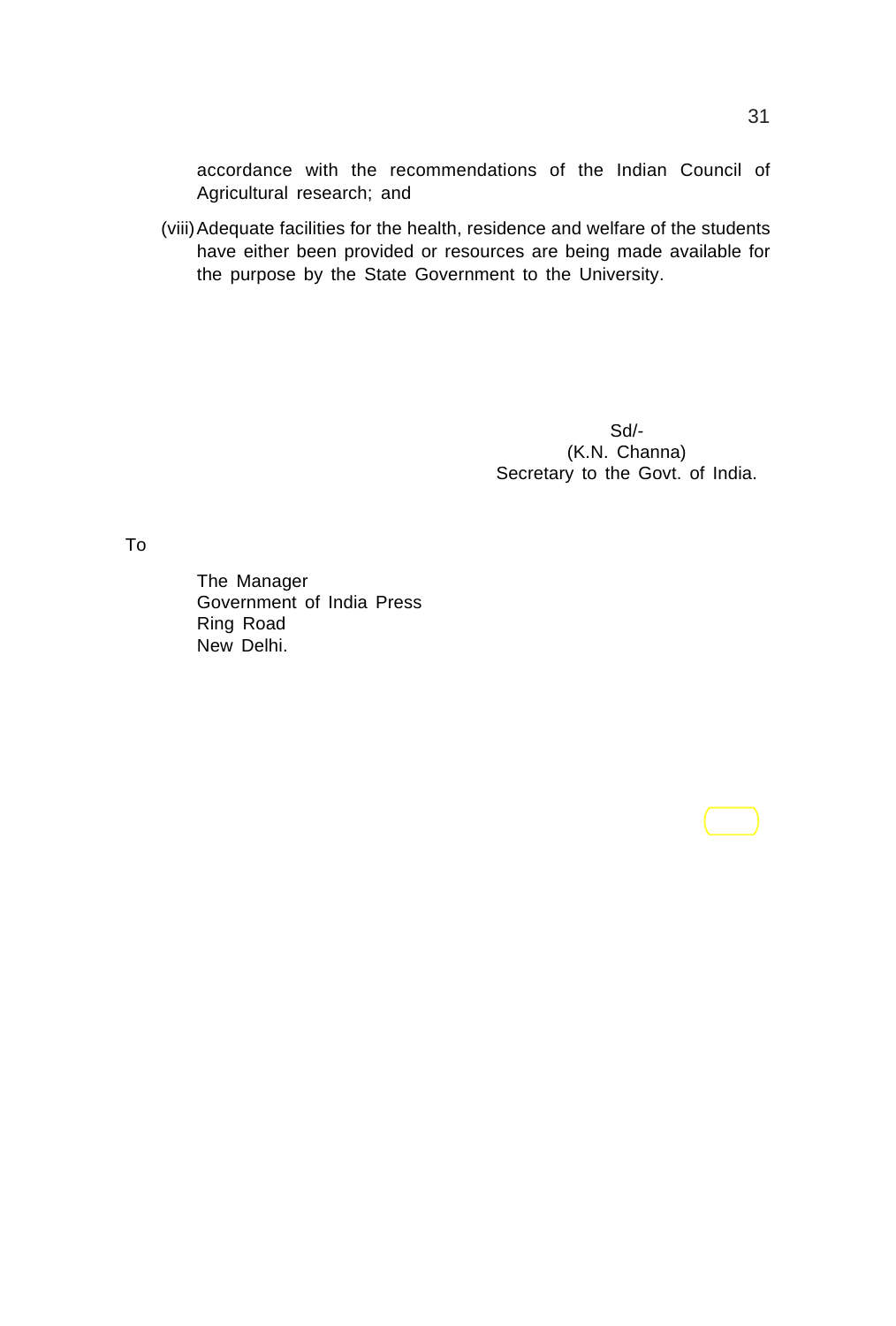#### **3.3. UGC (Fitness of Technological Universities for Grants) Rules, 1978**

*To be published in the Gazette of India Part II - Section 3, Sub-Section (i)*

Government of India Ministry of Education and Social Welfare (Department of Education)

New Delhi, the 31st May, 1978

#### **NOTIFICATION**

G.S.R\_\_\_\_\_\_\_\_\_\_\_\_\_\_\_\_ In exercise of the power conferred by Section 25, read with Section 12-A Now read as 12-B of the University Grants Commission 1956 (3 of 1956), the Central Government hereby makes the following rules, namely-

- 1. *Short title, application and commencement:-*
	- (1) These rules may be called the University Grants Commission (Fitness of Technological Universities for Grants) Rules, 1978.
	- (2) They shall apply to every Technological University established on or after the 17th day of June, 1972 the date on which the University Grants Commission (Amendment) Act, 1972 (33 of 1972) came into force.
	- (3) They shall come into force on the date of their publication in the Official Gazette.
- 2. *Definitions:* In these rules, unless the context otherwise requires-
	- (a) "'Industry" means any business, trade undertaking manufacture or calling employers and includes any calling, service, employment, handicraft, or industrial occupation or a vocation of workmen:
	- (b) "Technological University" means a university which provides for instruction and research in any branch or branches of engineering and technology, and for the advancement of learning and dissemination of knowledge in such branch or branches.

*Fitness for Grant:* No Technological University to which these rules apply be declared to be fit to receive grant from the Central Government, the Commission or any other organisation receiving any funds from the Central Government unless the Commission is satisfied in respect of the following matters, namely-

(a) there is a felt need to set up such a university and there is an evidence that the existing universities in a state cannot effectively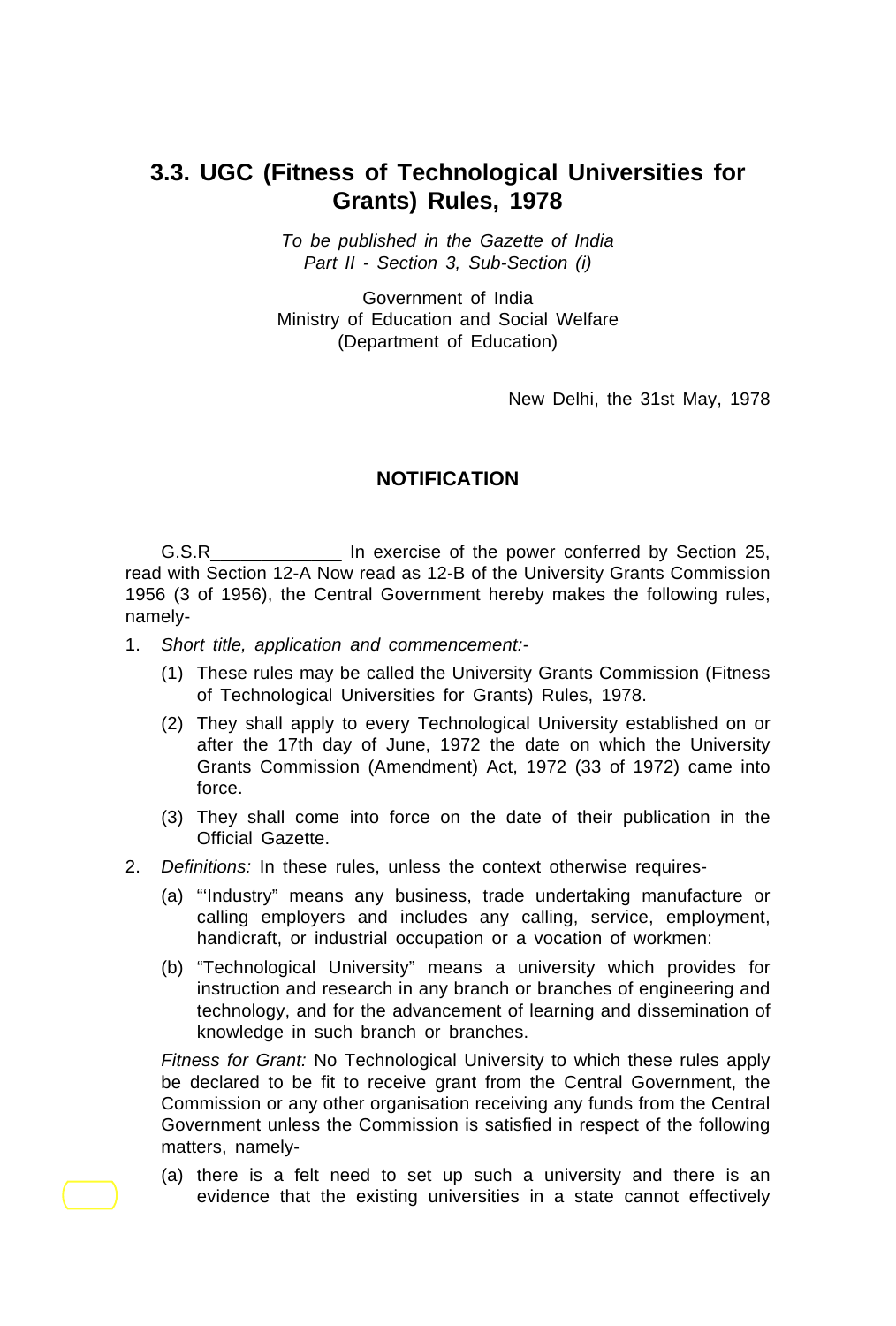meet the requirements of development of Engineering and Technological education through its colleges either directly maintained by or affiliated to it;

- (b) it has adequate facilities for postgraduate teaching and research and has facilities for adequate support of science departments of its own;
- (c) it provides adequate link with the industry for its courses and is in a position to provide for high level consultancy to the industry;
- (d) it provides courses of extension and devotes attention for regional development;
- (e) the State Government ensures the provision of adequate basic facilities in respect of scientific staff, supporting staff, buildings, equipment, library, hostels, staff quarters, playgrounds and the like as may be determined in consultation with the All India Council for Technical Education;
- (f) in the law under which such university is established, due weightage has been given to the recommendations made by-
	- (i) the Education Commission (1964-66) constituted by a Resolution of the Government of India,
	- (ii) the Committee on the Governance of Universities appointed by the Commission.

No.F.16-84/76-LU(U.5)

Sd/- (S.N. Pandita) Joint Secretary to the Govt. of India

To

The Manager Government of India Press Ring Road, New Delhi.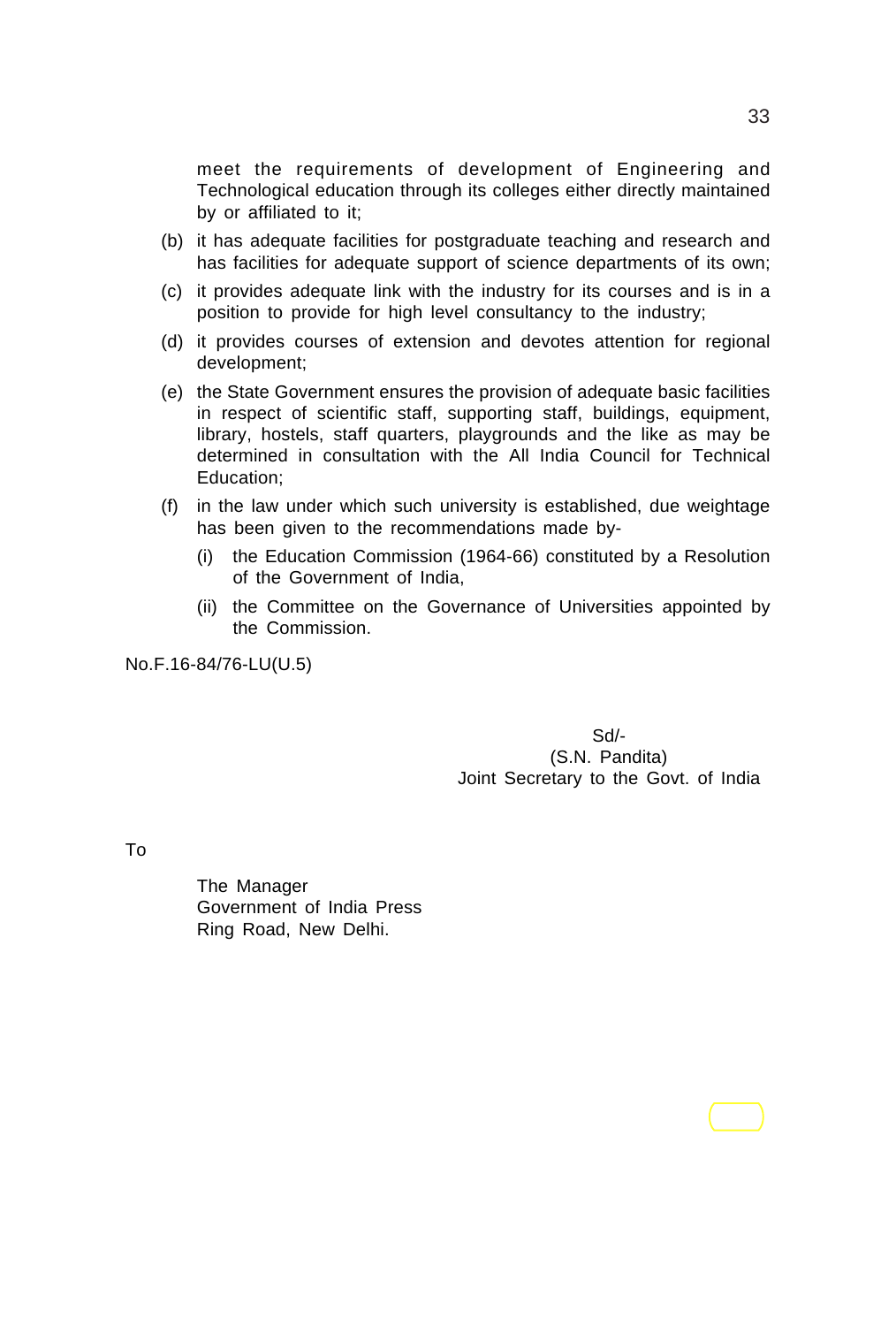# **3-4. UGC (Fitness of Open Universities for Grants) Rules, 1988**

*To be published in the Gazette of India Part II - Section 3, Sub-Section (i)*

Government of India Ministry of Human Resource Development Department of Education

New Delhi, 8th March, 1989

## **NOTIFICATION**

G.S.R. **In exercise of the powers conferred by Section 25,** read with Section 12-B of the University Grants Commission 1956 (3 of 1956), the Central Government hereby makes the following rules, namely-

- 1. *Short title, application and commencement:-*
	- (1) These rules may be called the University Grants Commission (Fitness of Open Universities for Grants) Rules. 1988.
	- (2) They shall apply to every Open University except an Open University established or incorporated by or under a Central Act.
	- (3) They shall come into force on the date of their publication in the Official Gazette.
- 2. *Definitions:*

In these rules, unless the context otherwise requires:-

- (a) "Open University" means a University which imparts education exclusively through distance education in any branch or branches of knowledge: and
- (b) "Study Centre" means a centre established, maintained or recognised by the Open University for the purpose of advising, counselling or for rendering any other assistance required by the students.
- 3. *Fitness for Grant:*

The University Grants Commission shall not declare an Open University to be fit to receive grants from the Central Government, the Commission or any other Organisation receiving any funds from the Central Government, unless the Commission is satisfied in respect of the following matters, namely:-

(a) The law under which the Open University is established or incorporated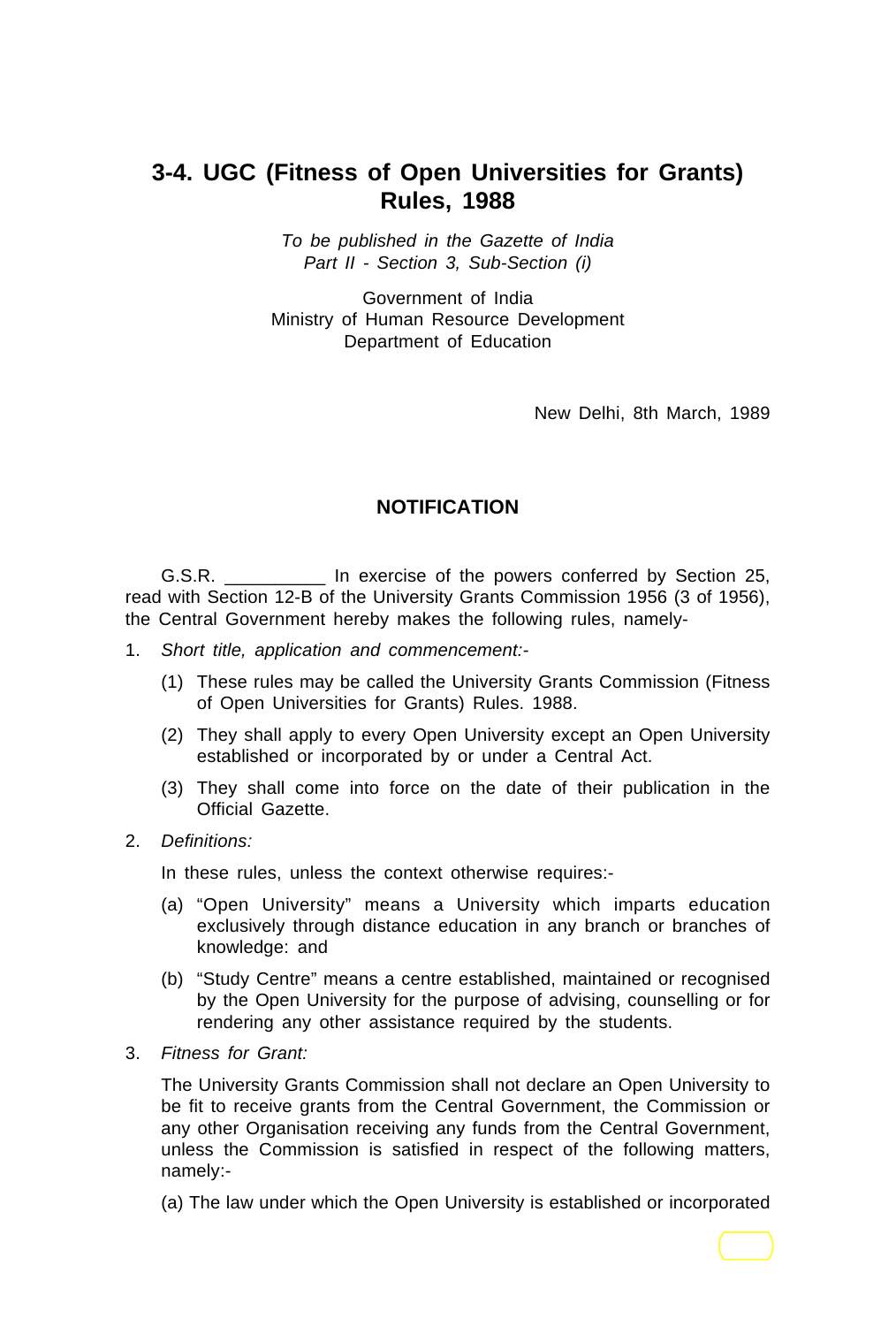is broadly in line with the provisions made in the Indira Gandhi National Open University Act, 1985.

- (b) The Open University has a network of Study Centres in accordance with the recommendations of the Indira Gandhi National Open University.
- (c) The State Government has ensured provision of adequate facilities in respect of the following:
	- (i) Developed land 40-60 Acres
	- (ii) Core staff of 5 Professors/ 5 Readers and 20 Lecturers.
	- (iii) Buildings:

| (a) | Administrative                                                                                                                                          | 4000 Sq. mts.   |
|-----|---------------------------------------------------------------------------------------------------------------------------------------------------------|-----------------|
| (b) | Academic (for Core Faculty, Guest &<br>Part-time Faculty and their Supporting<br>staff, Library for Books & Cassettes,<br>Seminars and Committee rooms) | 3.000 Sq. mts   |
| (C) | Material storage and distribution                                                                                                                       | 2.000 Sq. mts   |
| (d) | Studio with auxiliary accommodation                                                                                                                     | 10,000 Sq. mts. |

### **Total = 10,000 Sq. mts.**

- (iv) Faculty guest house for atleast 20 persons.
- (v) Quarters for essential staff.
- (vi) Computer system, including site preparation, and equipment for studio, as recommended by the Indira Gandhi National Open University
- (vii) Books and Journals Rs. 20 lakhs.

(viii) Infrastructure facilities for Study Centre established or maintained by the Open University. Rs. I Lakh per Study Centre.

Provided that before the University is declared fit to receive grant, the University shall have developed land and core staff as provided for in sub-clause (i) and (ii) and has incurred expenditure atleast to the extent of fifty percent of the estimated cost on items mentioned in sub-clauses (iii),  $(iv)$ ,  $(v)$ ,  $(vi)$  and (vii).

> (J.D. Gupta) Joint Secretary to the Govt. of India

No.F.10.-40/88-Desk(U)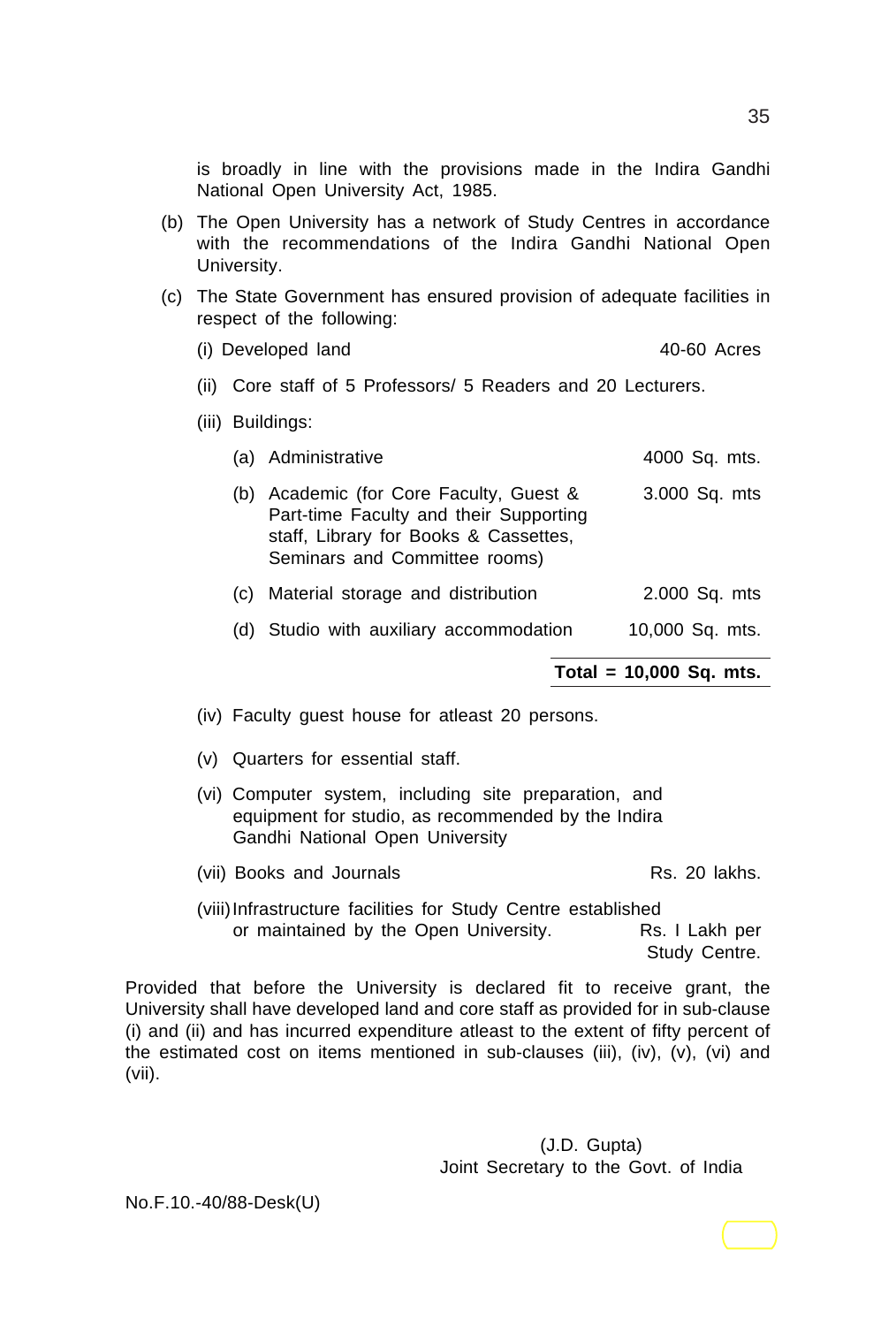The Manager, Government of India Press Mayapuri, Ring Road, New Delhi.

Copy forwarded for information to:-

- 1. The Secretary, University Grants Commission, New Delhi.
- 2. The Comptroller & Auditor General of India, New Delhi.
- 3. The Accountant General, Central Revenues, New Delhi.

(M.M. Wadhwa) Under Secretary to the Govt. of India

36 To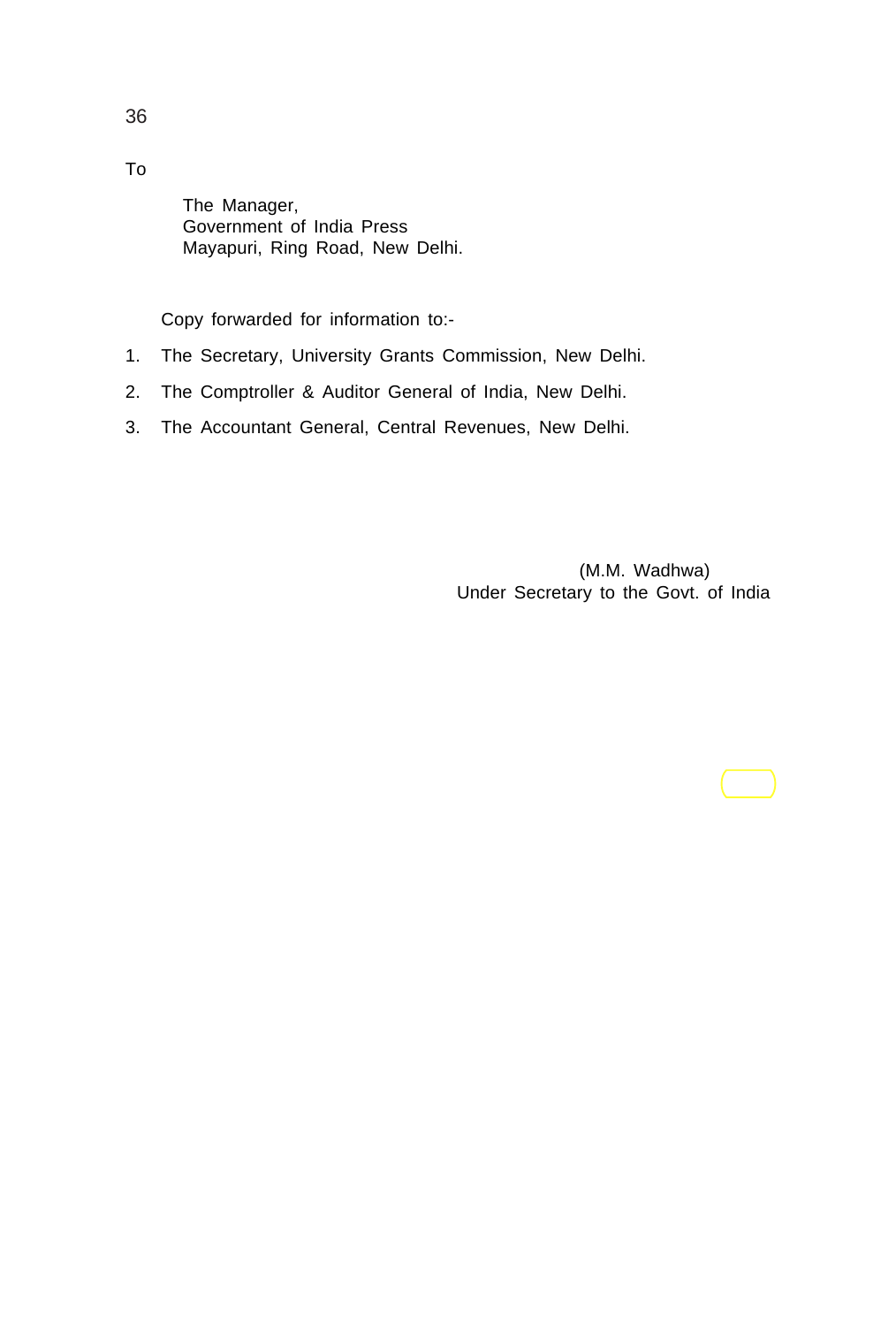# **4.0 UGC (Returns of Information by Universities) Rules, 1979**

*To be published in the Gazette of India Extraordinary Part II- Section 3, Sub-Section (i)*

> Government of India Ministry of Education and Social Welfare (Department of Education)

> > New Delhi, the 18th January, 1979

## **NOTIFICATION**

In exercise of the powers conferred by sub-section (i) read with (f)  $\&$  (k) of sub-section (2) of Section 25, of the University Grants Commission Act. 1956 (3 of 1956), the Central Government hereby makes the following rules, namely-

- 1. *Short title, and commencement:-*
	- (1) These rules may be called the University Grants Commission (Returns of Information by Universities) Rules, 1979.
	- (2) They shall come into force on the date of their publication in the Official Gazette.
- 2. *Returns and Information to be furnished:*

Every university shall, on or before the date specified by the University Grants Commission every year in this behalf, furnish the following returns and information to the Commission, namely-

- (a) up-to-date copies of,
	- (i) the Act., Statutes and Ordinances concerned;
	- (ii) rules for grant in aid to the colleges belonging to or affiliated to it;
	- (iii) rules of the inspection of colleges belonging to or affiliated to it;
- (b) reports on the inspection of colleges belonging to or affiliated to it;
- (c) minimum working days in the university, period of vacations, examination days and the number of days when actual teaching is conducted exclusive of the days for the preparation for examinations;
- (d) where there are admission tests, a note indicating the minimum criteria laid down alongwith admission policy and variations, if any, from the basis specified for admission;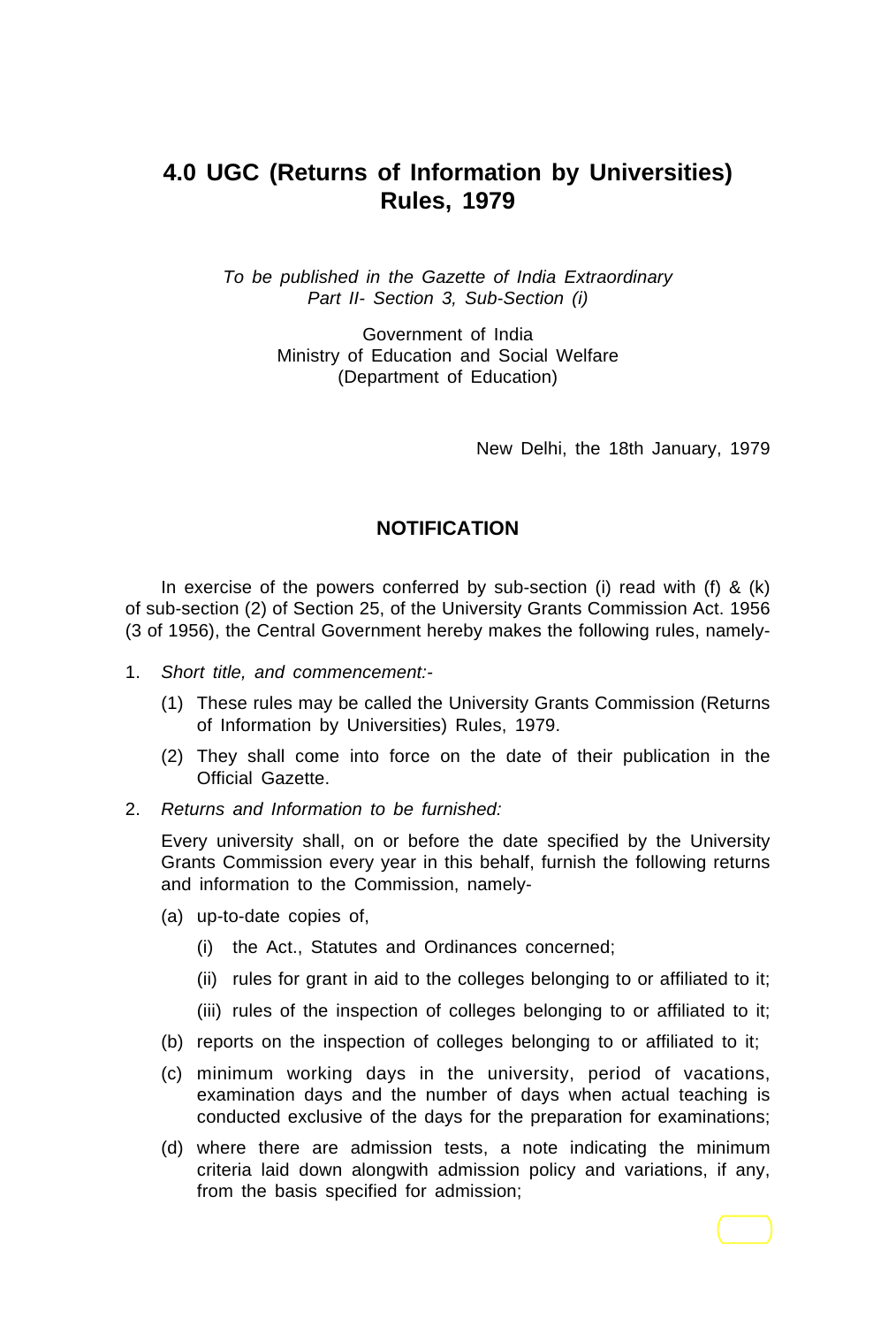- (e) the statistics of the students admitted below the minimum qualifications referred to in clause (d);
- (f) residence for students;
- (g) residence for staff;
- (h) the annual accounts of the university including the audit report;
- (i) the total staff strength in different categories with qualifications and research experience. (This could be intimated by the university once in every five years, with changes, if any, to be intimated every year);
- (j) student strength at various stages;
- (k) teacher-pupil ratio;
- (l) results of examinations with divisions.

*Explanations:* For the removal of doubts it is hereby declared that for the purpose of this rule, the term "university" means a university as defined in clause (f) of Section 2 of the University Grants Commission Act, 1956 (3 of 1956), and includes an institution deemed to be a University under Section 3 of the said Act.

> Sd/- (S.N. Pandita) Joint Secretary to the Government of India

(No.F.16-64/76-LU(U.5)

The Manager Government of India Press Ring Road, New Delhi

Copy forwarded for information to:-

- 1. The Secretary, University Grants Commission, New Delhi.
- 2. All Ministries of the Govt. of India, the Cabinet Secretariat, the Prime Minister's Office, the Planning Commission,
- 3. The Comptroller & Auditor General of India, New Delhi.
- 4. The Accountant General, Central Revenues, New Delhi.
- 5. All State Govts., Administrations of Union Territories.
- 6. The Registrars of all Universities and all Institutions deemed to be Universities in India.

Sd/- (M.N. Sinha) Under Secy. to the Govt. of India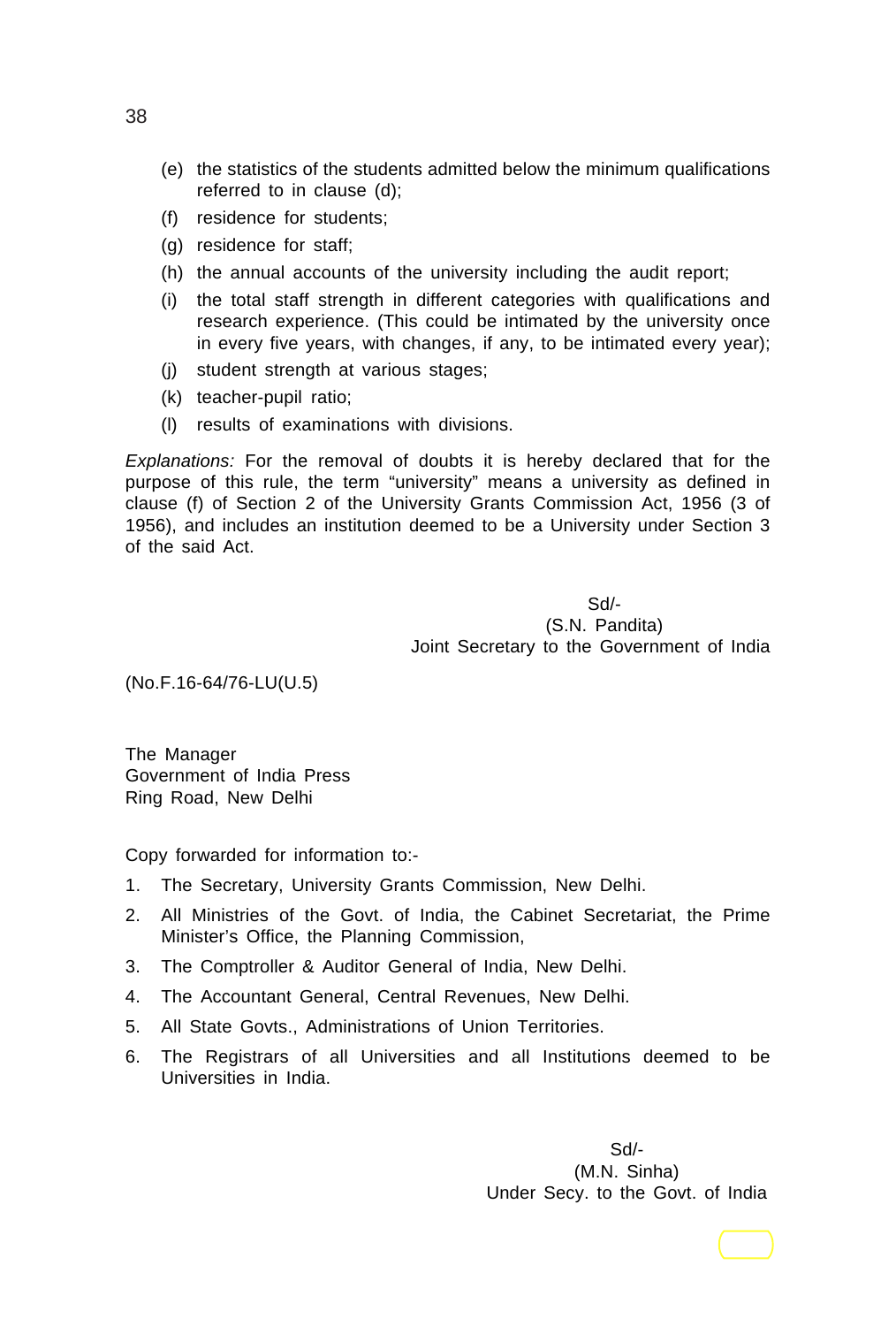# **5.0 UGC (Fitness of Institutions for Grants) Rules, 1975**

To be published in the Gazette of India Part II- Section 3, Sub-Section (i)

No.F.9-59/74-U2(B) Government of India Ministry of Education and Social Welfare (Department of Education)

New Delhi, June 24, 1975

## **NOTIFICATION**

In exercise of the power conferred by Section 25, read with Section 12-B of the University Grants Commission Act, 1956 (3 of 1956), the Central Government hereby makes the following rules, namely-

- 1. *Short title, application and commencement:-*
	- (1) These rules may be called the University Grants Commission (Fitness of Institutions for Grants) Rules, 1975.
	- (2) They shall apply to every institution recognised by the Commission under clause (f) of section 2 of the University Grants Commission Act, 1956 (3 of 1956) on or after the 17th day of June, 1972 the date on which the University Grants Commission (Amendment) Act, 1972 (33 of 1972) came into force.
	- (3) They shall come into force on the date of their publication in the Official Gazette.
- 2. *Fitness for grant:*

No institution to which these rules apply shall be declared to be fit to receive grants from the Central Government, the Commission or any other Organisation receiving any fund from the Central Government unless the Commission is satisfied that the institution:

- (i) Provides instruction upto a Bachelor's degree or upto a post-graduate degree only or provides instructions for a diploma course of duration of not less than one academic year and for which the minimum qualification for admission is a Bachelor's degree;
- (ii) is registered as a society under the Societies Registration Act. 1860 (21 of 1860) or is a body corporate established or incorporated under a Central Act, a provincial Act or a State Act, for the time being in force or is a Trust with Trustees being appointed and vested with legal powers and duties: and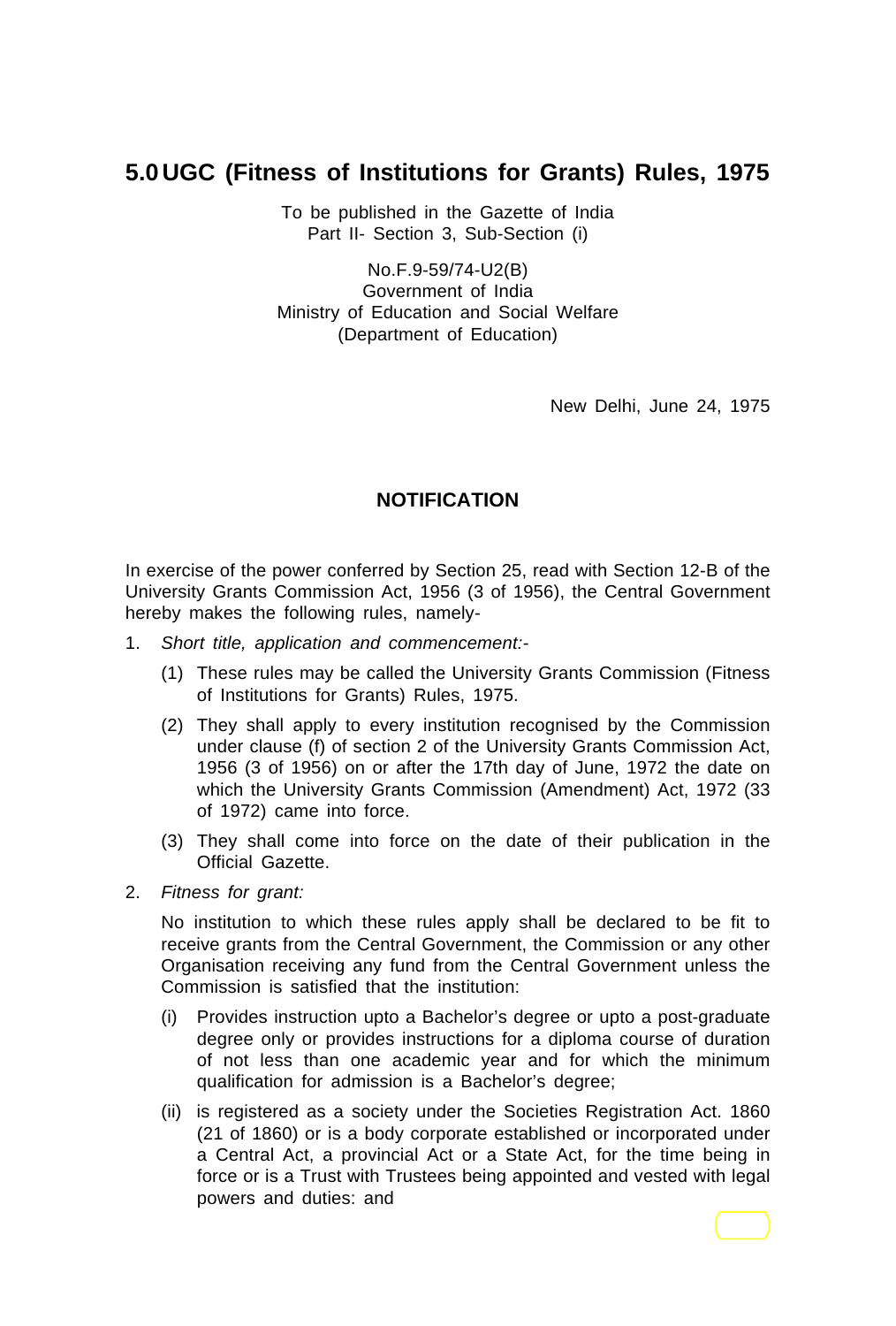(iii) is permanently affiliated to a University which has been declared fit under section 12-B of the University Grants Commission Act, 1956 (3 of 1956) for receiving grants.

> Sd/- (K.N. Channa) Secretary to the Government of India.

To

The Manager, Government of India Press, Ring Road, New Delhi.

Copy forwarded for information to—

- 1. The Secretary, University Grants Commission, New Delhi.
- 2. Member Secretary, University Grants Commission, Review Committee.
- 3. All State Governments.
- 4. All Ministries of the Government of India, the Cabinet Secretariat, the Prime Minister's Secretariat, the Planning Commission, the Secretary to the President, the Union Public Service Commission, New Delhi.
- 5. The Comptroller and Auditor General of India, New Delhi.
- 6. The Accountant General, Central Revenues, New Delhi.
- 7. The Registrars of all Universities in India and all Institutions deemed to be Universities.

Sd/- (M.N. Sinha) Under Secretary to the Govt. of India.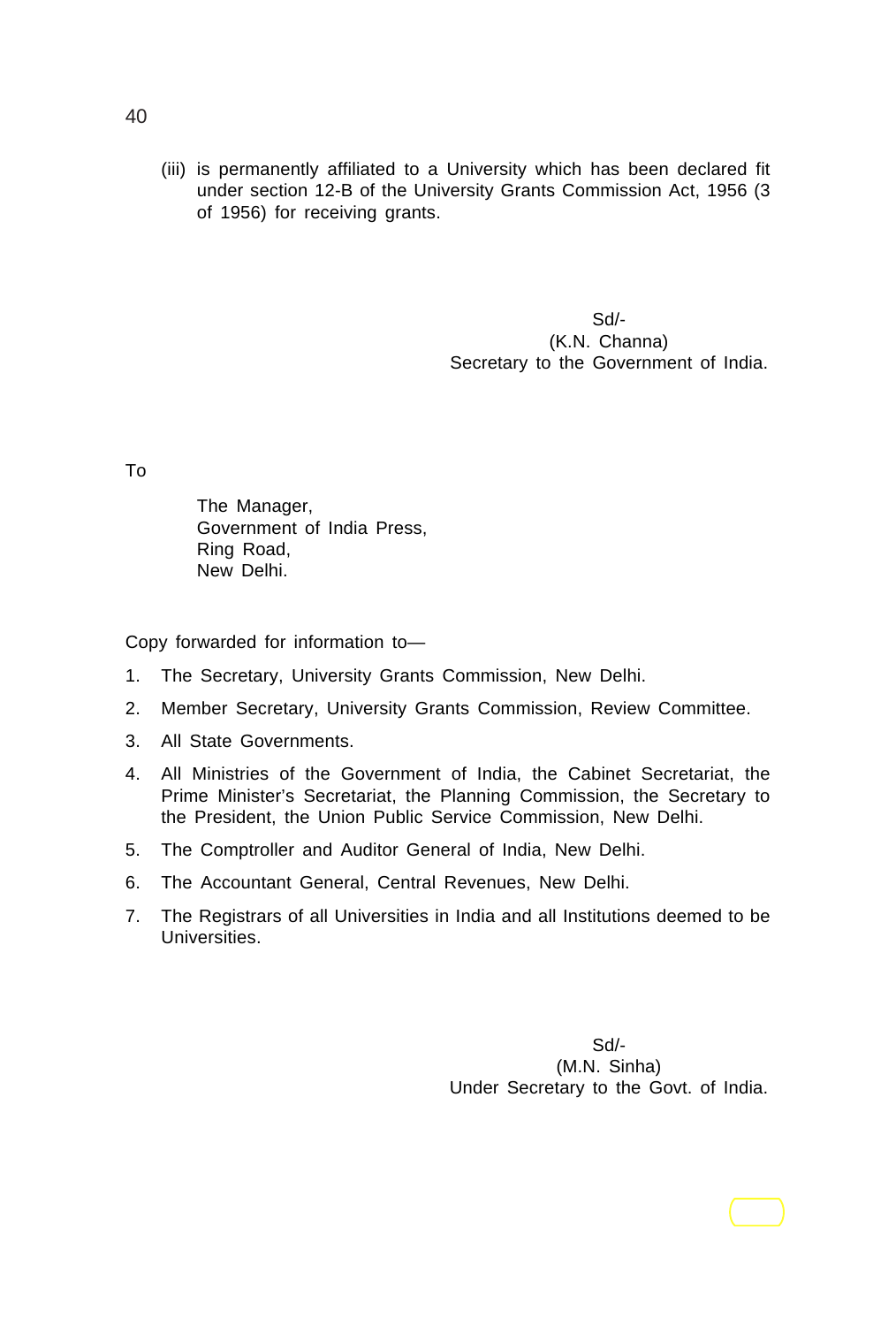# **6.0 Recognition of College in Terms of Regulations, 1974 framed under the UGC Act**

University Grants Commission Bahadur Shah Zafar Marg New Delhi - 110 002

No.F.33-34/65(CD/CP)Pt. IV) Dated 12 July, 1974

\_\_\_\_\_\_\_\_\_\_\_\_\_\_\_\_\_\_\_\_\_\_\_\_

The Registrar,

\_\_\_\_\_\_\_\_\_\_\_\_\_\_\_\_\_\_\_\_\_\_\_\_

Subject: Recognition of college in terms of regulations framed under section 2(f) of the UGC Act read with Section 26(1) (d) of the UGC Act, 1956.

Sir,

I am directed to say that in exercise of the power conferred by clause (d) of Sub-section 26(1) of Section 26 of the UGC Act, 1956 (3 of 1956 as modified upto 17th June, 1972) and in supersession of the regulations in force at present for according recognition to Institution under clause (f) of Section 2 of this Act, the University Grants Commission with the approval of the Central Government has made the following regulations:-

*Recognition of Institution:*

- (1) The Commission may, in consultation with the University concerned recognise an institution under clause (f) of Section 2 of the UGC Act, 1956, If :–
	- (i) It is affiliated to, or forms as constituent member of, or is run directly as a University college by or is an institution recognised by a university established or incorporated by or under a Central Act, a Provincial Act or a State Act and the Statutes and Regulations made thereunder or run by Government or local authority.
	- (ii) It provides instructions upto a Bachelor's degree or upto a post-graduate degree or for a post-graduate degree only or provides instruction for a Diploma course of a duration of not less than one academic year and for which the minimum qualification for admission is a Bachelor's degree; and
	- (iii) It is registered as a society under the Societies Registration Act, 1860 (21 of 1860) or is a body corporate, established or incorporated under a Central or State Act, for time being in force or is a Trust with trustees being appointed and vested with legal powers and duties. Provided that the requirements of this clause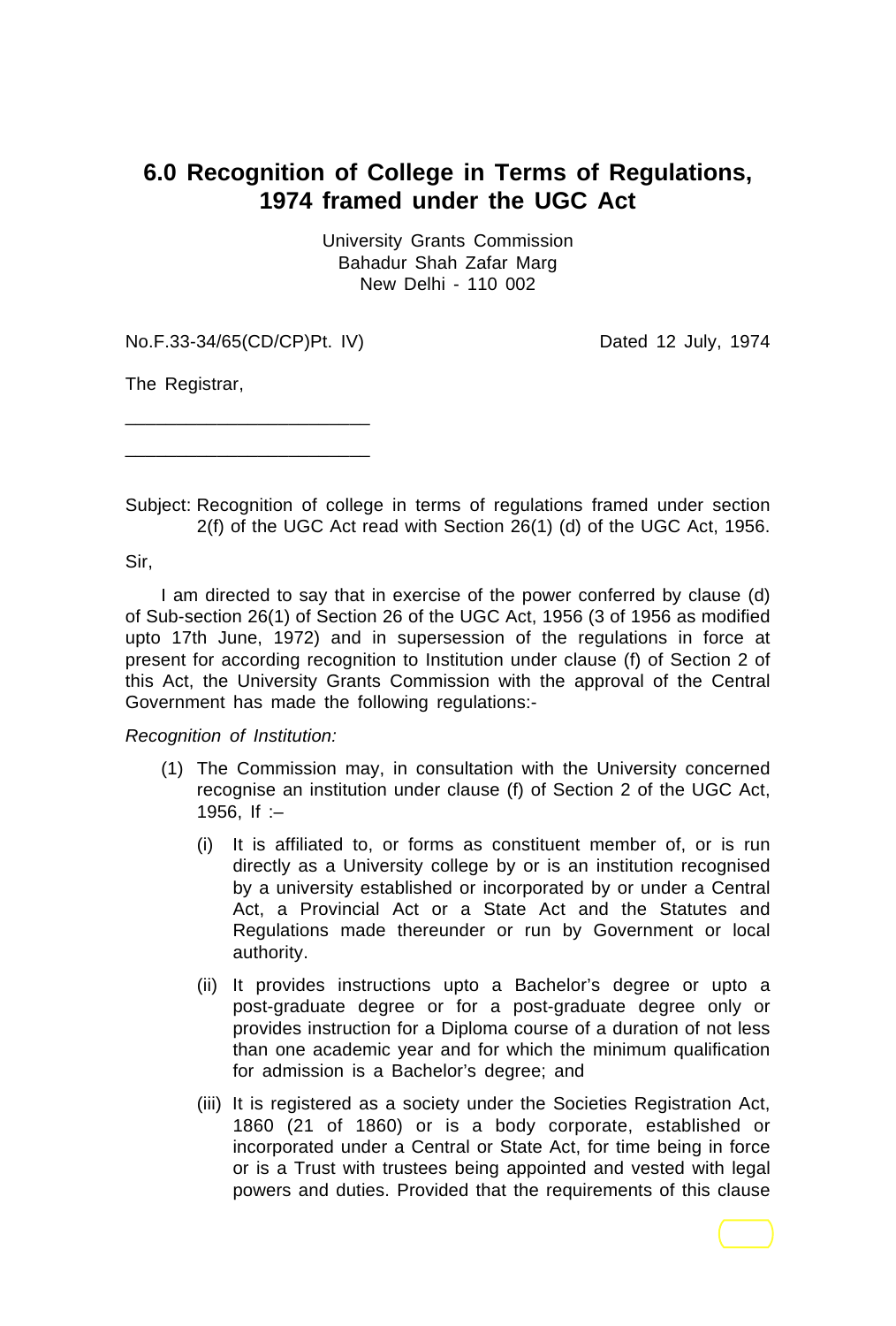shall not apply in the case of an Institution run by the Government or a local authority or any University.

(iv) In relation to such institution, where it does not fall within clause (iii), a bond is executed by the registered society or trust by which it is managed or run guaranteeing the proper utilisation of the grants that might be paid by the Commission to the institutions and agreeing to refund such part of the grant as may not have been properly utilised for the purpose of the institution and also agreeing to furnish to the Commission the balance sheet of the registered society or trust, as the case may be, alongwith the annual accounts of each of the institutions managed or run by the registered society or trust.

The above regulations would come into force with effect from 1.7.1974. It is requested that the University while sending proposals for inclusion of affiliated colleges in the list of colleges prepared under section 2 (f) of the UGC Act may also send documentary evidence to the effect that the college/ institution is registered as a society under the Societies Registration Act 1860 (21 of 1860) or is a body corporate or incorporated under Central or state act for the time being enforced or is a trust, the trustees being appointed and vested with legal powers and duties.

The proforma in which the particulars of the colleges are to be sent, has been suitably amended to incorporate the above and copy thereof is enclosed for reference.

With regard to colleges already on the list prepared under Section 2 (f) of the UGC Act and which fall under Clause (1) (iv) of the regulations indicated above it is suggested that such colleges/institutions may be advised that a bond is executed by the Registered Society or Trust by which it is managed or run on the lines indicated under the above clause. The University may arrange such bonds duly signed by the Principal concerned and the Secretary or President/Chairman of the concerned Governing Body of the Trust along with a certified copy of the resolution of the Governing Body in support of the Bond executed to be forwarded to the Commission within six months, i.e. by 31.12.74 from the date on which the new regulations came into force. In the case of new institutions falling under clause (iv) above and awaiting recognition under section 2(f) it is requested that the University may ensure that the above mentioned documents are invariably forwarded alongwith the proforma seeking recognition of such colleges under section 2 (f) The details of colleges already recognised and falling under clause (1) (iv) may be communicated to the Commission at your earliest.

The receipt of this letter may be acknowledged.

Yours faithfully, Sd/- (R.K. Chhabra) **Secretary**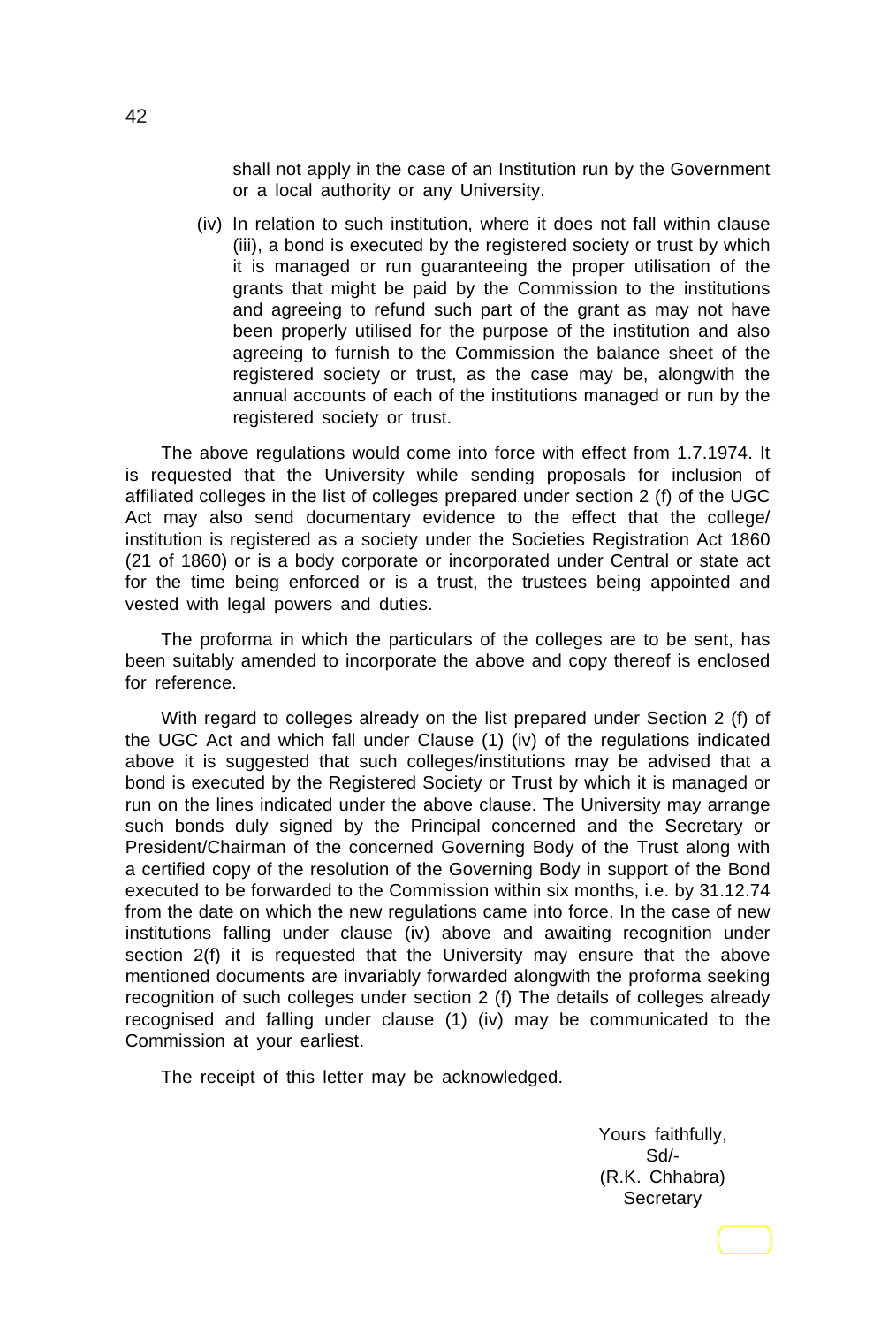# **7.0 UGC (Establishment and Maintenance of Institutions) Regulations, 1985**

*To be published in the Gazette of India Part III- Section 4 University Grants Commission*

> Bahadur Shah Zafar Marg New Delhi-110 002

No.F.1-81/84-(CPP) Dated: 21 December, 1985

## **NOTIFICATION**

In exercise of the power conferred by Clause (h) of Sub-Section (1) of Section 26, of the University Grants Commission Act, 1956, the University Grants Commission makes the following regulations, namely-

- 1. *Short title, application and commencement:-*
	- (i) These regulations may be called the University Grants Commission (establishment and maintenance of Institutions) Regulations, 1985.
	- (ii) They shall apply to every institution established or caused to be established by the University Grants Commission under this Act.
	- (iii) They shall come into force on the date of their publication in the Gazette of India.
- 2. (i) The University Grants Commission may with the approval of the Government of India establish or cause to be established an autonomous Organisation for purposes and functions to be specified in a Project Report which would, amongst others, contain the-
	- (a) rationale;
	- (b) objectives and functions;
	- (c) plan of development;
	- (d) the structure of management including the membership of the Society, the Board of Management and other concerned bodies, and their functions and powers, mechanism for its evaluation;
	- (e) financial implications, including phasing of expenditure; and
	- (f) the nature and mechanics for enforcement of accountability to University Grants Commission and Government.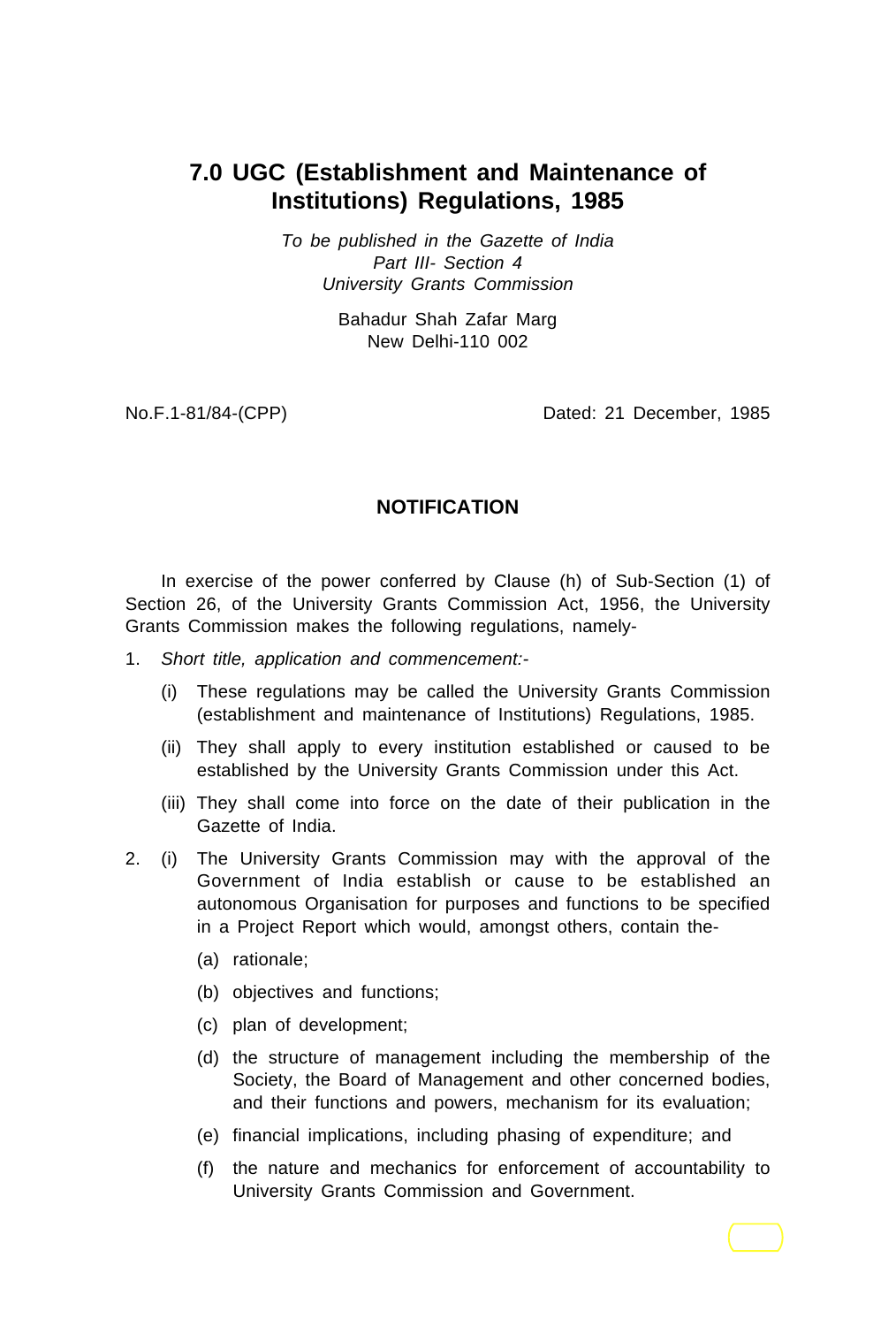- (ii) Each such institution shall be registered under the Societies Registration Act of 1860 or under the relevant Act of the State Govt. in whose jurisdiction the institution is located.
- (iii) The Memorandum of Association and the Rules of the institution would, amongst others, provide for the following:-
	- (a) Objects of the institution.
	- (b) The membership of the Society, the Board of Management and other concerned bodies, and their functions and powers.
	- (c) The manner of appointment of the staff and the terms and conditions of service.
	- (d) The manner of maintenance of the accounts and related matters, and the audit of the same.

Sd/- (S.K. Khanna) **Secretary** 

To

The Manager, Government of India Press, Faridabad.

Copy forwarded for Necessary action to the Secretary to the Government of India, Ministry of Human Resource Development (Deptt. of Education), New Delhi-110001.

> Sd/- (C.M. Ramachandran) Deputy Secretary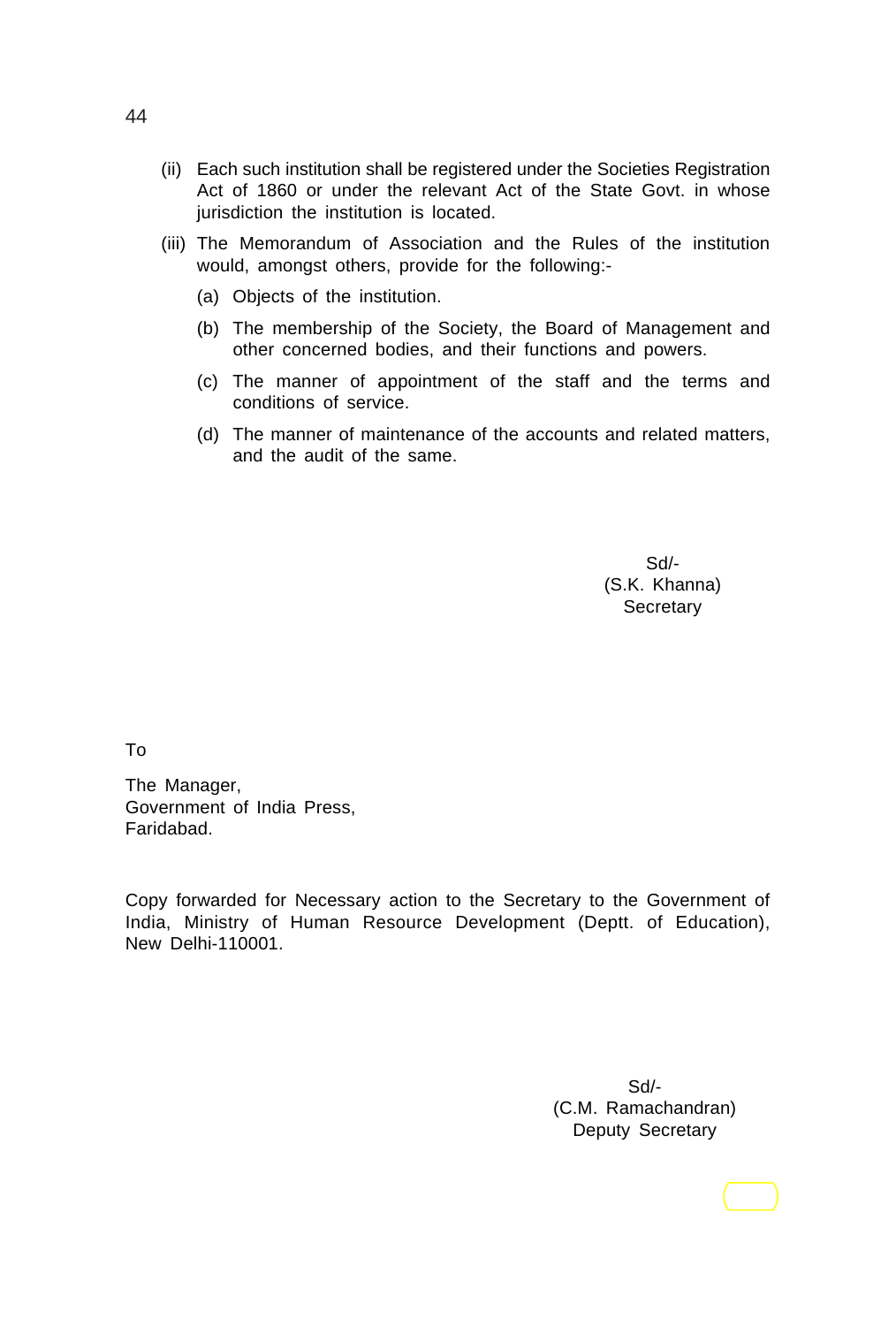# **8.0 UGC Regulations regarding the Minimum Standards of Instructions for the Grant of the First Degree**

## *CONTENTS*

- 8.1 UGC Letter No. F. 1-117/83(CPP) dated 2.1.1986 to Vice- Chancellors of all Universities regarding Minimum Standards of Instructions for the Grant of First Degree.
- 8.2 UGC Regulations, 1985 regarding the Minimum Standards of Instruction for the Grant of the First Degree through Formal Education.
- 8.3 UGC Regulations, 1985 regarding the Minimum Standards of Instructions for the Grant of the First Degree through Non-formal/Distance Education.
- 8.4 Partial Modifications of UGC Regulations, 1985 regarding the Minimum Standards of Instructions for the Grant of First Degree ( UGC Letter No. F.1-117/83(CPP) dated 30th May 1986].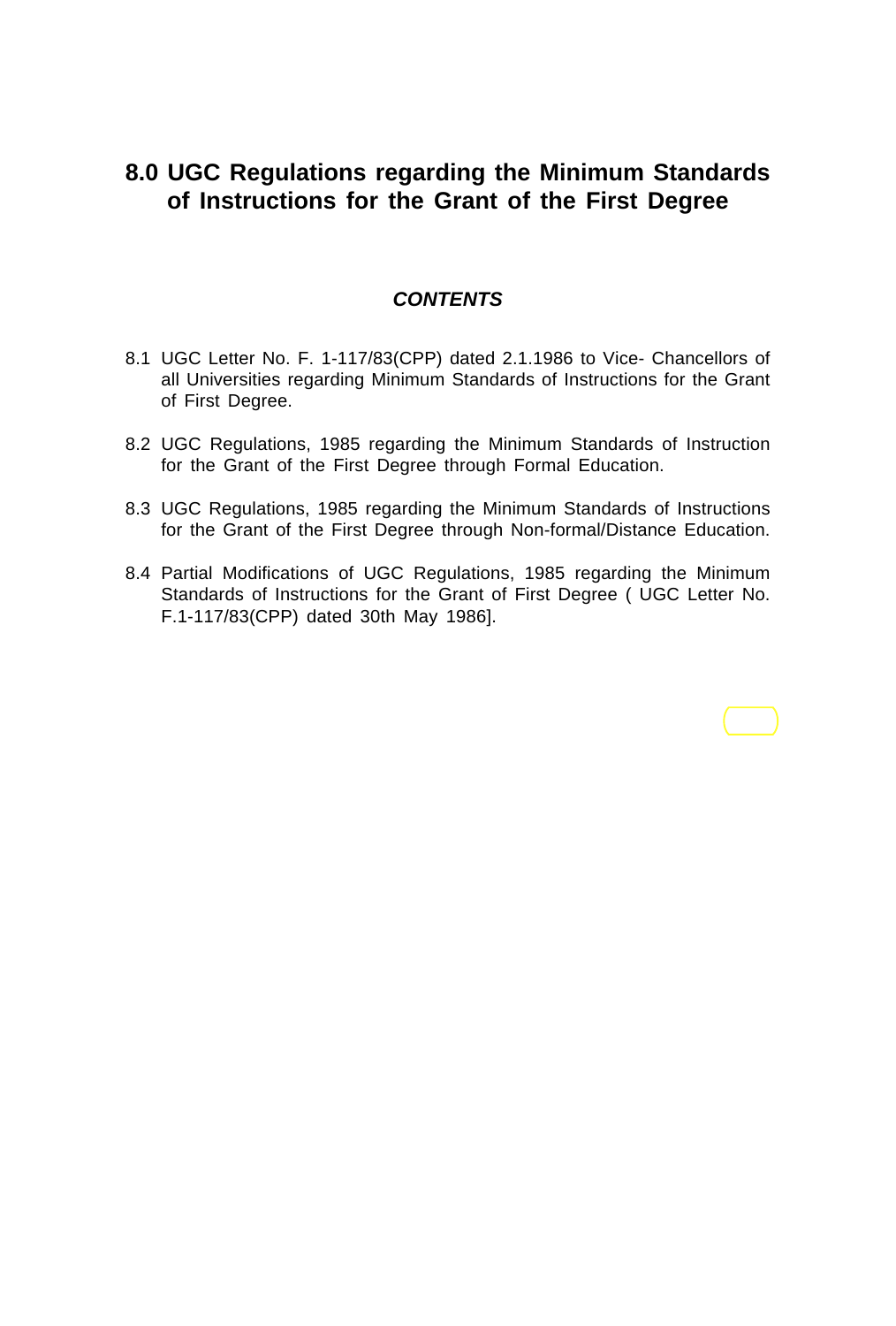# **8.1 UGC Letter No. F.1-117/83 (CPP) dated 2.1.1986 to Vice-Chancellors of all Universities regarding Minimum Standards of Instructions for the Grant of First Degree**

*University Grants Commission Bahadurshah Zafar Marg New Delhi*

R.P. Gangurde Joint Secretary

#### D.O. No.F. 1-117/83(CPP) 2.1.1986

Dear Vice-Chancellor,

Kindly refer to notifications No. F. 1-117/83(CPP) dated March 11, 1985 prescribing UGC (Minimum standards of instructions for the grant of first degree through formal and non-formal/distance education in the faculties of Arts, Humanities, Fine Arts, Music, Social Sciences, Commerce and Sciences) Regulations 1985.

The University Grants Commission has since reviewed these regulations with the help of a committee which drafted these regulations and at its meeting held on the 7th October, 1985, the Commission accepted the revised regulations framed under clause (f) of Sub-Section 1 of Section 26 of the UGC Act, 1956. A copy each of the following notifications prescribing 'revised regulations' is sent herewith:-

- 1. Notification No.F. 1-117/83(CP) dated 25th November, 1985 prescribing the UGC (the minimum standards of instructions for the grant of the first Degree through formal education in the faculties of Arts, Humanities Fine Arts, Music, Social Sciences, Commerce and Sciences) Regulations, 1985.
- 2. Notification No.F. 1-117/83(CP) dated 25th November, 1985 prescribing the UGC (the minimum standards of instructions for the grant of the first Degree through non-formal/distance education in the faculties of Arts, Humanities, Fine Arts, Music, Social Sciences, Commerce and Sciences) Regulations, 1985.

These notifications are being published in the Gazette of India (Part-III Section 4) and will come into force with effect from June 1, 1986.

I shall be grateful if you will kindly take appropriate action in the matter and acknowledge the receipt of this letter.

> Yours Sincerely (R.P. Gangurde)

Encl: As above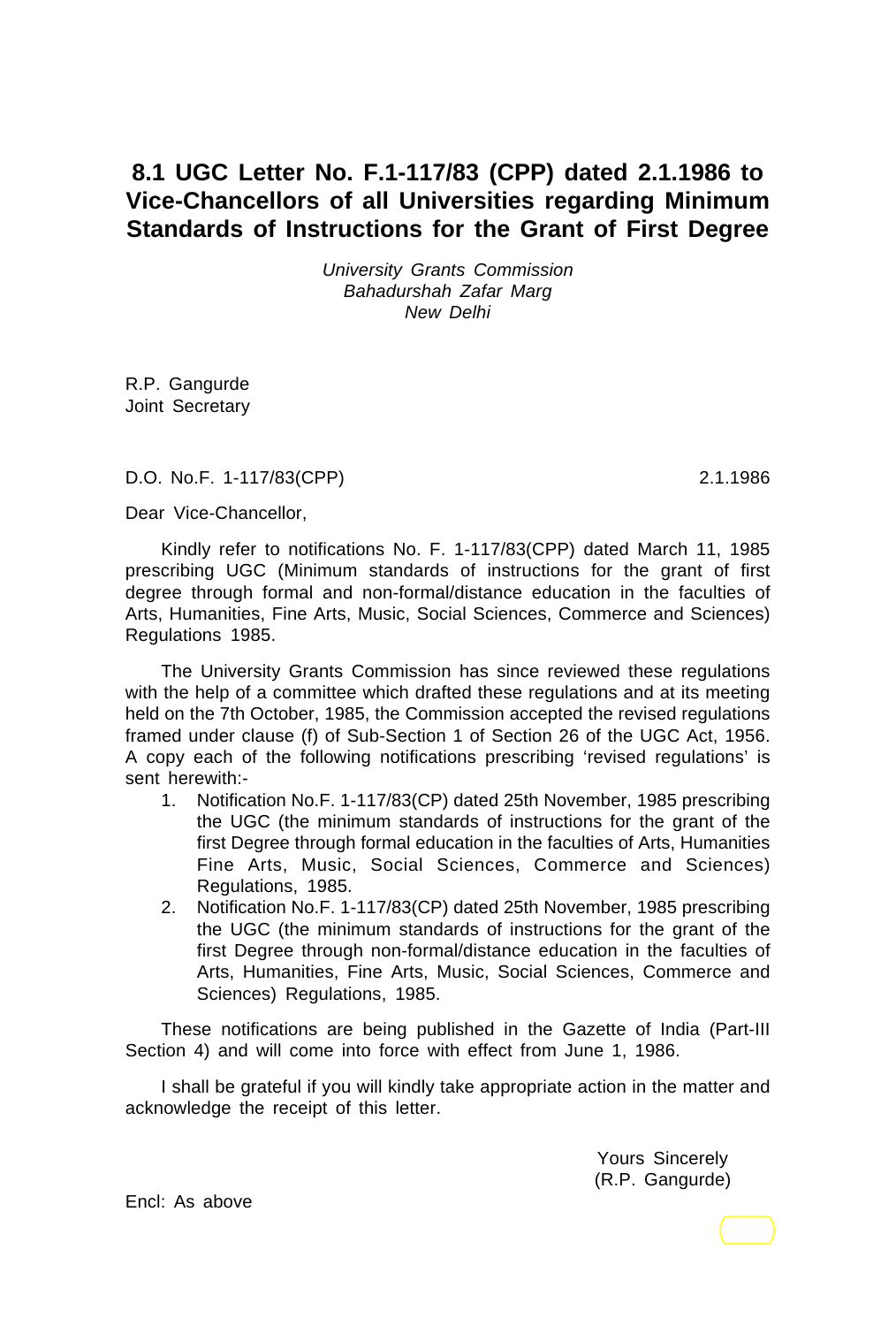# **8.2 UGC Regulations. 1985 regarding the Minimum Standards of Instruction for the Grant of the First Degree through Formal Education**

University Grants Commission New Delhi- 110002

25th November 1985

#### No. F.1-117/83(CP)-

In exercise of the powers conferred by Clause (f) of sub-section (1) of Section 26 of the University Grants Commission Act. 1956 (No. 3 of 1956), the University Grants Commission makes the following regulations namely:-

- 1. *Short title, application and commencement:*
	- (1) These regulations may be called the University Grants Commission (the minimum standards of instructions for the grant of the first degree through formal education in the faculties of Arts, Humanities, Fine Arts, Music, Social Sciences, Commerce and Sciences) Regulations, 1985.
	- (2) They shall apply to every university established or incorporated by or under a Central Act, Provincial Act or a State Act, and all institutions recognised under clause (f) of Section 2 of the University Grants Commission Act, 1956 and every Institution deemed to be University under Section 3 of the said Act.
	- (3) They shall come into force on June 4, 1986.
- 2. *Admission/Students:*
	- (1) No student shall be eligible for admission to the 1st Degree Course in these faculties unless he has successfully completed 12 years schooling through an examination conducted by a Board/University. The admission shall be made on merit on the basis of criteria notified by the institutions after taking into account the reservation order issued by the government from time to time.
	- (2) Student enrolment shall be in accordance with the number of teachers and physical facilities available.
	- (3) No student shall be eligible for the award of the first degree unless he has successfully completed a three year course; this degree may be called the B.A./B.Sc./B.Com. (General/Honours/Special) degree as the case may be:

Provided no student shall be eligible to seek admission to the Master's Course in these faculties, who has not successfully pursued the first Degree Course of three years duration.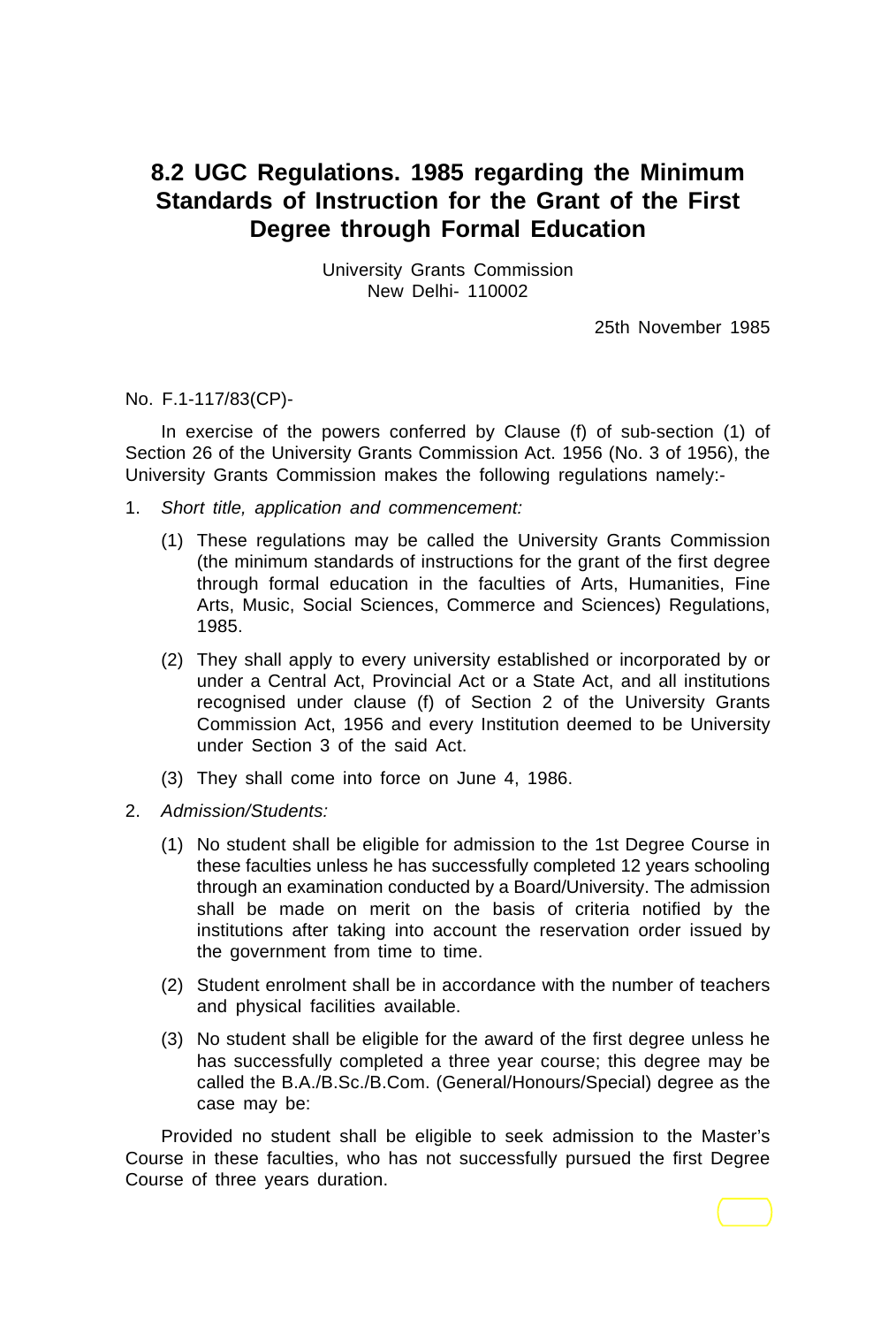Provided further that, as a transistory measure where the universities are unable to change over to a three year degree course, they may award a B.A./ B.Sc./B.Com. (Pass) degree on successful completion of two year course, but that no student of this stream shall be eligible for admission to the Master's course unless he has undergone further one year bridge course and passed the same. The three year degree course after 10+2 stage should in no case be termed as B.A./B.Sc./B.Com. (Pass) degree.

- 3. *Working days*
	- (1) Every University enrolling students for the 1st Degree Course shall ensure that the number of actual teaching days does not go below 180 in an academic year.

*Explanation:*

- (1) The working days shall exclude holidays and vacations, the time set apart for completing normal admission, time required for the preparation and conduct of examinations but shall include the days on which classes such as lectures, tutorials, seminars, practicals etc. are held or conducted.
- (2) The total periods provided in the time-table shall not be less than 40 clock hours a week. The time-table on working days shall be so drawn up that physical facilities are adequately utilized, and not used only for a few hours a day.
- (3) The University shall not only lay down the syllabus for each course but also the manner of its implementation, namely, through number of lectures, tutorials, laboratory sessions, seminars, field work, projects etc. Students shall be encouraged to study some part of the syllabus themselves and shall be given assignment. So as to make them use the library or laboratory etc.
- (4) When a student offers a combination of courses-
	- (i) It shall be ensured that the total weekly workload on the student is not more than 30 clock hours a week, thus enabling him to undertake some study at his own initiative or to prepare his tutorial, seminars etc:
	- (ii) the total work-load on a student shall also be adequate so as to keep him busy;
	- (iii) lectures shall be supplemented by tutorials and/or problem solving session (which shall be around 25% of the lecture work load), term papers etc., so that a student derives maximum benefits from his programme of study.
- (5) Minimum number of lectures, tutorials, seminars, practicals etc. which a student shall be required to attend before eligible for appearing at the examinations shall be as prescribed by the University which on an average shall not be less than 75% of the total number of lectures, tutorials, seminars, practicals etc.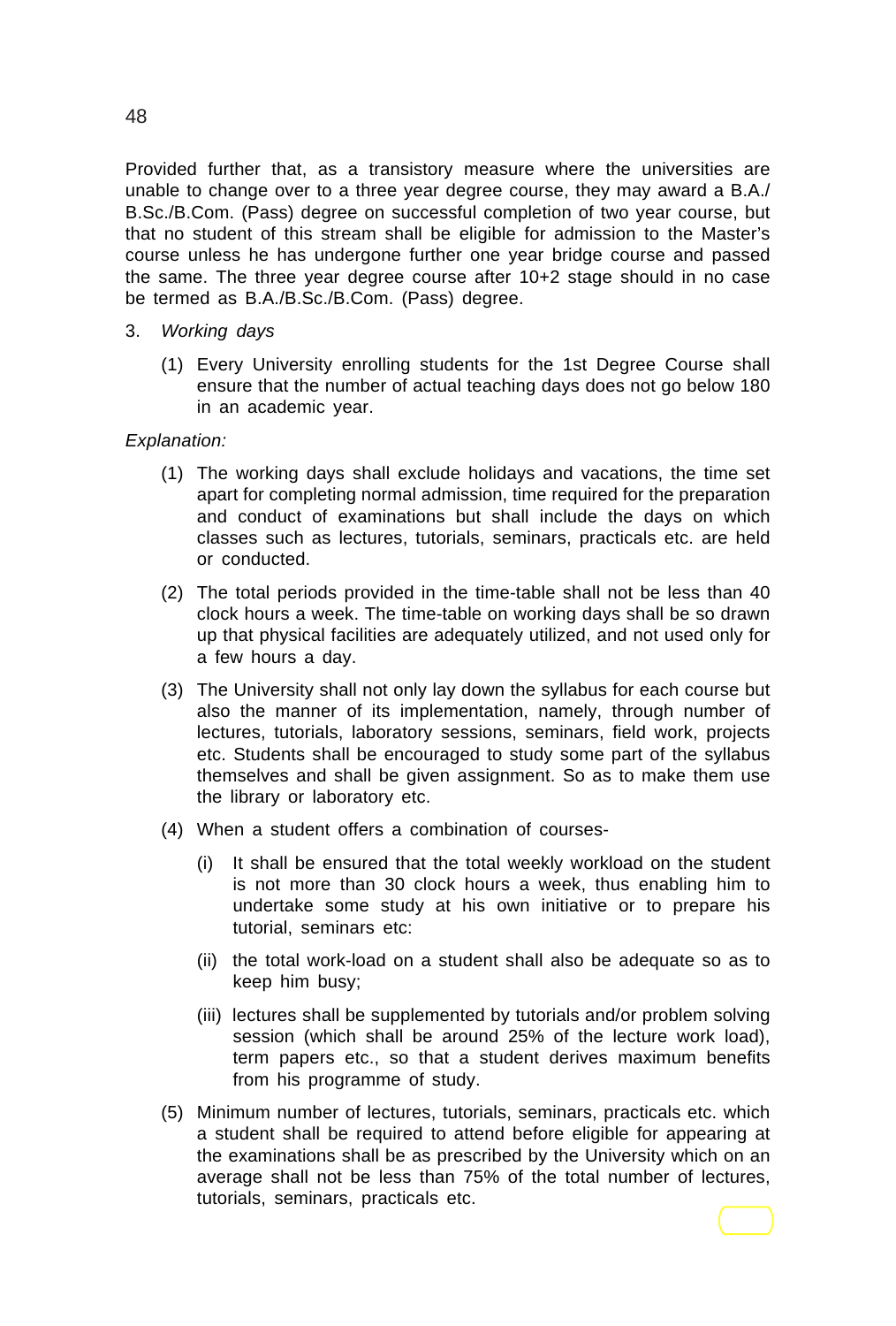### 4. *Examination:*

- (1) The University shall adopt the guidelines issued by the University Grants Commission from time to time in regard to the conduct of examination.
- (2) There shall be both continuous sessional evaluation in addition to semester/year-end examinations. The marks or grades obtained in continuous sessional evaluation shall be shown separately in the grade-card alongwith percentile ranking. Each grade card shall indicate the name of the college from which the candidate appeared in the examination. Further more, the University shall develop a dependable system of checks and controls on marks or grades, awarded in sessional work.

## *Explanations:*

Percentile rank refers to the percentage of all the examinees in the course who has the same or higher percentage of marks or grade in the examination.

- (3) The examination question papers shall be framed so as to ensure that no part of the syllabus is left out of study by a student.
- (4) No semester/year end examination shall be held unless the University is satisfied that atleast 75% of the course work indicated under subregulation 3(3) has actually been conducted.
- 5. *Teachers:*
	- (1) No teacher shall be appointed who does not fulfil the minimum qualification prescribed for recruitments as per University Grants Commission (Qualifications required of a person to be appointed to the teaching staff of a University or other Institutions affiliated to it Regulations, 1982) notified under Section 26(i) (e) of the University Grants Commission Act, 1956.
	- (2) Every teacher shall be available in the Institution on a working day during the period prescribed and shall in addition to participating in teaching as indicated in subregulation 3(3), undertake examination/ test/evaluation/ invigilation work, general assistance to students in removing their academic difficulties, and participate in extra-curricular and institutional support activities as required.
	- (3) The work load of a teacher shall take into account teaching, research and extension activities, preparation of lessons, evaluation of assignments, term papers etc. and shall be in accordance with the guidelines issued by the University Grants Commission from time to time.

Provided that the time spent on extension work where it forms an integral part of the course prescribed shall count towards the teaching load.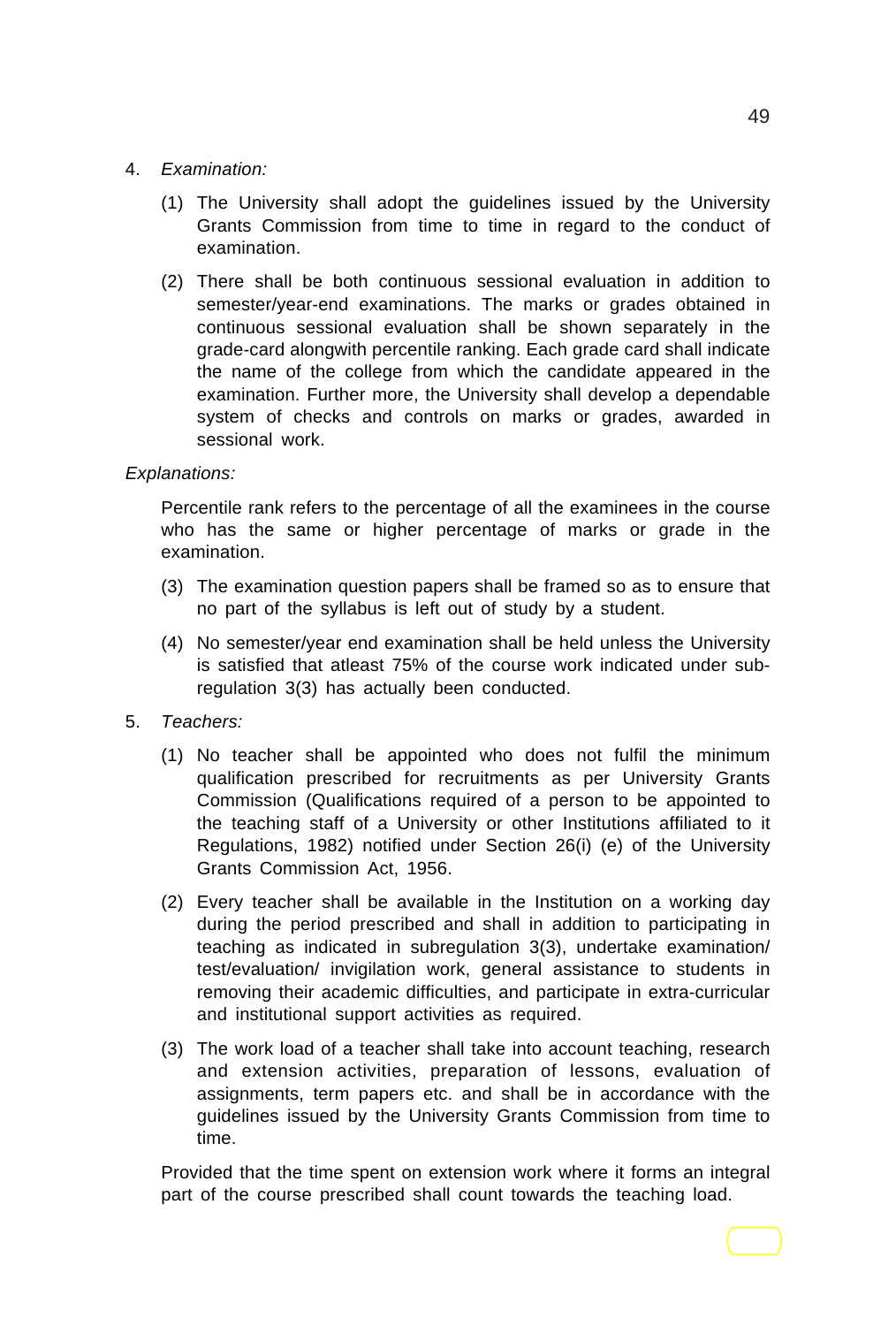Provided further that no teacher shall be expected to lecture for more than three clock hours per day.

- (4) The number of full-time and/or part-time teachers shall be provided, keeping in view the total institutional workload as provided in subregulation 3(5), teachers workload in sub-regulation 5(3) and class size in sub-regulation 6(1) and 6(2)
- (5) The group for tutorials shall not normally be more than 15 or 20 students.
- (6) A teacher shall not be expected to supervise more than 20-25 students in a laboratory class.
- 6. *Physical facilities:*
	- (1) Every University shall lay down norms in respect of class rooms, laboratories, library, canteen/cafeteria, hostel accommodation etc. and all institutions admitted to its privileges shall adhere to the same. The University while prescribing these facilities as a condition of affiliation shall keep in view the guidelines of the University Grants Commission in this regard.
	- (2) The lecture-classes shall normally not exceed 80 students, unless, in special cases, the University has accommodation for larger classes and makes suitable audio-visual arrangements for effective lecturing accompanied by tutorial classes.

#### *Information:*

Every University shall furnish to the University Grants Commission information relating to the observance of these Regulations in the form prescribed for the purpose. The information shall be supplied to the University Grants Commission within 60 days of the close of the academic year.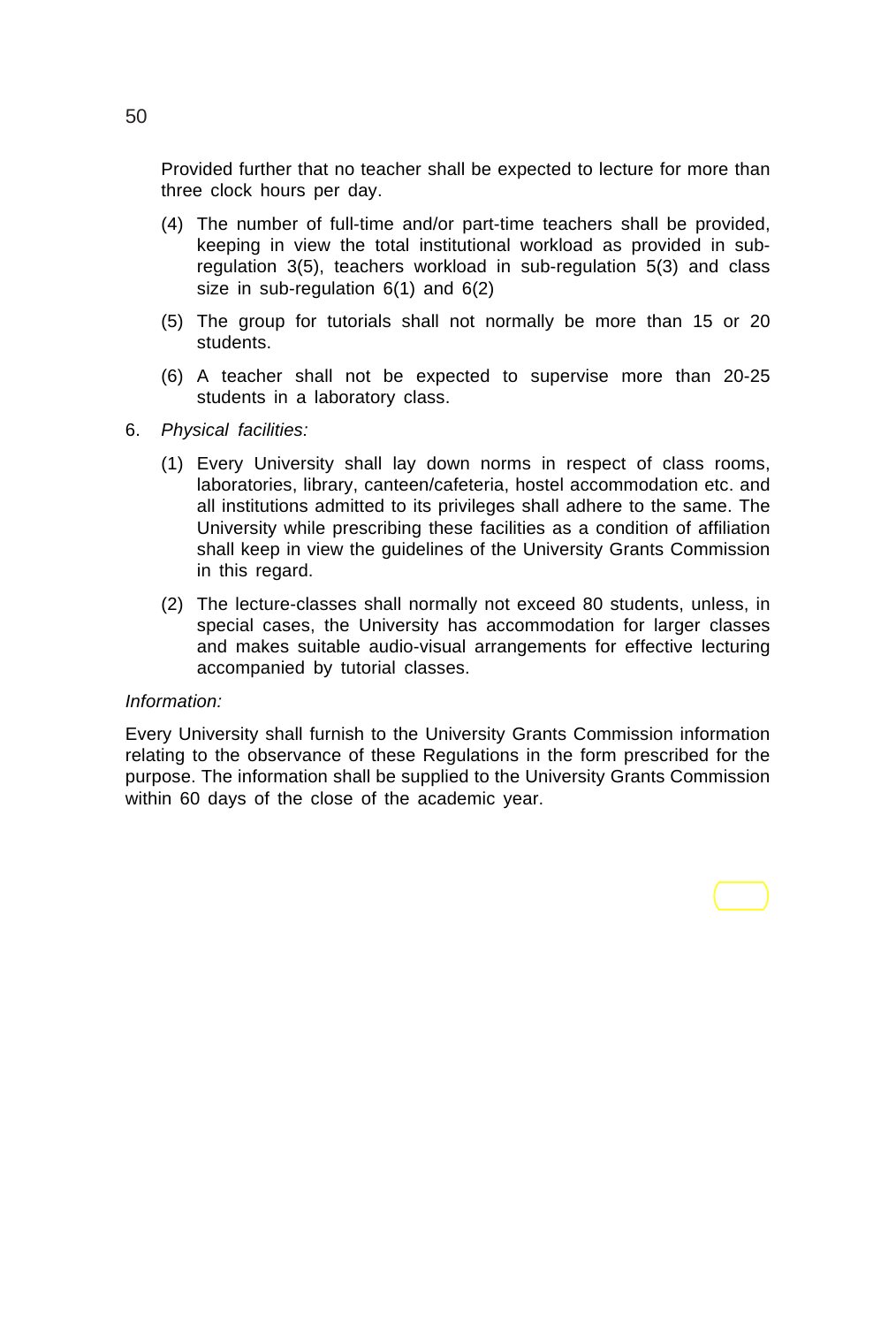# **8.3 UGC Regulations, 1985 regarding the Minimum Standards of instructions for the Grant of the First Degree through Non-formal/Distance Education**

University Grants Commission New Delhi-110 002

25th November 1985

No.F-1-117/83(CP) - In exercise of the powers conferred by Clause (f) of sub-section (1) of Section 26 of the University Grants Commission Act, 1956 (No. 3 of 1956), the University Grants Commission makes the following regulations, namely:-

- 1. *Short title, application and commencement:-*
	- (1) These regulations may be called the University Grants Commission (the minimum standards of instructions for the grant of the first degree through non-formal/distance education in the faculties of Arts, Humanities, Fine Arts, Music, Social Sciences, Commerce and Sciences) Regulations, 1985.
	- (2) They shall apply to every university established or incorporated by or under a Central Act, Provincial Act or of a Section 2 of the University Grants Commission Act, 1956 and every institution deemed to be University under Section 3 of the said Act.
	- (3) They shall come into force on June 1, 1986.
- 2. *Admission/Students:*
	- (1) No student shall be eligible for admission to the 1st Degree Course through non-formal/distance education unless he has successfully completed 12 years schooling through an examination conducted by a Board/University. In case there is no previous academic record, he shall be eligible for admission if he has passed an entrance test conducted by the University provided that he is not below the age of 21 years on July 1 of the year of admission.
	- (2) No student shall be eligible for the award of the first degree unless he has successfully completed a three year course; this degree may be called the B.A./B.Sc./B.Com. (General Honours/Special) degree as the case may be.

Provided that no student shall be eligible to seek admission to the Master's Course in these faculties, who has not successfully pursued the first Degree Course of three years duration.

Provided further that, as a transistory measure where the universities are unable to change over to a three year degree course, they may award a B.A./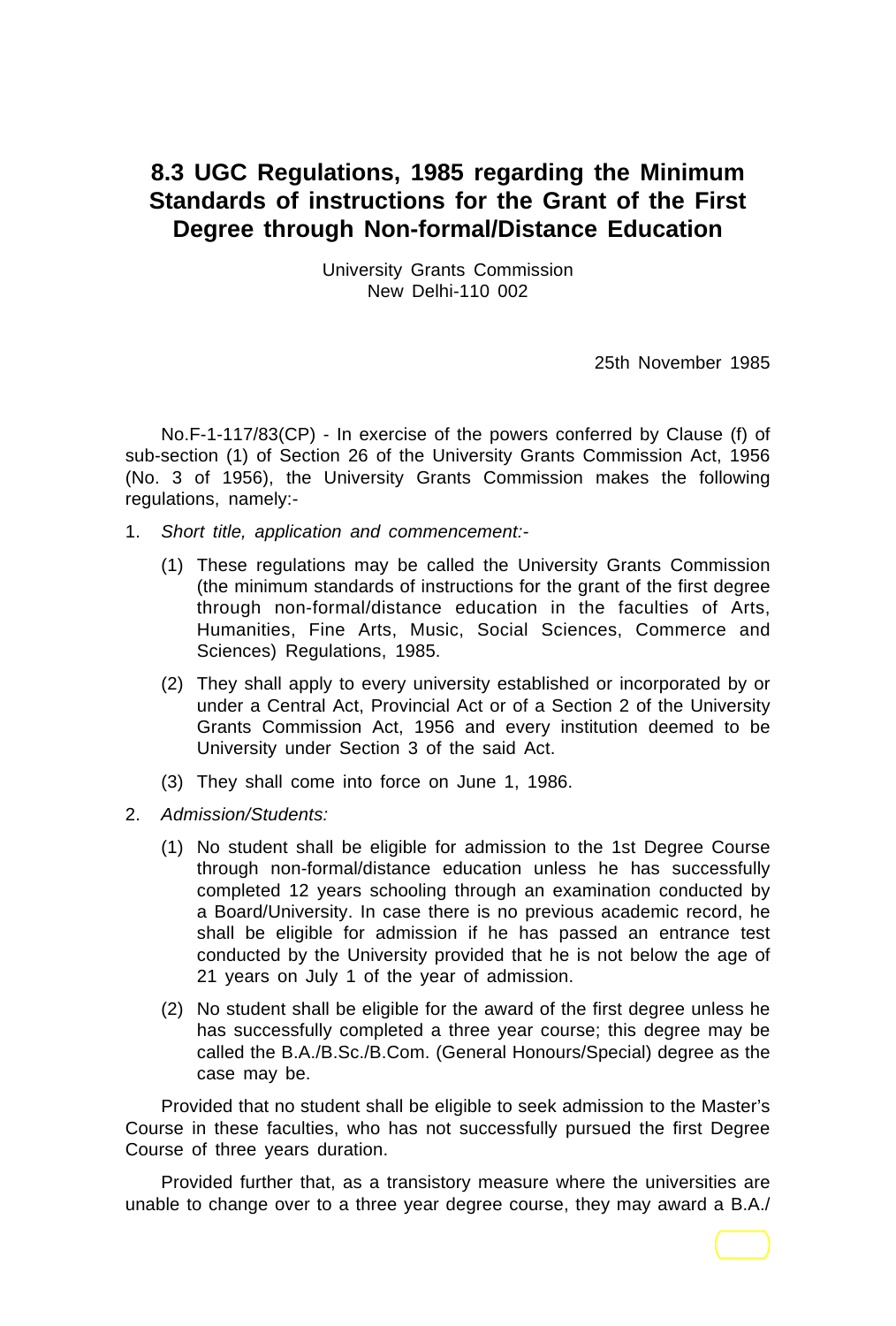B.Sc./B.Com. (Pass) degree on successful completion of two year course, but that no student of this stream shall be eligible for admission to the Master's course unless he has undergone a further one year bridge course and passed the same. The three year degree course after 10+2 stage should in no case be termed as B.A./B.Sc./B.Com. (Pass) degree.

- 3. *Programme of study:*
	- (1) Each lesson shall constitute approximately one week's reading and there shall be at least 25 lessons in each main subject of study. The lessons shall be despatched to the student at regular intervals.
	- (2) The University shall set up study centres (outside the headquarters) in areas where there is a reasonable concentration of students. Each study centre shall have adequate library facilities (text books, reference materials and lessons and supporting materials). They shall also have qualified part-time instruction/counselling staff to advise and assist the students in the studies and remove individual difficulties.
	- (3) A contact programme of 8-10 days shall be organised in different places where there is a reasonably good number of students, to include lectures and discussions in support of the studies. Classes may be arranged on Sundays and other holidays at the headquarters.
	- (4) Adequate number of practicals shall be provided in all courses involving such work and if necessary, these may be arranged in the evening, during holidays or vacations in the existing institutions.
	- (5) Every student at the under-graduate level shall be required to do at least five home assignments in each subject which shall be made available to him at regular intervals, received back, corrected, graded and returned to the student at regular intervals. The University shall maintain a record of the progress of studies of each student.
	- (6) The minimum number of assignments performed by a student for each subject shall be 3 in order to be eligible for appearing in the examination in the concerned subject.
- 4. *Examination:*
	- (1) The University shall adopt the guidelines issued by the University Grants Commission from time to time in regard to the conduct of examinations.
	- (2) There shall be home assignments, students response sheets, contact programmes and semester/year end examination. The marks or grades obtained in home assignment and response sheets shall be shown separately in the grade card alongwith percentile ranking. Further more, the University shall develop a dependable system of checks and controls on marks or grades awarded in home assignment and response sheets.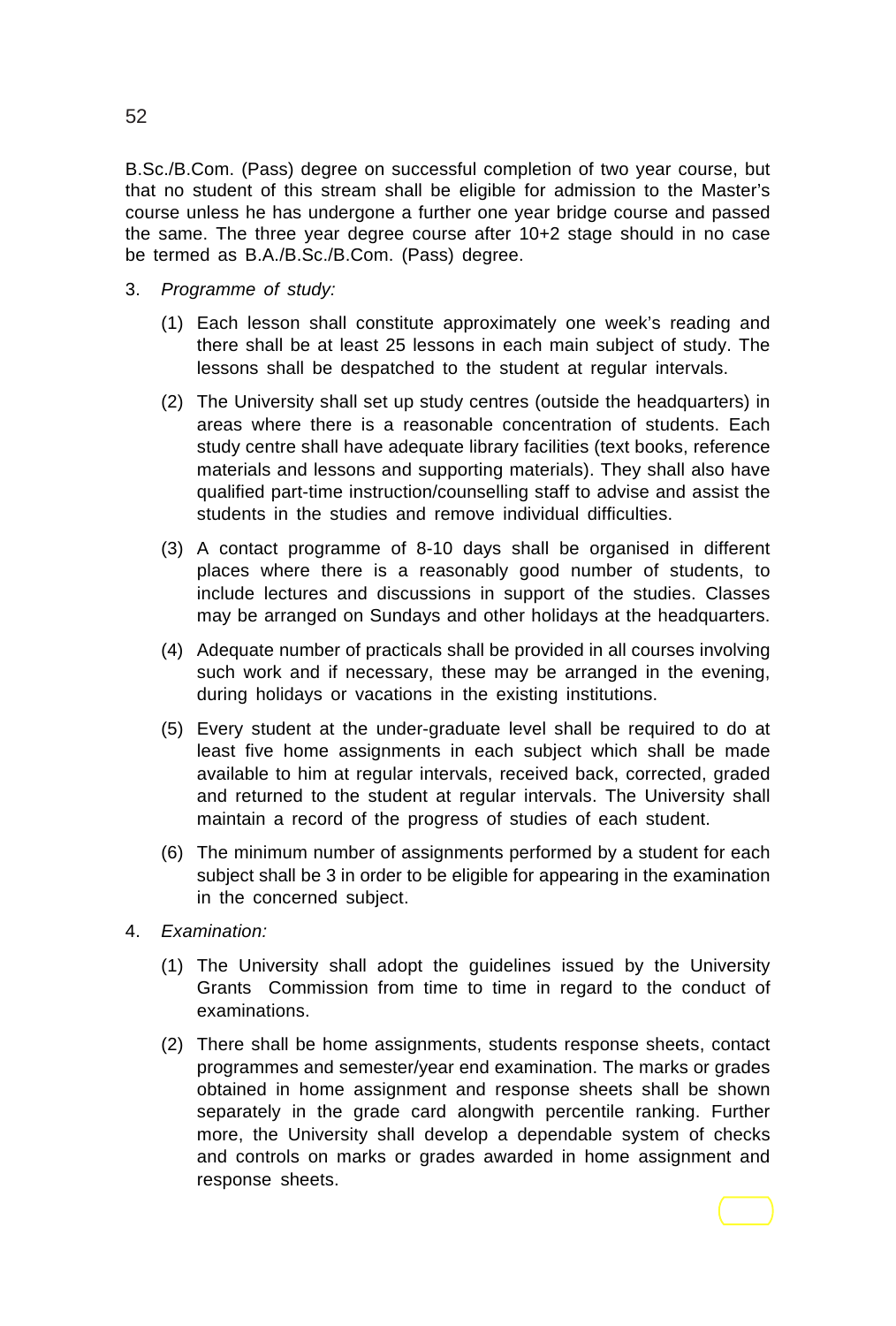#### *Explanations:*

Percentile rank refers to the percentage of all the examinees in the course who had the same or higher percentage of marks or grade in the examination.

- (3) The examination question papers shall be framed so as to ensure that no part of the syllabus is left out of study by a student.
- (4) No Semester/Year-end examination shall be held in a subject unless the University is satisfied that at least 75% of the programme of study indicated under sub-regulations 3, and 3(4) have been actually conducted.
- 5. *Teachers:*
	- (1) No teacher shall be appointed who does not fulfil the minimum qualification prescribed for recruitment as per University Grants Commission (Qualification required of a person to be appointed to the teaching staff of a University or other Institutions affiliated to it Regulations, 1982 notified under Section 26(i) (e) of the University Grants Commission Act, 1956.
	- (2) Every teacher shall be available in the Institution on each working day during the period prescribed and shall perform such duties as specified under sub-regulations 5(4) and in addition undertake examination/test/ evaluation/invigilation work, general assistance to students in removing their academic difficulties and participate in extra-curricular and institutional support activities as required.
	- (3) The work load of a teacher shall take into account teaching research and extension activities, preparation of lessons, evaluation of assignments, term papers etc. and shall be in accordance with the guidelines issued by the University Grants Commission from time to time for non-formal and distance education:

Provided that the time spent on extension work where it forms an integral part of the course prescribed shall count towards the teaching load.

- (4) The workload of a teacher in Distance Education course shall include the following:
	- (i) Preparing, editing writing, revising translating lessons and other reading materials and checking the academic content thereof:
	- (ii) Teaching under personal contact programme as described in sub-regulation 3(3):
	- (iii) Correction of student response sheets:
	- (iv) Maintaining a record of work done by him term-wise and submitting the same to the Institution:
	- (v) Work during vacations to prepare reading materials, reading of proofs, etc.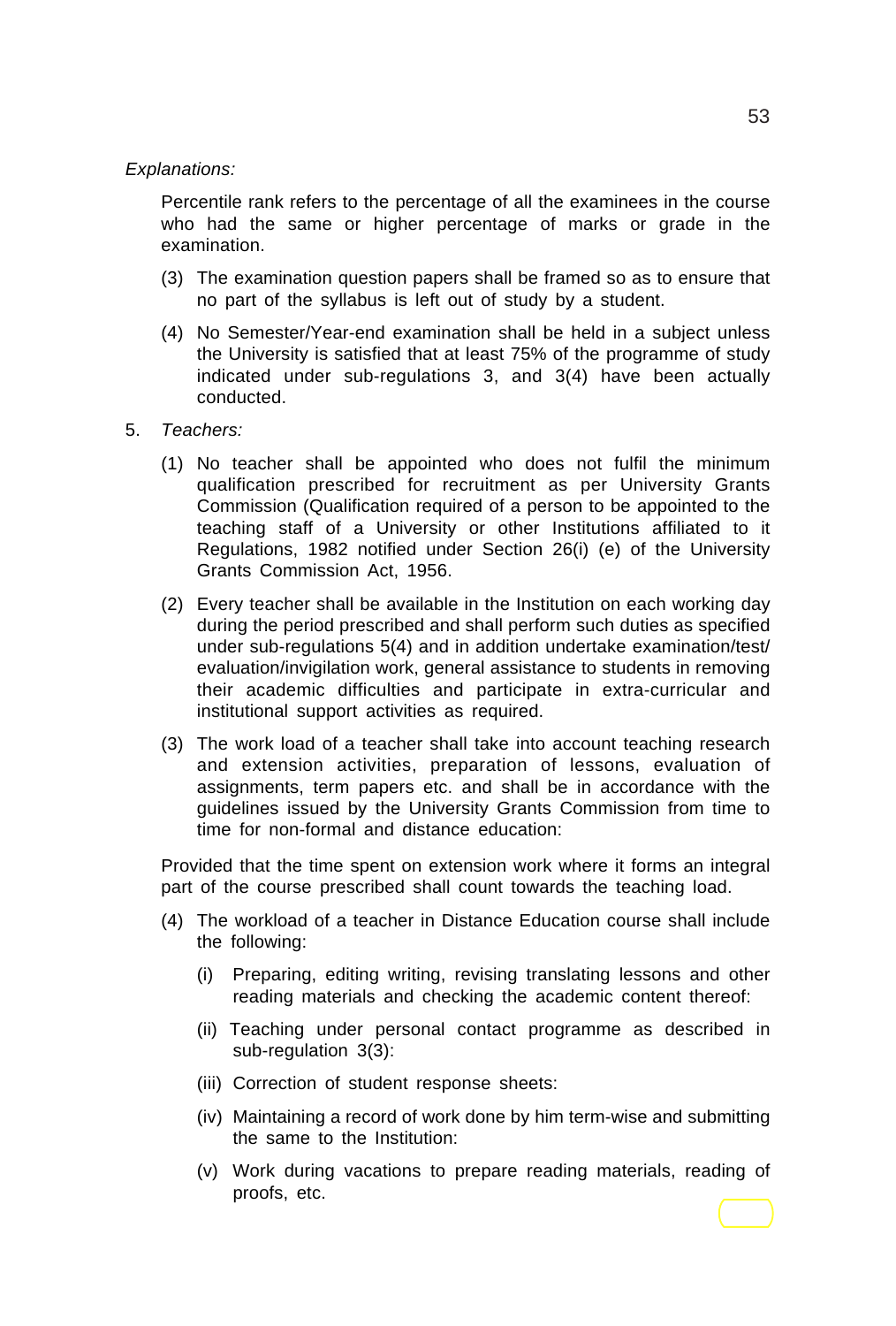- (vi) Such other work as may be assigned in connection with teaching or examination.
- (5) The norms of workload for teachers at the undergraduate level shall be as prescribed in the guidelines issued by the University Grants Commission from time to time.
- (6) The number of full-time and part-time teachers shall be provided keeping in view:-
	- (i) Programme of study as provided in sub-regulations 3(1) 3(2) 3(3) 3(4) 3(5), and 3(6).
	- (ii) total institutional work load as provided in sub- regulations 5(1), 5(2) 5(3) 5(4) and 5(5) and
	- (iii) total enrolment of students.
- 6. *Information:*

Every University providing instruction through non-formal/distance education shall furnish to the University Grants Commission information relating to the observance of these Regulations in the form prescribed for the purpose. The information shall be supplied to the University Grants Commission within 60 days of the close of the academic Year.

> S.K. Khanna **Secretary**

## 54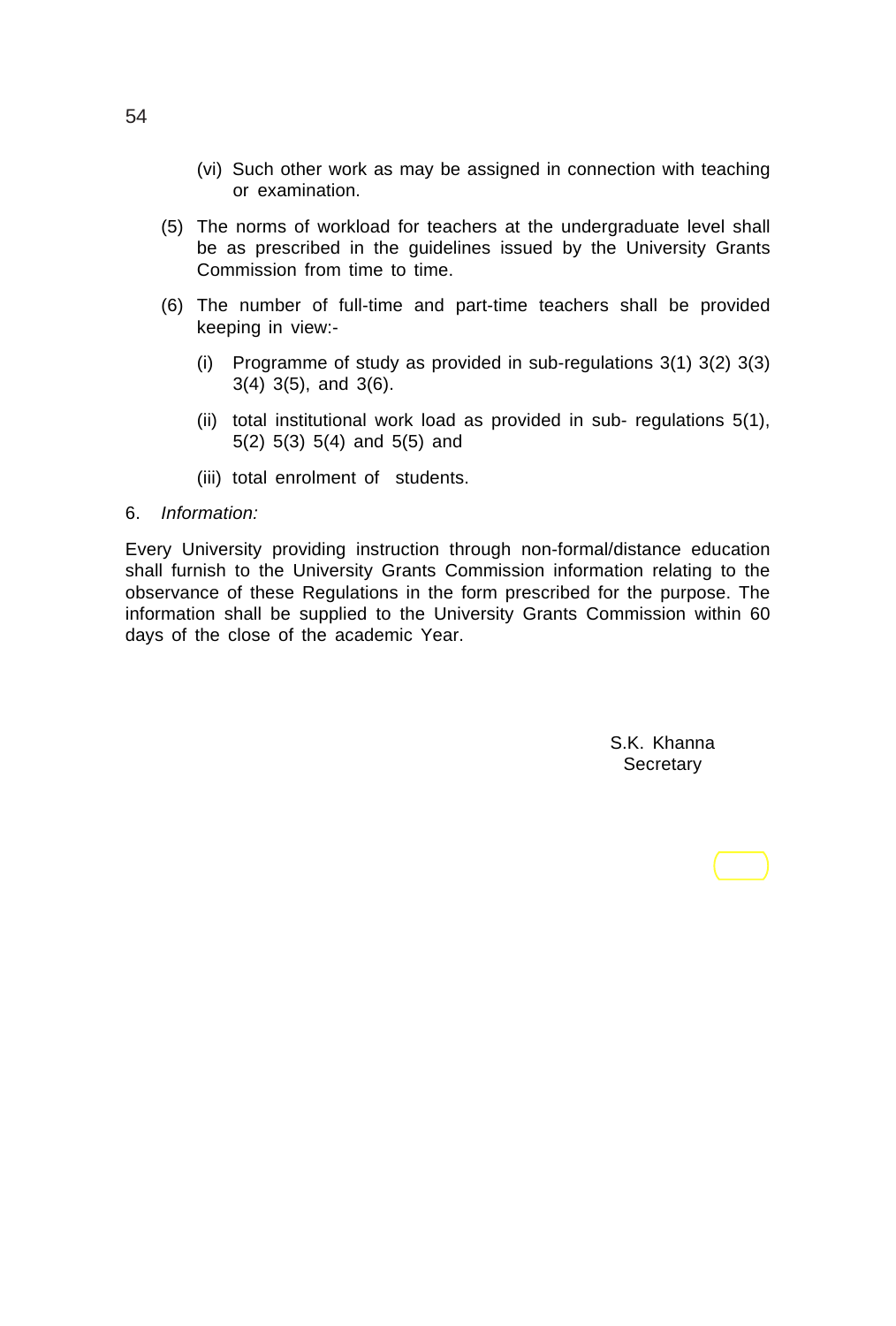# **8.4 Partial Modifications of UGC Regulations, 1985 regarding the Minimum Standards of Instructions for the Grant of First Degree [UGC Letter No. F.1-117/83(CPP) dated 30th May 1986]**

University Grants Commission New Delhi-110 002

30th May 1986

F.1-117/83(CPP) - In partial modification of the Regulations notified under No. F. 1-117/83(CP) dated 25-11-85, published in the Gazette of India (Part III Section 4) dated 14-12-1985, prescribing the UGC (the minimum standards of instructions for the grant of the first degree through formal education in the faculties of Arts. Humanities, Fine Arts, Music, Social Sciences, Commerce and Sciences) Regulations 1985, the following clause shall be inserted below clause 7:-

"8—The University Grants Commission shall have right to grant relaxation to a university in regard to the date of implementation or for admission to the first or second degree courses or to give exemption for a specified period in regard to other clauses in the regulations on the merit of each case"

F.1-117/83(CPP) - In partial modification of the Regulations notified under No. F. 1-117/83(CP) dated 25-11-1985, published in the Gazette of India (Part III Section 4) dated 14-12-1985, prescribing the UGC (the minimum Standards of instruction for the grant of first degree through non-for-mal/distance education in the faculties of Arts. Humanities, Fine Arts, Music, Social Sciences, Commerce, and Sciences) Regulations. 1985, the following clause shall be inserted below clause 6:-

" $7 -$  The University Grants Commission shall have the right to grant relaxation to a university in regard to the date of implementation or for admission to the first or second degree courses or to give exemption for a specified period in regard to other clauses in the regulations on the merit of each case".

> S.K. Khanna **Secretary**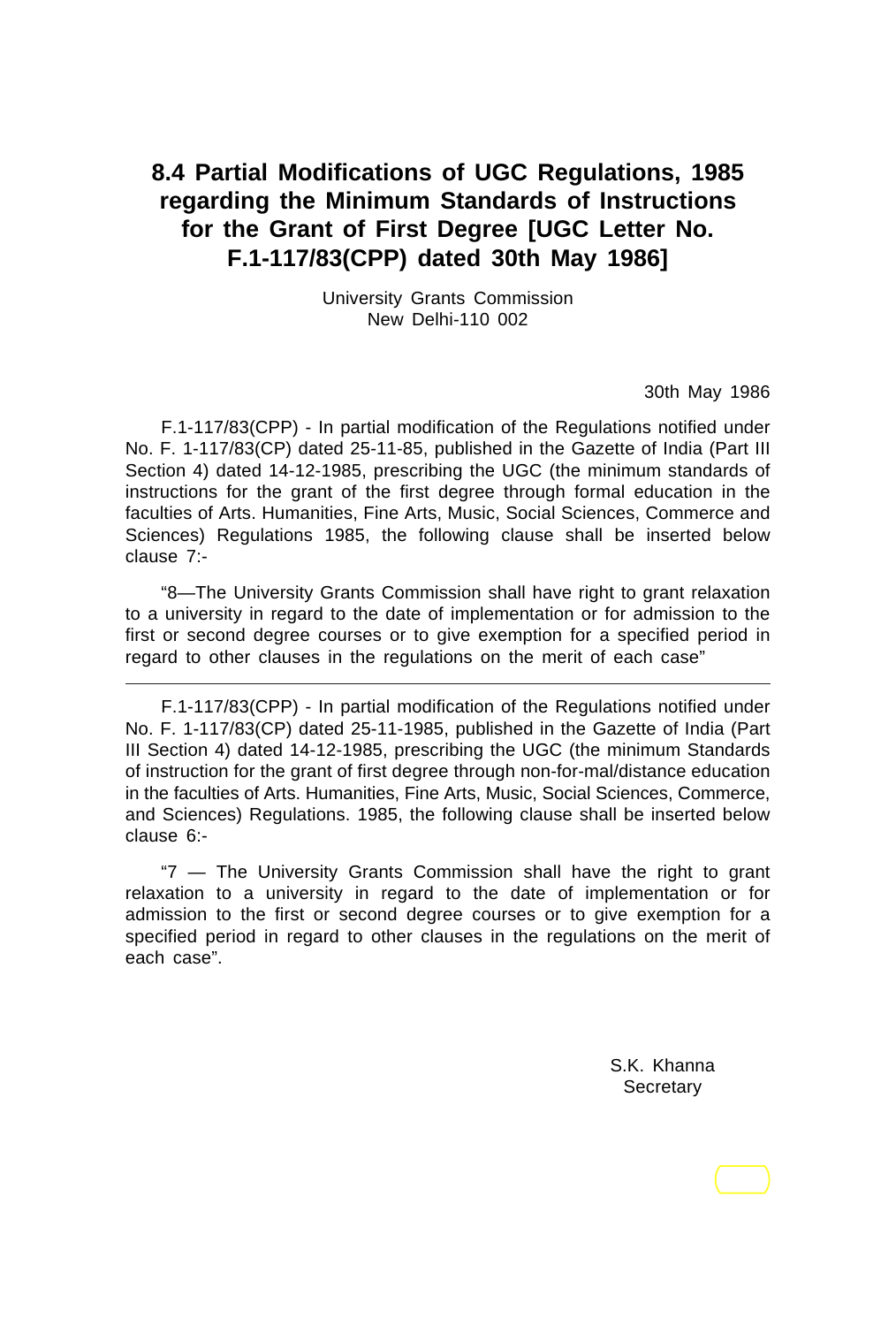# **9.0 UGC Regulations, 1991 regarding Minimum Qualifications for Appointment of Teachers in Universities and Colleges.**

*To be Published in the Gazette of India on 5th Oct. 1991. Part III Section 4*

> University Grants Commission Bahadur Shah Zafar Marg New Delhi-110 002.

No.F.1-11/87(CPP) 2001 19th Sept. 1991.

### **NOTIFICATION**

In exercise of the powers conferred by clause (e) of sub-section (1) of Section 26 read with Section 14 of University Grants Commission Act, 1956 (3 of 1956), and in supersession of the Regulations issued under University Grants Commission letter No.F.1-93/74 (CPP) Part (v) dated 13th June, 1983 and Notifications No. 1-93/74(CP) dated 19th February, 1985 and 26th November, 1985, the University Grants Commission hereby makes the following regulations, namely:-,

- 1. *Short Title, application and commencement:*
	- (i) These regulations may be called the University Grants Commission (Qualifications required of a person to be appointed to the teaching staff of the University and institutions affiliated to it) Regulations, 1991.
	- (ii) They shall apply to every University established or incorporated by or under a central Act, Provincial Act or a State Act, every institution including a constituent or an affiliated college recognised by the Commission, in consultation with the University concerned under Clause (f) of Section 2 of the University Grants Commission Act, 1956 and every institutions deemed to be a University under Section 3 of the said Act.
	- (iii) They shall come into force with immediate effect.
- 2. *Qualifications:*

No person shall be appointed to a teaching post in university or in any of institutions including constituent or affiliated colleges recognised under clause (f) of Section 2 of the University Grants Commission Act, 1956 or in an institution deemed to be a University under Section 3 of the said Act in a subject if he does not fulfil the requirements as to the qualifications for the appropriate subjects as provided in the Schedule 1.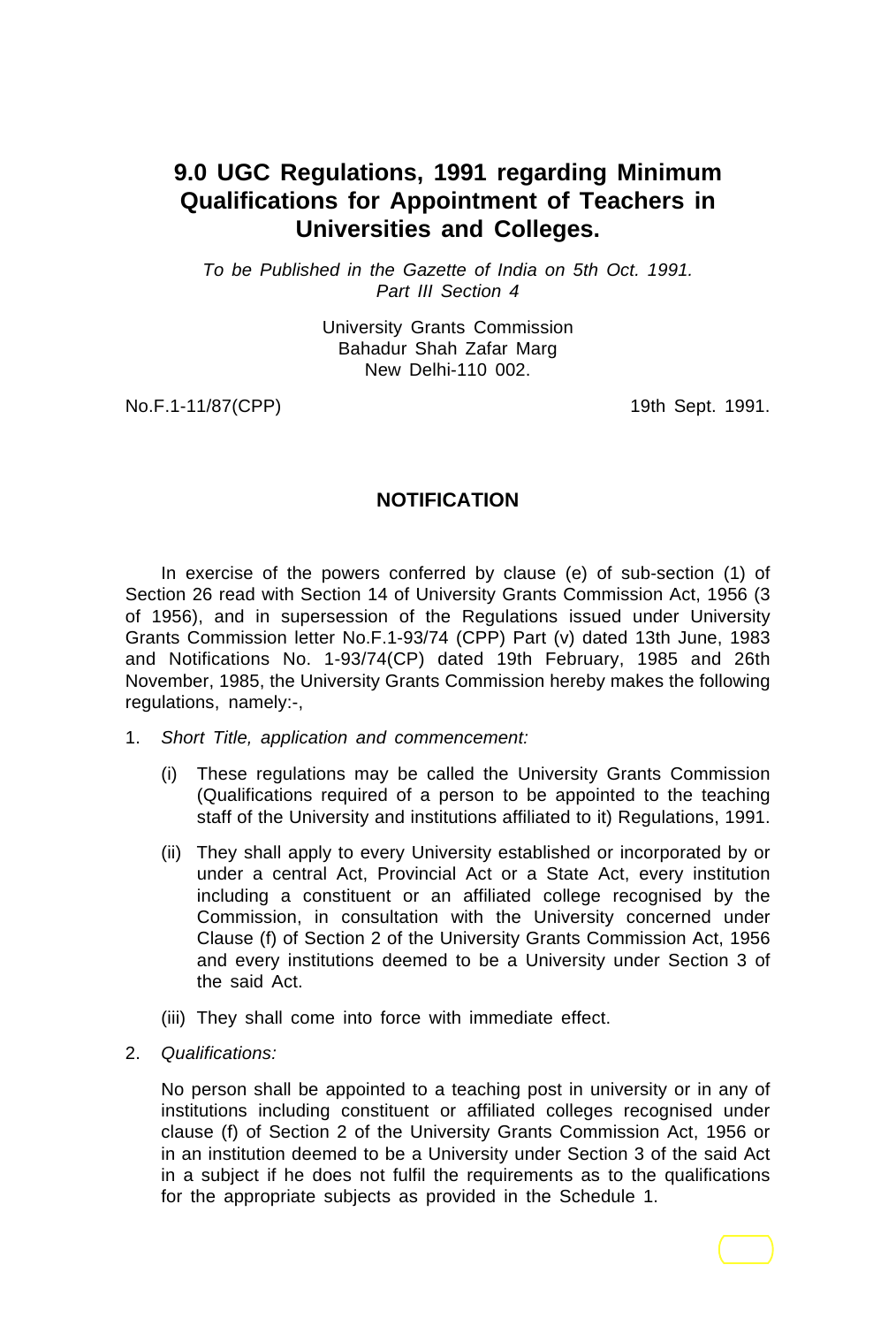Provided that any relaxation in the prescribed qualifications can only be made by a University in regard to the posts under it or any of the institutions including constituent or affiliated colleges recognised under clause (f) of Section 2 of the aforesaid Act or by an institution deemed to be a university under Section 3 of the said Act with the prior approval of the University Grants Commission.

Provided further that these regulations shall not be applicable to such cases where selections through duty constituted selection committees for making appointments to the teaching posts have been made prior to the enforcement of these regulations.

3. Consequences of failure of Universities to comply with recommendations of the Commission; as per provisions of Section 14 of the University Grants Commission Act, 1956:

If any University Grants affiliation in respect of any course of study to any college referred to in sub-section (5) of Section 12-A in contravention of the provisions of that sub- section of fails within a reasonable time to comply with any recommendations made by the Commission under Section 12 or Section 13, or contravenes the provisions of any rule made under clause (f) of clause (c) of sub-section (2) of Section 25 or of any regulations made under clause (c) or clause (f) or clause (g) of section 26, the Commission after taking into consideration the clause, if any, shown by the University for such failure or contravention, may withhold from the University, the grants proposed to be made out of the Fund of the Commission.

> Sd/- (Y.N. Chaturvedi) **Secretary**

To

The Manager, Govt. of India Press, Faridabad.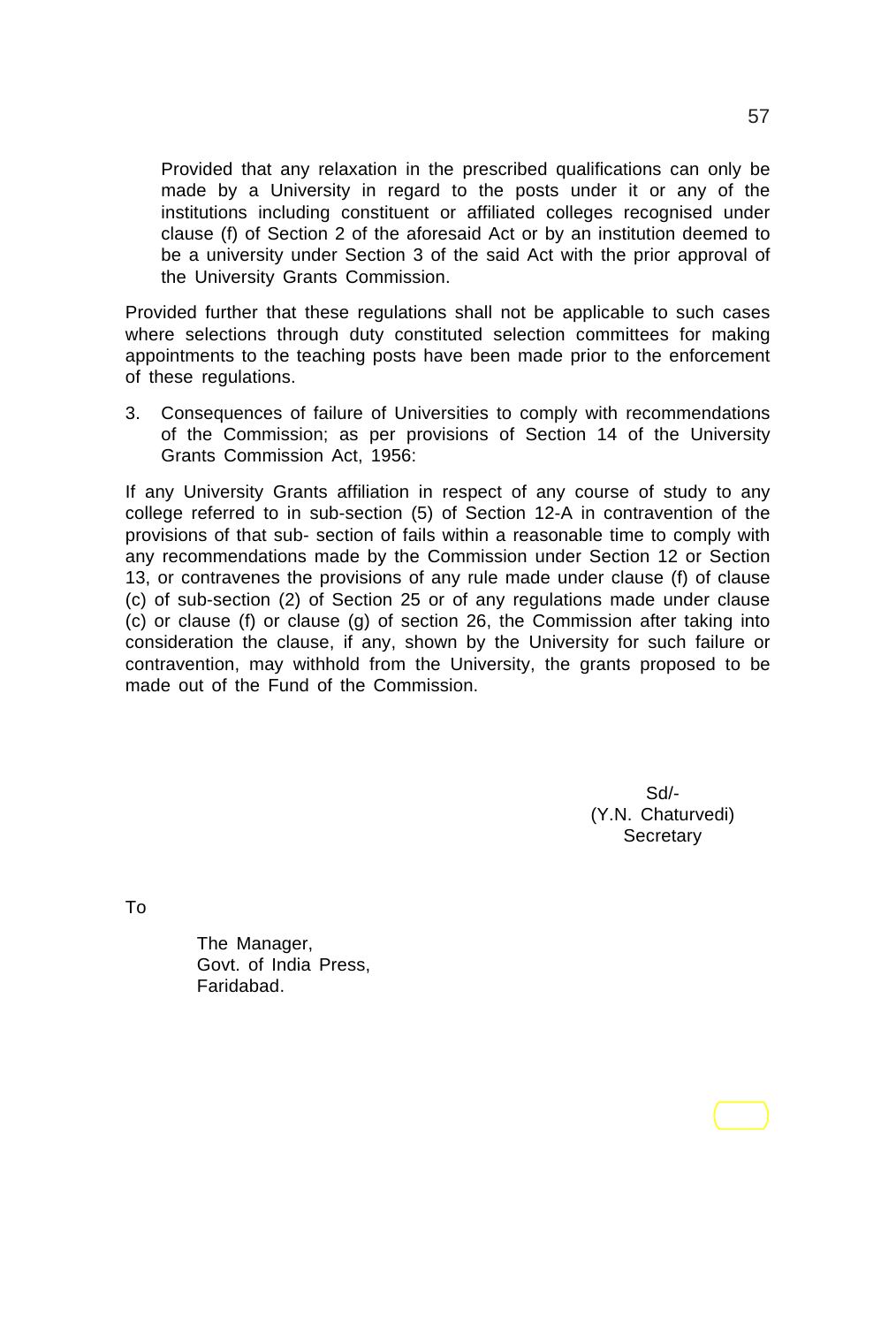## **SCHEDULE - I**

*Minimum qualifications for the posts of Professors, Readers and Lecturers in Subjects other than Fine Arts, Management, Engineering and Technology in Universities or Colleges for appointment of persons through open advertisement and for promotion of persons as Reader and placement in Selection Grade Lecturer and Senior Scale Lecturer.*

## **(1) Professor**

An eminent scholar with published work of high quality actively engaged in research with 10 years of experience in postgraduate teaching and/or research at the University/National Level institutions, including experience or guiding research at doctoral level.

#### OR

An outstanding scholar with established reputation who has made significant contribution to knowledge.

## **(2) A Reader (Open Selection)**

Good academic record with a doctoral degree or equivalent published work. Candidated from outside the university system in addition shall also possess at least 55% marks or an equivalent grade at the Master's degree level.

Eight years experience of teaching and/or research including upto 3 years for research degrees and has made some mark in the areas of scholarship as evidenced by quality or publications, contribution to educational renovation, design of new courses and curricula.

#### **(2) B Reader (Promotion)**

- (a) As regards the promotion to the post of Reader in accordance with the scheme of revision of scales of pay of teachers in Universities and Colleges notified by the Government of India vide Notification No.F.1- 21/87:u:i dated the 22nd July, 1988, the guidelines are circulated by the University Grants Commission vide its letter No.F.1-6/90 (P.S.Cell) dated the 29th January, 1990.
- (b) Every Lecturer in the Senior Scale will be eligible for promotion to the post of Reader if he/she has:
	- (i) Completed 8 years of service in the Senior Scale, provided that the requirement of 8 years will be relaxed if the total service of the lecturer is not less than 16 years;
	- (ii) Obtained a Ph.D. degree or an equivalent published work;
	- (iii) Made some mark in the areas of scholarship and research as evidenced by self-assessment, reports of referees, quality of publications, contribution to educational renovation, design of new courses and curricula.
	- (iv) Participated in two refresher courses/summer institute of approved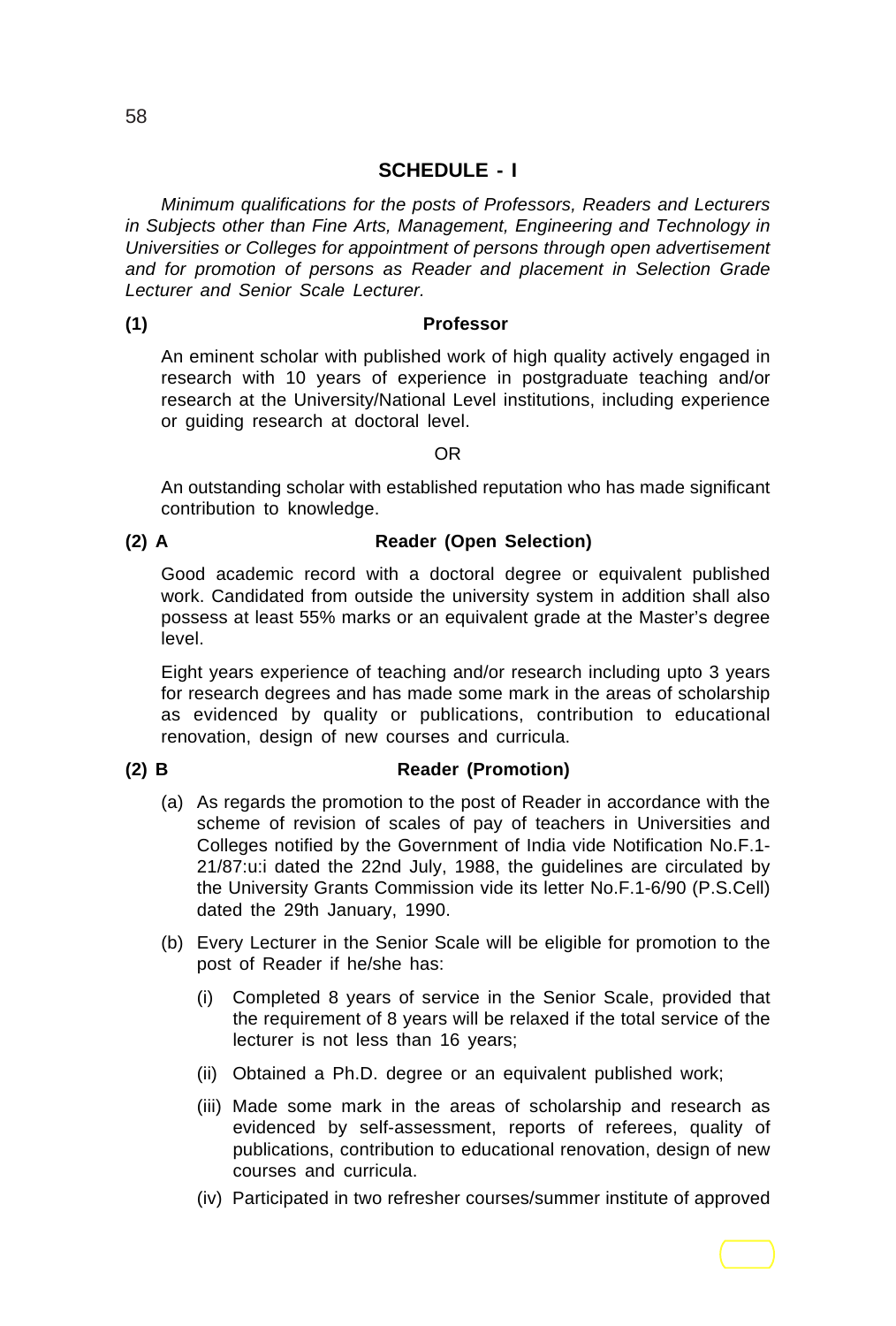duration, or engaged in other appropriate continuing education programmes of comparable quality as may be specified by the UGC after placement in the Senior Scale; and

- (v) consistently good performance appraisal reports.
- (c) Promotion to the Post of Reader will be through a process of selection by a Selection Committee to be set up under the statutes/Ordinances of the University concerned or other similar Committees set up by the appointing authorities.

#### (2) C **Lecturer (Selection Grade)**

Lecturers in the Senior Scale who do not have Ph.D, degree or equivalent published work and who do not meet the scholarship and research standards, but fulfil the other criteria prescribed in (2) B(b) above to the post of Reader and have a good record in teaching and/or participation in extension activities, will be placed in the Selection Grade subject to the recommendations of the Selection Committee for promotion to the post of Reader. They will be designated as Lecturers in the Selection Grade. They could offer themselves for fresh assessment after obtaining Ph.D. and/or fulfilling other requirements for promotion as-Readers, and if found suitable, could be given the designation or Reader.

#### **(3) A Lecturer**

(a) *Arts, Sciences, Social Sciences, Commerce, Education, Physical Education, Foreign Language and Law.*

Good academic record with atleast 55% marks or an equivalent grade at Master's degree level in the relevant subject from an Indian University or an equivalent degree from a foreign University.

Candidates besides fulfilling the above qualifications should have cleared the eligibility test for lecturers conducted by UGC, CSIR or similar test accredited by the UGC.

(b) *Journalism and Mass Communication*

Good academic record with atleast 55% marks or an equivalent grade at Master's degree level in communication/mass communication, journalism from an Indian University or an equivalent degree from a foreign University.

Candidates besides fulfilling the above qualifications should have cleared the eligibility test for lecturers conducted by UGC, CSIR or similar test accredited by the UGC.

## OR

Atleast 55% marks or an equivalent grade at Master's degree level in Social Sciences/Science/Humanities with atleast second class bachelor's degree or Post-graduate diploma in communication/mass communication or journalism from a recognised Indian University/ National Institute.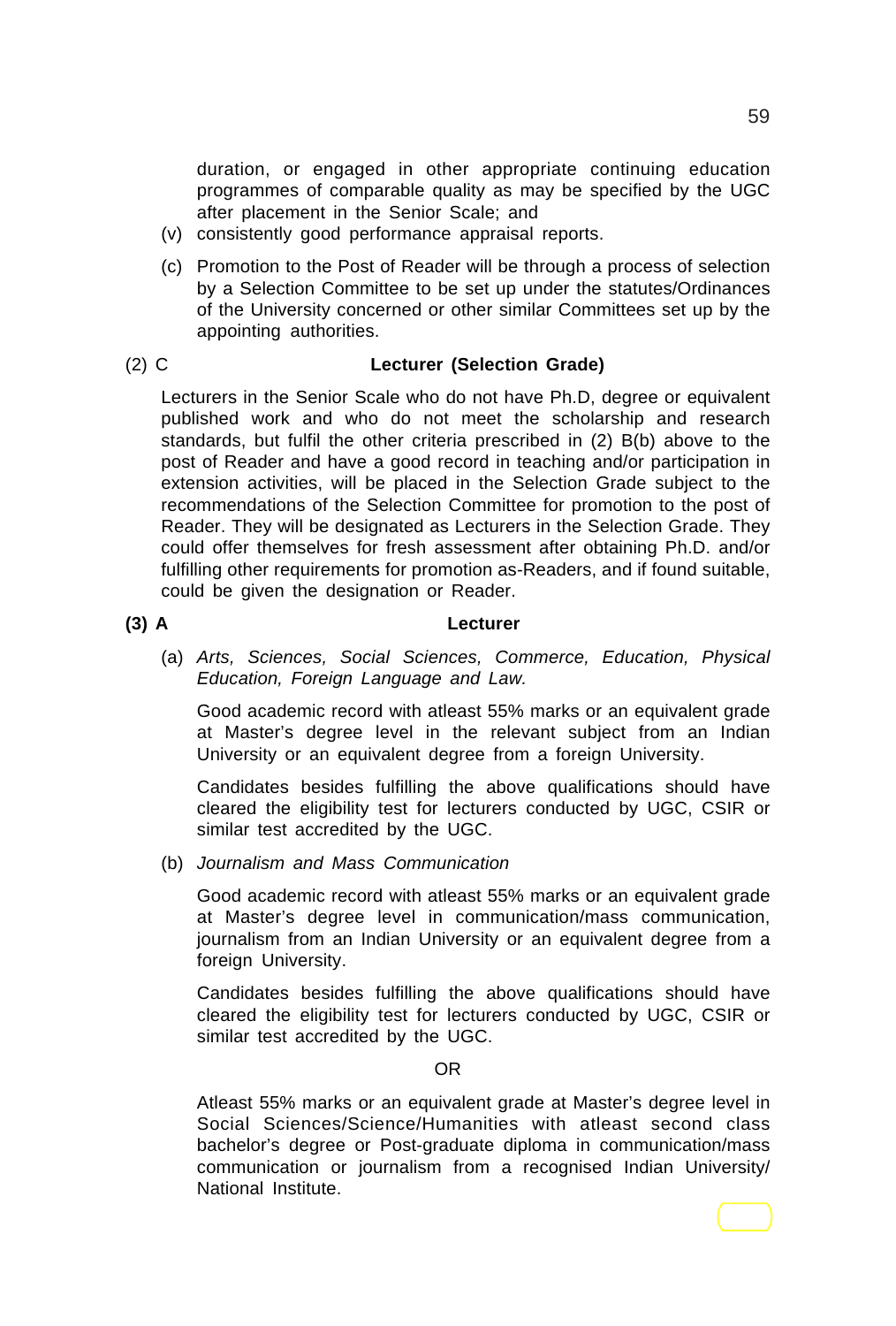Candidates besides fulfilling the above qualifications should have cleared the eligibility test for Lecturers conducted by UGC, CSIR or similar tests accredited by the UGC.

(c) Music

Good academic record with atleast 55% marks or an equivalent grade at Master's degree level in relevant subject or an equivalent degree from an Indian/Foreign University.

Candidates besides fulfilling the above qualifications should have cleared the eligibility test for Lecturers conducted by UGC, CSIR or similar test accredited by the UGC.

A traditional or a professional artist with a highly commendable professional achievement in the subject concerned.

# **(3) B Lecturer (Senior Scale)**

Every Lecturer will be eligible for placement in a senior scale of Rs. 3000- 5000 through a procedure or screening/selection laid down by the University in accordance with guidelines of UGC referred to in Para 28 (a) above, if he has:

- (i) Completed 8 years of service after regular appointment with relaxation as provided in Notes (2) & (3) below.
- (ii) Participated in two refresher courses/summer institutes, of approved duration or engaged in other appropriate continuing education programmes of comparable quality as may be specified by the UGC.
- (iii) consistently satisfactory performance appraisal reports.

#### Notes:

- (1) For placement of Lecturers in Selection Grade as well as for promotion to the post of Reader, the required number of positions would be created by upgrading the posts held by the incumbents concerned.
- (2) In order to encourage research, in continuation of Post- graduate studies, candidates who, at the time of recruitment as Lecturers possess, Ph.D. or M.Phil. degree (called jointly as the 'research degree'), will be sanctioned three and one advance increments respectively in the scale of Rs. 2200- 4000 alongwith the benefit of the corresponding years of service for the purpose of promotion. The existing Lecturers without research degrees, and those similarly situate, recruited in future will be eligible for a similar benefit in service for the purpose of promotion as and when they acquire research degrees, but will not be eligible for advance increments. Existing Lecturers with research degrees will also be eligible for similar benefit.
- (3) Counting of previous service for the purpose of placement in Senior Scale/ Selection grade will be in accordance with UGC Guidelines issued vide Circular No.F.1-6/90 (P.S. Cell) dated November 27, 1990.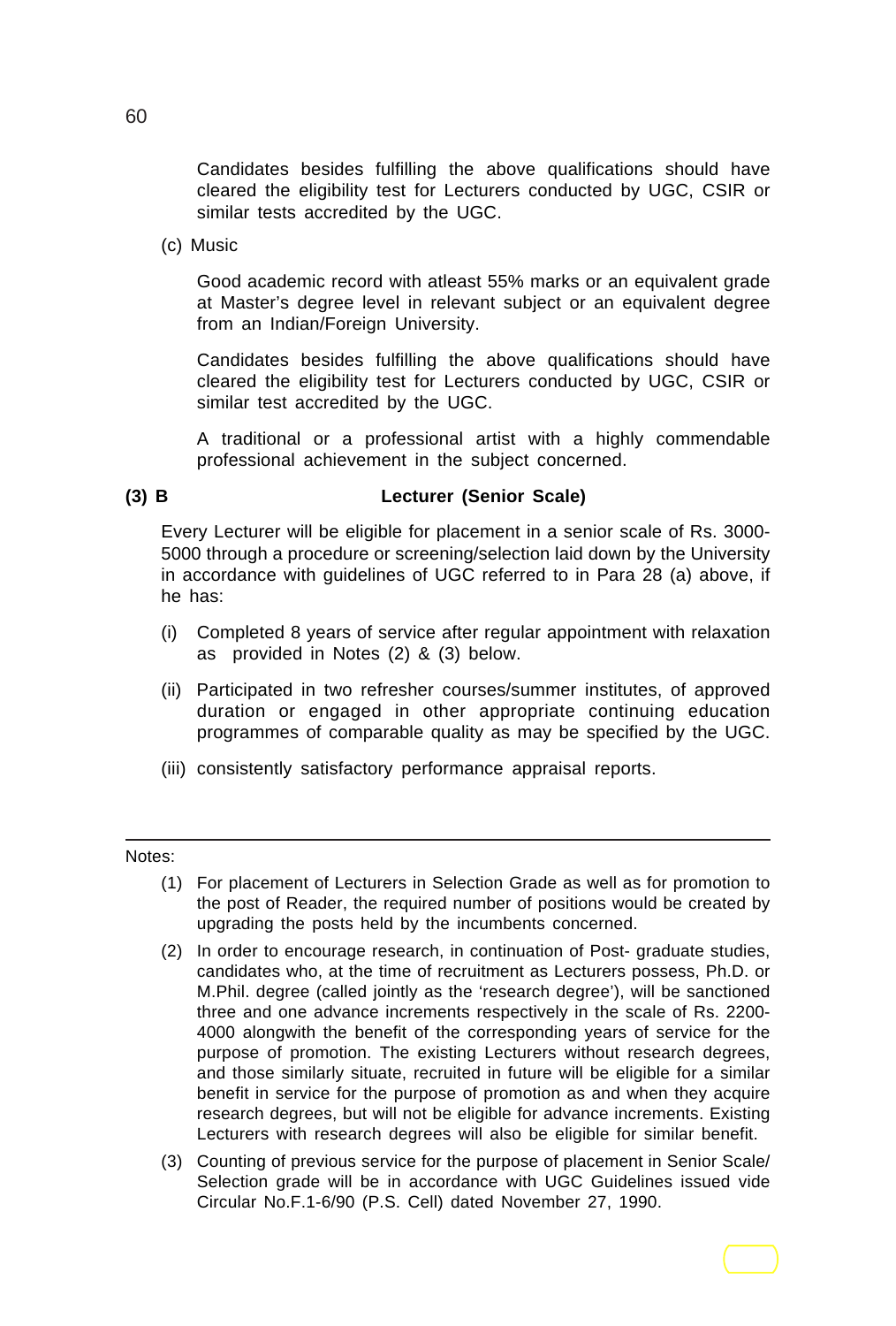# **10. List of Degrees specified for the Purposes of Section 22 of the University Grants Commission Act, 1956**

# **CONTENTS**

Page

| 1. | Notification No.F.87-9/58 (CUP) dated 1st December, 1958     |  |  |  | 62 |
|----|--------------------------------------------------------------|--|--|--|----|
| 2. | Notification No.F33-72/59 (CUP) dated 17th November, 1960    |  |  |  | 65 |
| 3. | Notification No.F.33-87/63 (CUP) dated 6th July 4, 1964      |  |  |  | 66 |
| 4. | Notification No.F.33-87/63 (CUP) dated 27th April, 1966      |  |  |  | 66 |
| 5. | Notification No.F.1-59/66 (CDN) dated 18th June, 1968        |  |  |  | 67 |
| 6. | Notification No.F.1-59/66 (CD) dated 17th February, 1969     |  |  |  | 68 |
| 7. | Notification No.F.1-59/66 (CDN) dated 22nd December, 1969    |  |  |  | 69 |
| 8. | Notification No.F.1-59/66 (CDN) dated 26th February, 1971    |  |  |  | 70 |
| 9. | Notification No.F.1-59/66 (CDN) dated 15th November, 1953    |  |  |  | 71 |
|    | 10. Notification No.F.1-59/66 (CDN/CP) dated 18th July, 1975 |  |  |  | 72 |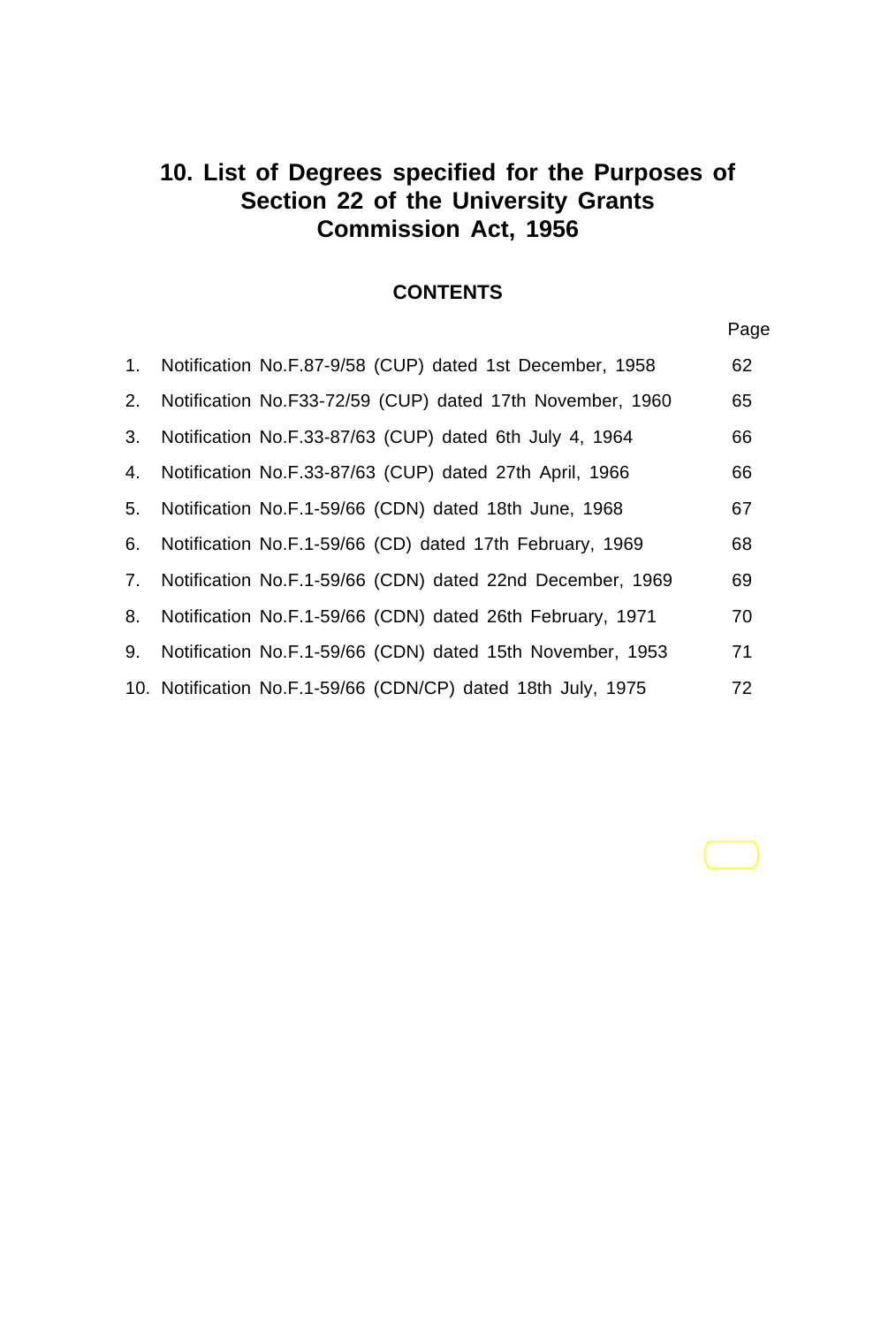No-F.87-9/58 (CUP) 1st December, 1958

## **NOTIFICATION**

In exercise of the powers conferred by Sub-Section (3) of Section 22 of the University Grants Commission Act, 1956 (3 of 1956) the University Grants Commission with the approval of the Central Government hereby specifies the following degrees for the purposes of the said section, namely:

## **LIST OF DEGREES FOR THE PURPOSES OF SECTION 22 OF THE UNIVERSITY GRANTS COMMISSION ACT, 1956**

| Bachelor's Degree |                                                   | Master's Degree |                                                              |                | Doctorate Degree                                                            |  |  |
|-------------------|---------------------------------------------------|-----------------|--------------------------------------------------------------|----------------|-----------------------------------------------------------------------------|--|--|
|                   | 1. Bachelor of Arts (B.A.) 1. Master of Arts      |                 | (M.A.)                                                       |                | 1. Doctorate of letters or<br>Doctor of Literature<br>(D.Litt. or Litt. D.) |  |  |
|                   | 2. Bachelor of Commerce 2. Master of<br>(B. Com.) |                 | Commerce<br>(M.Com.)                                         |                | 2. Doctor of Philosophy<br>(Ph.D. or D.Phil.)                               |  |  |
|                   | 3. Bachelor of Education<br>(B.Ed.)               |                 | 3. Master of<br>Education (M.Ed.)                            |                | 3. Doctor of Oriental<br>Learning (DOL)                                     |  |  |
|                   | 4. Bachelor of Training<br>(B.T.)                 |                 | 4. Master of<br>Oriental Learning<br>(M.O.L.)                |                | 4. Doctor of Laws<br>(LL.D.)                                                |  |  |
|                   | 5. Bachelor of Oriental<br>Learning (B.O.L.)      |                 | 5. Master of Laws<br>(M.L.)                                  |                | 5. Doctor of Law (D.L.)                                                     |  |  |
|                   | 6. Bachelor of Literature<br>(B.Litt.)            |                 | 6. Master of Law or<br>Laws (LL.M.)                          |                | 6. Doctor of Science<br>$(D.Sc.$ or $Sc.D.)$                                |  |  |
|                   | 7. Bachelor of Law or<br>Laws $(B.L.)$            |                 | 7. Master of Letters<br>or Master of<br>Literature (M.Litt.) | $\overline{7}$ | Doctor of<br>Medicine (M.D.)                                                |  |  |
|                   | 8. Bachelor of Law<br>or Laws (LL.B.)             | 8.              | Master of Philosophy<br>(M.Phil.)                            |                | 8. Doctor of Hygiene<br>(D.HV.)                                             |  |  |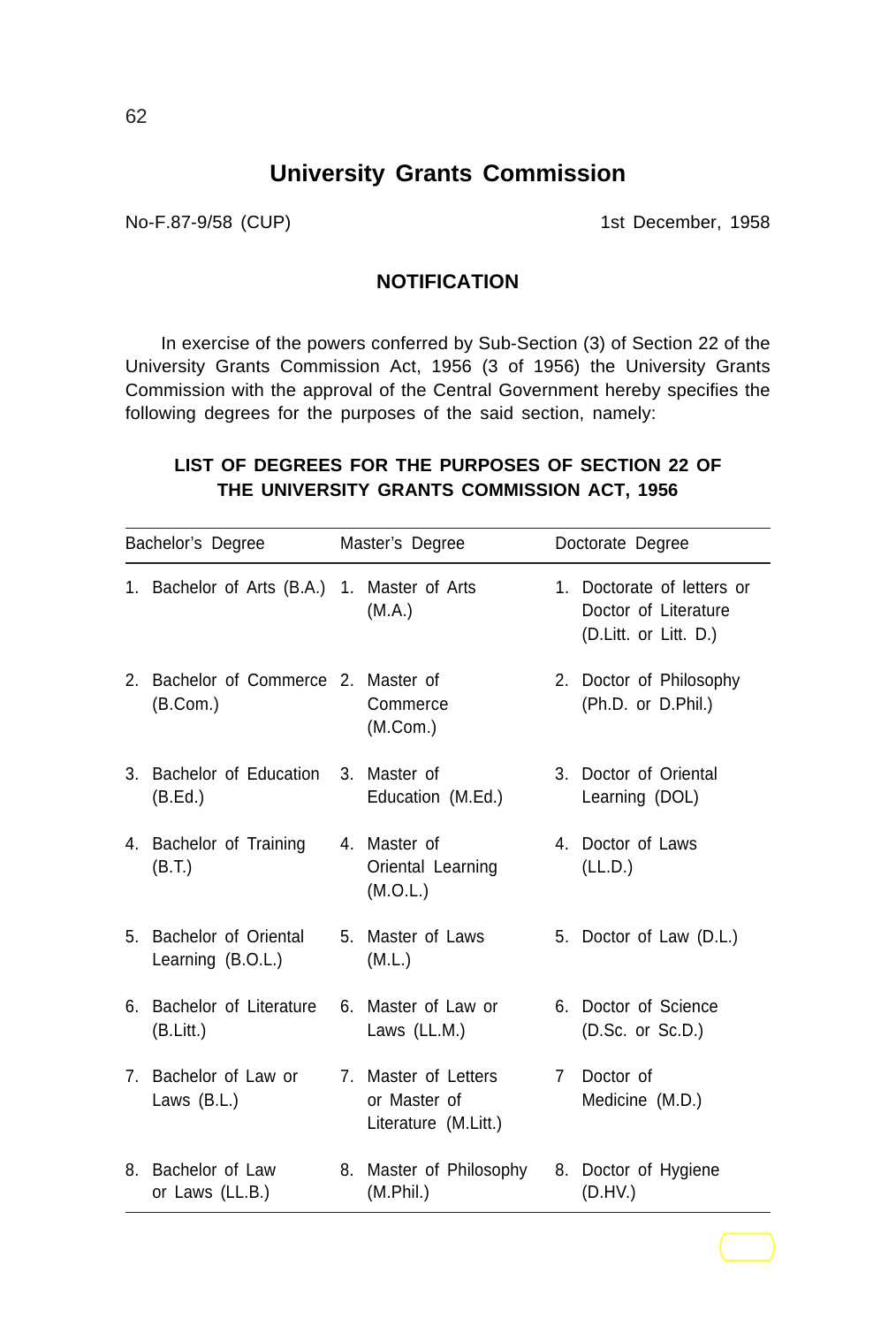*UGC Notiftcation dated 1st December 1958 (contd.)*

| Bachelor's Degree |                                                                              | Master's Degree                         |                                    | Doctorate Degree |  |  |
|-------------------|------------------------------------------------------------------------------|-----------------------------------------|------------------------------------|------------------|--|--|
|                   | 9. Bachelor of Civil<br>Law $(B.C.L.)$                                       |                                         | 9. Master of Indology (M.Ind.)     |                  |  |  |
|                   | 10. Bachelor of Music<br>(B.Mus.)                                            |                                         | 10. Master of Social Work (M.S.W.) |                  |  |  |
|                   | 11. Bachelor of Science<br>(B.Sc.)                                           | 11. Master of Business                  | Administration (M.B.A.)            |                  |  |  |
|                   | 12. Bachelor of Technology 12. Master of Music (M.Mus.)<br>(B.Tcch.)         |                                         |                                    |                  |  |  |
|                   | 13. Bachelor of Textiles<br>(B.Text.)                                        | (M.Lib.Sc.)                             | 13. Master of Library Science      |                  |  |  |
|                   | 14. Bachelor of Architecture 14. Master of Science<br>(B.Arch.)              | (M.Sc.)                                 |                                    |                  |  |  |
|                   | 15. Bachelor of Agriculture 15. Master of Technology<br>(B.Agri.)            | (M.Tech.)                               |                                    |                  |  |  |
|                   | 16. Bachelor of Mechanical 16. Master of Engineering<br>Engineering (B.M.E.) | (M.E.)                                  |                                    |                  |  |  |
|                   | 17. Bachelor of Electrical<br>Engineering (B.E.E.)                           | 17. Master of Electrical                | Engineering (M.E.E.)               |                  |  |  |
|                   | 18. Bachelor of Chemical<br>Engineering (B.Ch.E.)                            | 18. Master of Mechanical                | Engineering (M.E.E.)               |                  |  |  |
|                   | 19. Bachelor of Tele-Com-<br>munication Engineering<br>(B.Tel.E.)            | (M.Ch.E.)                               | 19. Master of Chemical Engineering |                  |  |  |
|                   | 20. Bachelor of Civil<br>Engineering (B.C.E.)                                | 20. Master of Textiles<br>(M.Text)      |                                    |                  |  |  |
|                   | 21. Bachelor of Engineering 21. Master of Veterinary<br>(B.E.)               | Science (M.V.Sc.)                       |                                    |                  |  |  |
|                   | 22. Bachelor of Chemical<br>Technology<br>(B.Chem.Tech.)                     | 22. Master of Planning<br>(M.Plan.)     |                                    |                  |  |  |
|                   | 23. Bachelor of Veterinary<br>Science (B.V.Sc.)                              | 23. Master of Architecture<br>(M.Arch.) |                                    |                  |  |  |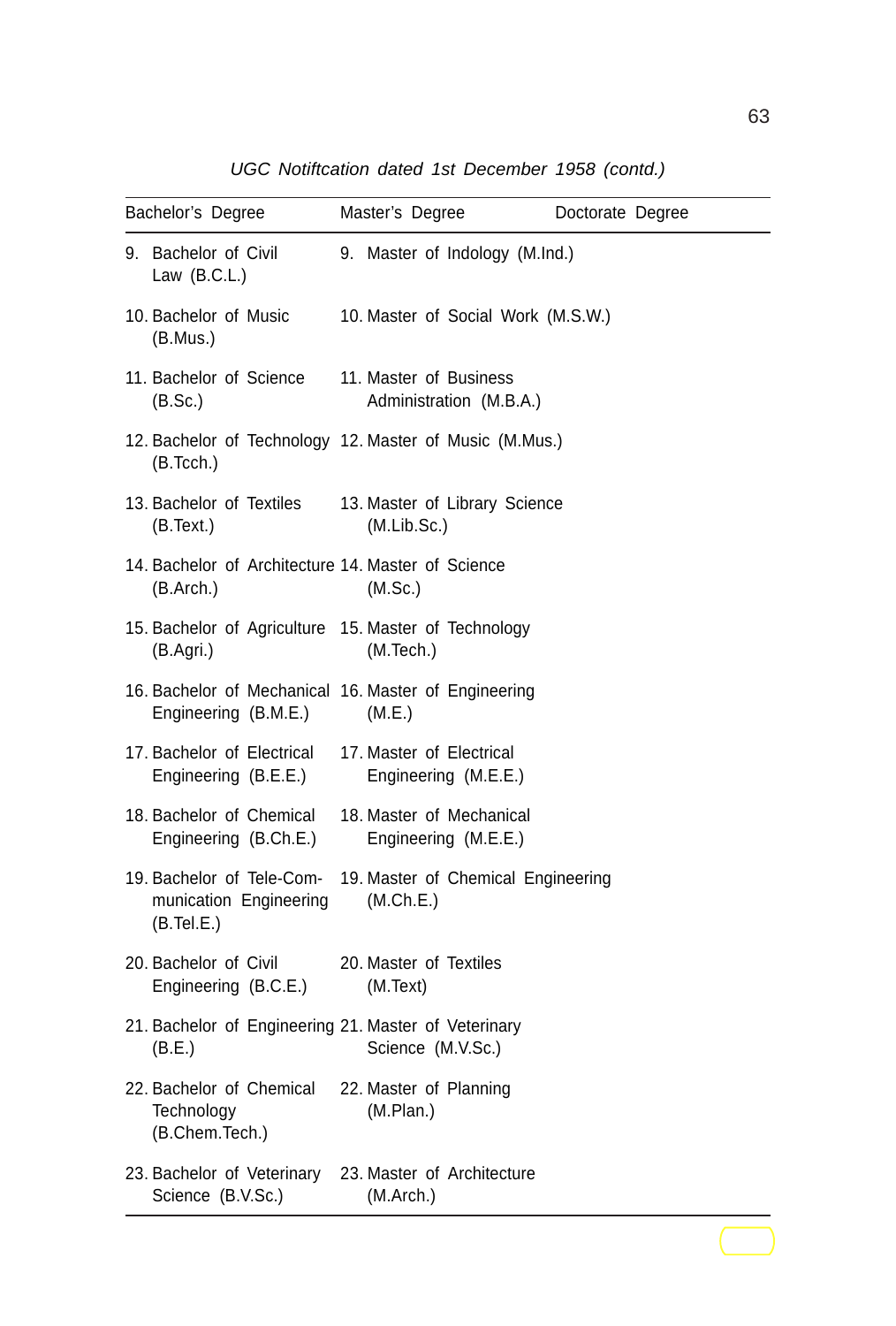*UGC Notiftcation dated 1st December 1958 (contd.)*

| Bachelor's Degree                                                               | Master's Degree                                                              | Doctorate Degree |  |  |  |
|---------------------------------------------------------------------------------|------------------------------------------------------------------------------|------------------|--|--|--|
| 24. Bachelor of Veterinary<br>Science & Animal<br>Husbandry<br>(B.V.Sc. & A.H.) | 24. Master of Surgery (M.S.)                                                 |                  |  |  |  |
| 25. Bachelor of Dental<br>Surgery (B.D.S.)                                      | 25. Master of Pharmacy<br>(M.Pharm.)                                         |                  |  |  |  |
| 26. Bachelor of Nursing<br>(B.Nurs.)                                            | 26. Master of Obstetrics or<br>Master of Obstetrics and<br>Gynecology (M.O.) |                  |  |  |  |
| 27. Bachelor of Medicine &<br>Bachelor of Surgery<br>(M.B.B.S. or M.B. & B.S.)  |                                                                              |                  |  |  |  |
| 28. Bachelor of Pharmacy<br>(B.Pharm.)                                          |                                                                              |                  |  |  |  |
| 29. Ayurvedacharya, Bachelor<br>of Medicine & Surgery (A.M.B.S.)                |                                                                              |                  |  |  |  |
| 30. Bachelor of Medicine &<br>Bachelor of Surgery (B.M.B.S.)                    |                                                                              |                  |  |  |  |
| 31. Bachelor of Ayurvedic<br>Medicine (B.A.M.)                                  |                                                                              |                  |  |  |  |
| 32. Bachelor of Ayurvedic Medicine<br>and Surgery (B.A.M.)                      |                                                                              |                  |  |  |  |
| 33. Bachelor of Ayurvedic Medicine<br>and Surgery (B.A.M. & S.)                 |                                                                              |                  |  |  |  |
| 34. Bachelor of Sanitary Science<br>(B.S.Sc.)                                   |                                                                              |                  |  |  |  |
| 35. Bachelor of Indian Medicine<br>(B.I.M.)                                     |                                                                              |                  |  |  |  |

Sd/- S. Mathai Secretary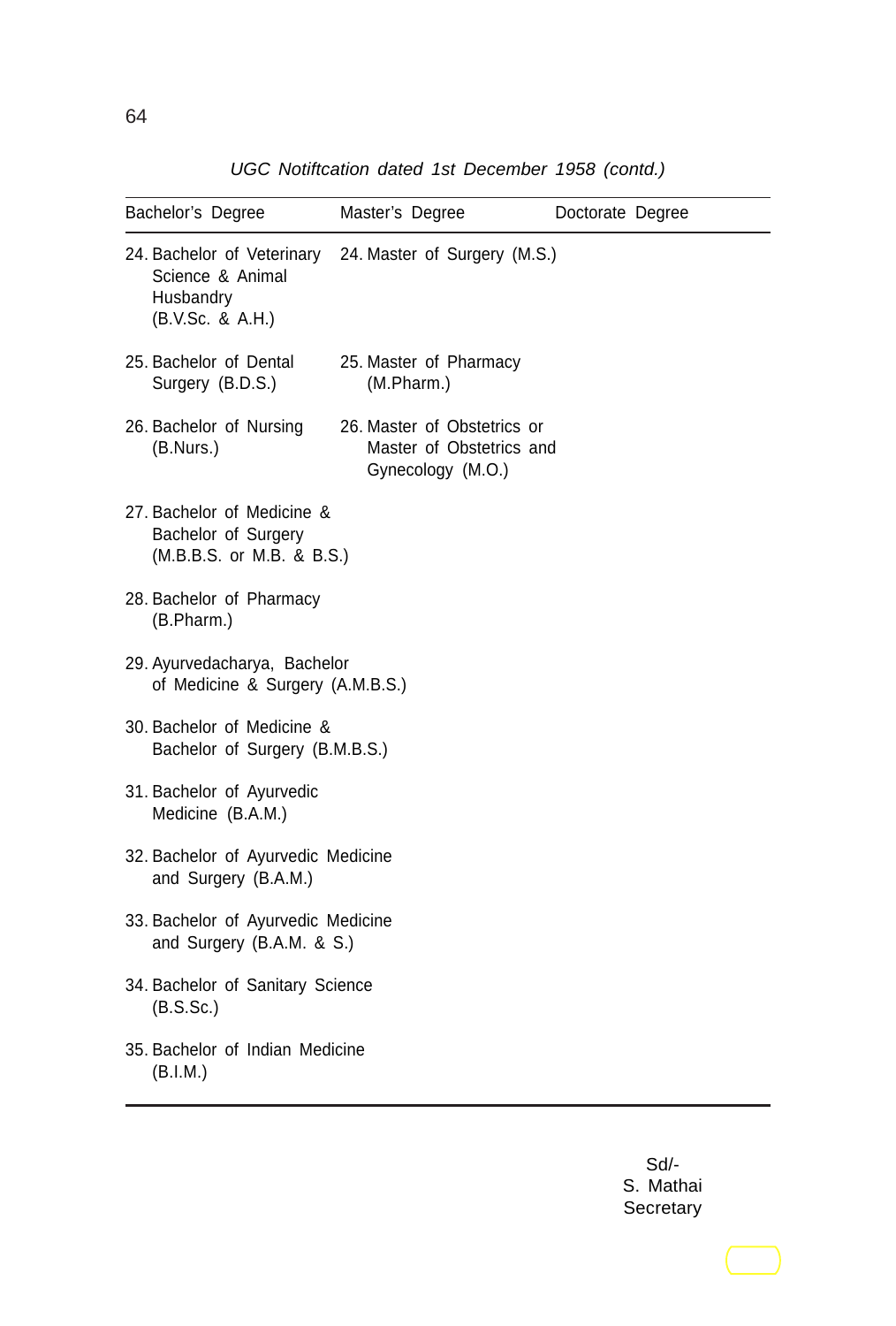## **NOTIFICATION**

No.F.33-72/59(CUP) New Delhi, the 17 Nov. 1960

In exercise of the powers conferred by Sub- Section (3) of Section 22 of the University Grants Commission Act, 1956 (3 of 1956) and in continuation of Gazette Notification No. F.87-9/58 (CUP) dated the Ist December, 1958, the University Grants Commission with the approval of the Central Government hereby specifies the following additional degrees for the purposes of the said section.

#### **Master's Degree**

27. Master in Statistics (M. Stat.)

#### **Doctorate Degree**

- 9. Doctor of Music (D.Mus.)
- 10. Doctor of Education (D.Ed.)
- 11. Doctor of Engineering (D.Eng.)

Sd/- S. Mathai **Secretary**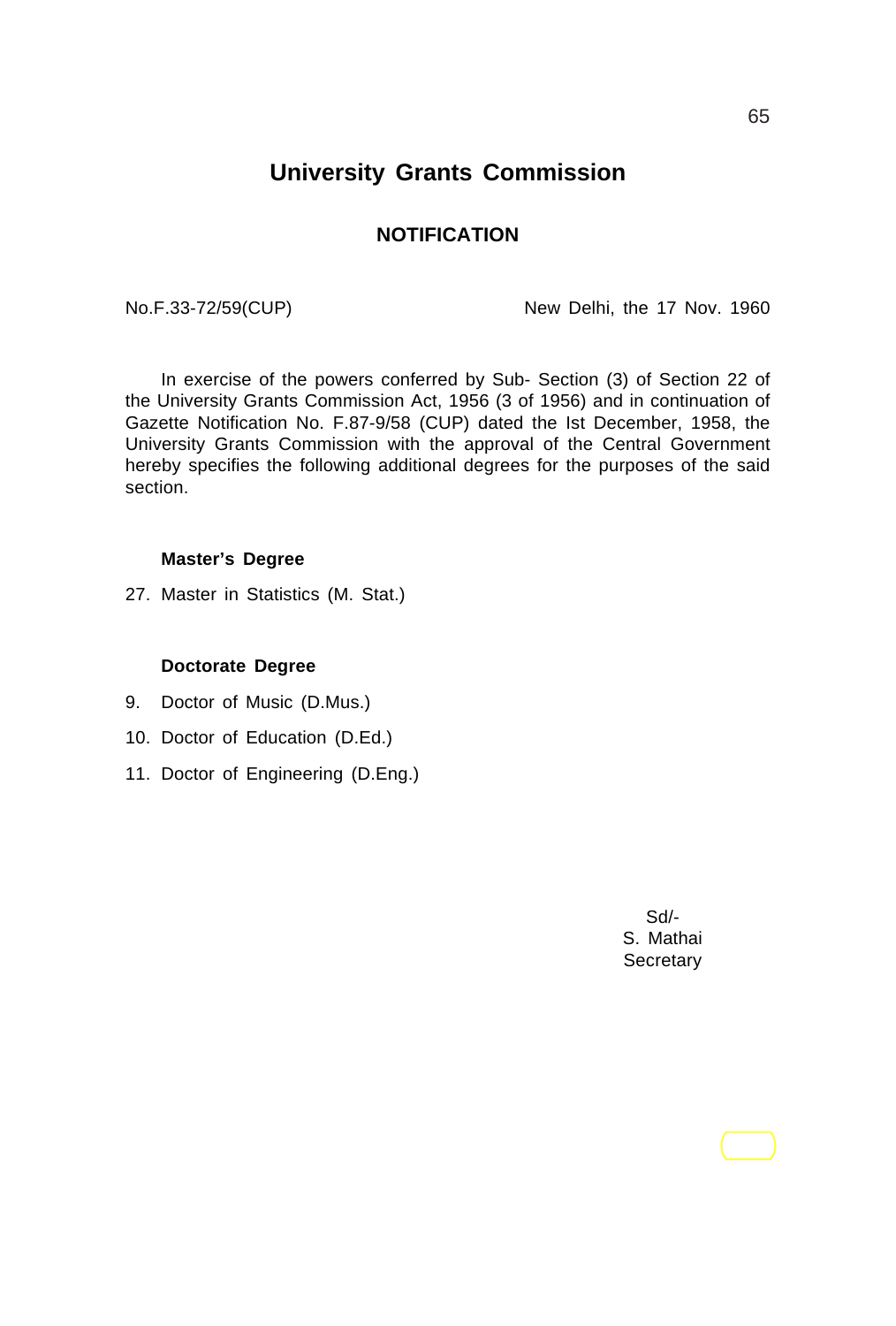Bahadur Shah Zafar Marg (Mathura Road) New Delhi

No.F.33-87/63(CUP) 6th June, 1964

## **NOTIFICATION**

In exercise of the powers conferred by Sub-Section (3) of Section 22 of the University Grants Commission Act, 1956 (3 of 1956) and in continuation of Gazette Notification No.F.87-9/58 (CUP) dated 1.12.58 and F.33-72/59 (CUP)dated 17.11.60, the University Grants Commission with the approval of the Central Government hereby specifies the following additional degrees for the purposes of the said section:

#### **Master's Degree**

1. Magister Chirurgiae (M.Ch).

#### **Doctorate Degree**

1. Doctor of Medicine (in Cardiology) (D.M.)

Sd/- K.L.JOSHI **Secretary** 

# **University Grants Commission**

No.F.33-87/63(CDN) 27th April, 1966

## **NOTIFICATION**

In exercise of the powers conferred by Sub-Section (3) of Section 22 of the UGC Act, 1956 (3 of 1956) and in continuation of Gazette notifications No.F.87-92/58 (CUPI dated 1.12.58 F.33-72/59 (CUP)dated 17.11.1960, and F.33-87/63 (CUP) dated 6.6.64 the University Grants Commission with the approval of the Central Government hereby specifies the following additional degrees for the purposes of the said section:

#### **Master's Degree**

1. Master of Physical Education (M.P.E.)

#### **Bachelor's Degree**

1. Bachelor of Physical Education (B.P.E.)

Sd/- K.L. Joshi **Secretary**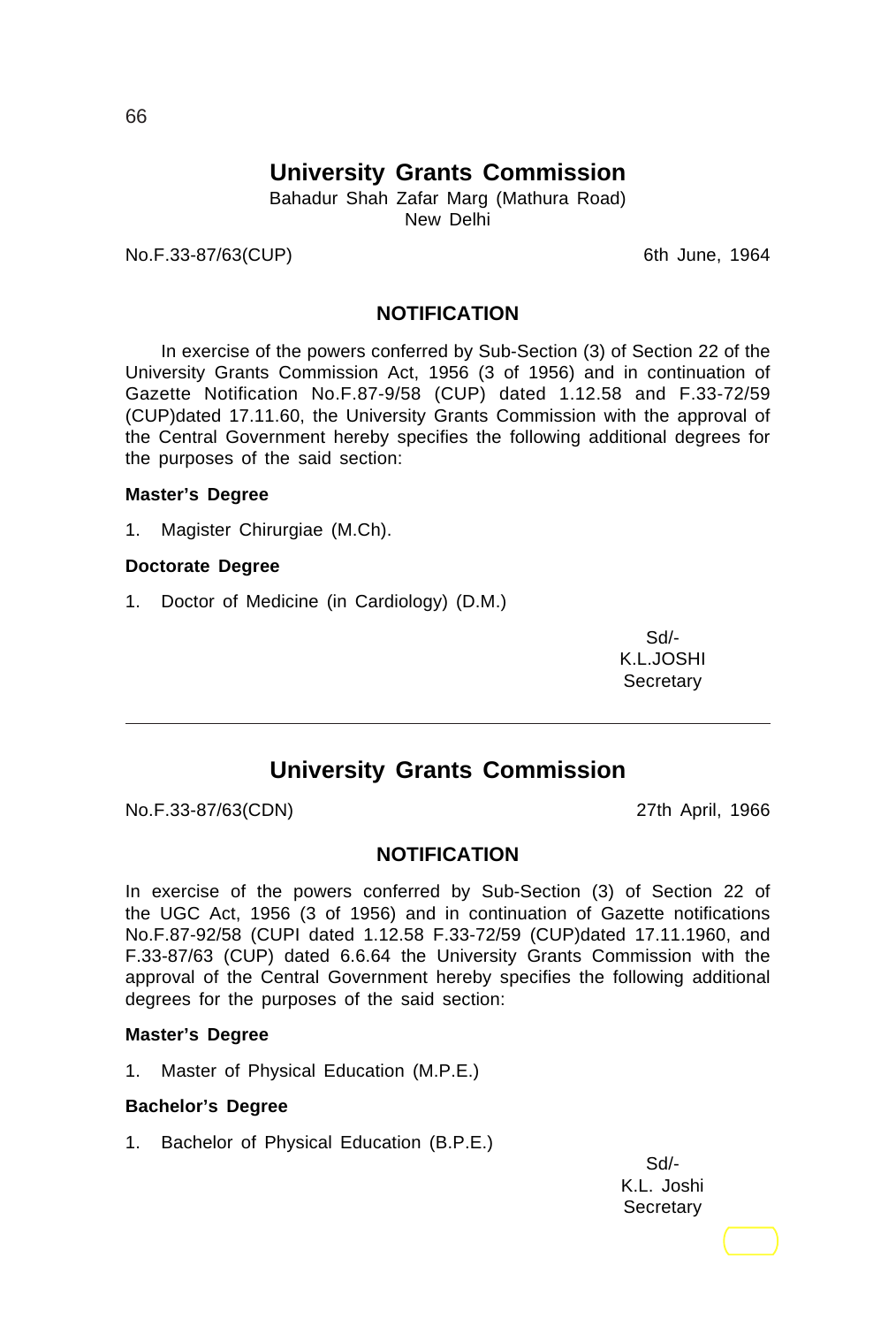Bahadur Shah Zafar Marg New Delhi

No.F.1-59/66(CDN) 18th June, 1968

## **NOTIFICATION**

In exercise of the powers conferred by Sub-Section (3) of Section 22 of the U.G.C. Act, 1956 (3 of 1956) and in continuation of Gazette Notification No.87.-92/58 (CUP) dated 1.12.58, F.33-72/59 (CUP)dated 17.11.1960, F.33-87/63 (CUP) dated 6.6.1964 and F.33-87/63 (CUP) dated 27.4.1966, the University Grants Commission with the approval of the Central Government hereby specifies the following additional degrees for the purposes of the said section:

- 1. Shastri (Varanaseya Sanskrit Vishwavidyalaya)
- 2. Siksha Shastri (Varanaseya Sanskrit Vishwavidyalaya)
- 3. Granthalaya Vigyan Shastri (Varanaseya Sanskrit Vishwavidyalaya)
- 4. Ayurvedacharya (Varanaseya Sanskrit Vishwavidyalaya)
- 5. Vidya Varidhi (Varanaseya Sanskrit Vishwavidyalaya)
- 6. Vachaspati(Varanaseya Sanskrit Vishwavidyalaya)
- 7. Acharya(Varanaseya Sanskrit Vishwavidyalaya)

Sd/- P.J. Philip **Secretary**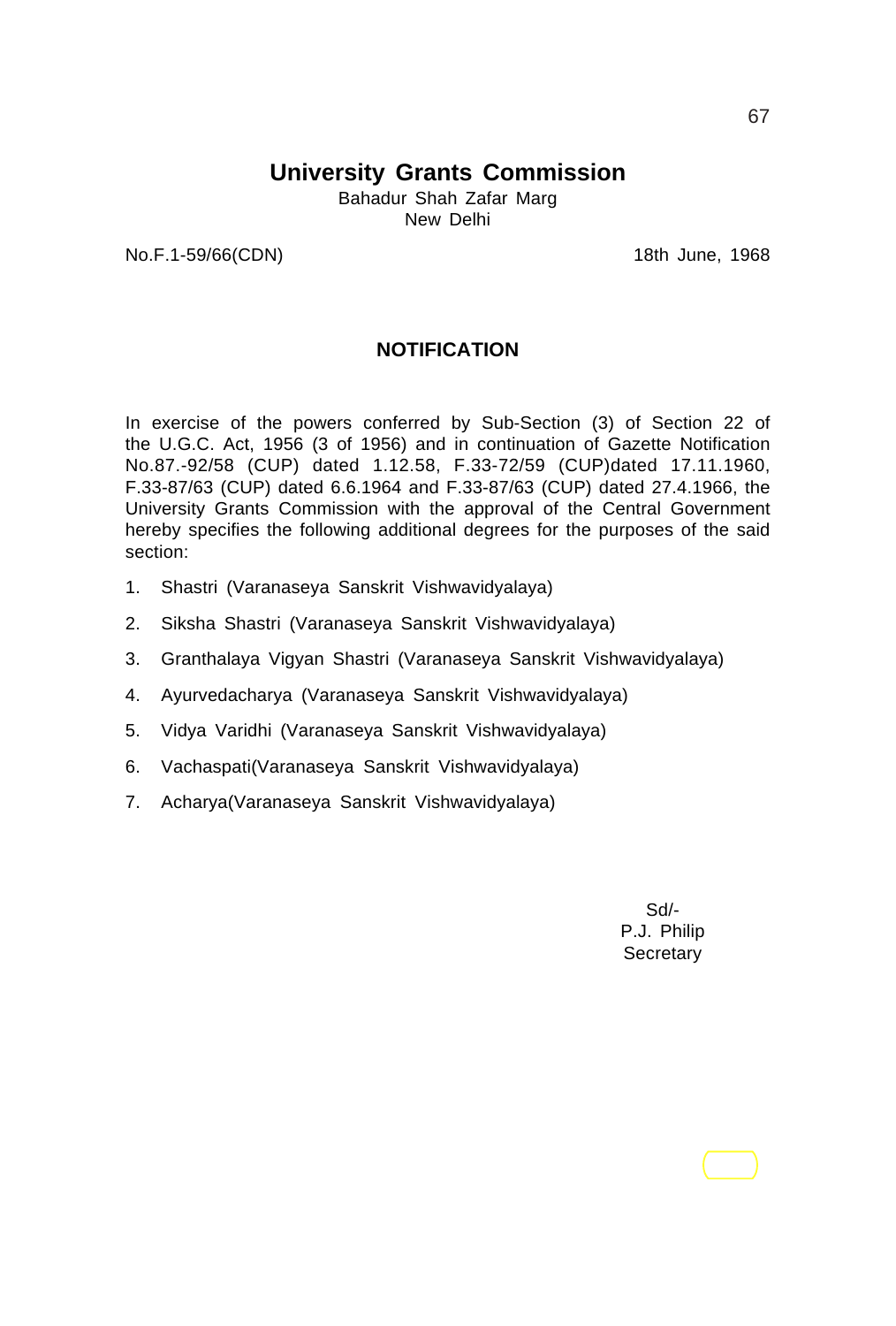Bahadur Shah Zafar Marg New Delhi

No.F.1-59/66(CD) 17th February, 1969

## **NOTIFICATION**

In exercise of the powers conferred by Sub-Section (3) of Section 22 of the UGC Act, 1956 (3 of 1956) and in continuation of Gazette Notification No.F.87-92/58 (CUP) dated 1.12.58 F.33-72/59 (CUP)datcd 17.11.1960, F.33-87/63 (CUP) dated 6.6.64, F.33-87/63 (CUP) dated 27.4.1966 and F.1-59-66 (CDN) dated 18.6.1968, the University Grants Commission with the approval of the Central Government hereby specifies the following additional degrees for the purposes of the said Section:

#### **Bachelor's Degrees**

- (i) Alankar (Gurukul Kangri Vishwavidyalaya)
- (ii) Samaj Vidya Visharad (Gujarat Vidyapeeth)
- (iii) Shikshan Visharaid (Gujarat Vidyapeeth)
- (iv) Hindi Shiksha Visharad (Gujarat Vidyapeeth)

#### **Master's Degree**

(i) Parangat (Gujarat Vidyapeeth)

#### **Doctorate Degree**

(i) Doctor of Ayurvedic Medicine (D.Ay-M) (Banaras Hindu University)

> Sd/- P.J. Philip **Secretary**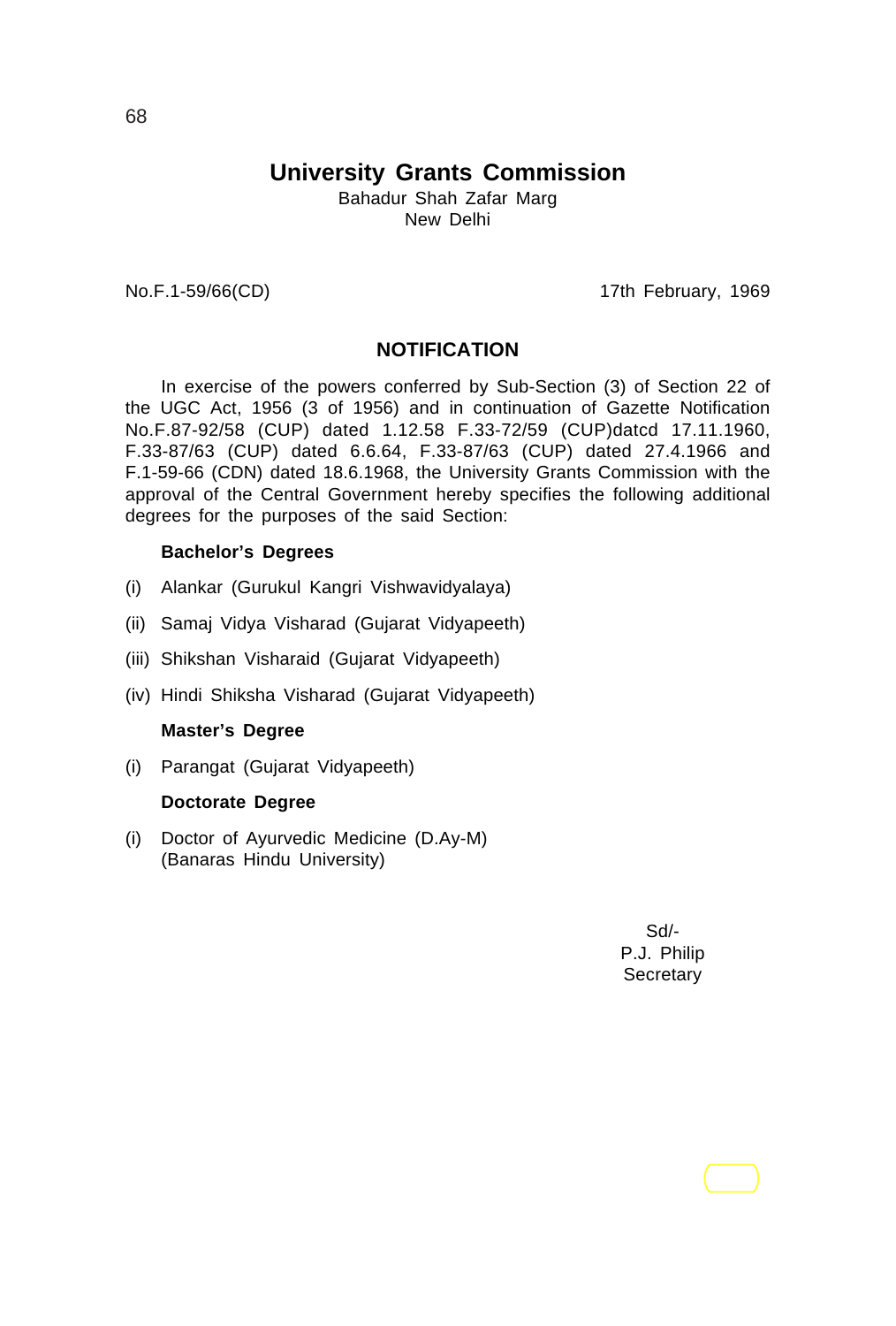Bahadur Shah Zafar Marg New Delhi

No.F.1-59/66(CDN) 22nd December, 1969

## **NOTIFICATION**

In exercise of the powers conferred by Sub-Section (3) of Section 22 of the UGC Act,1956 (3 of 1956) and in continuation of Gazette Notification No.F.87-92/58 (CUP) dated 1.12.58 F.33-72/59(CUP) dated 17.11.1960, F.33-87/63(CUP) dated 6.6.1964,F.33-87/63 (CUP) dated 27.4.1966, F.1-59/66 (CDN) dated 18.6.1968, and F.1-59/66 (CD) dated 17.2.1969, the University Grants Commission with the approval of the Central Government hereby specifies the following additional degrees for the purposes of the said section:

#### **Bachelor's Degree:**

Bachelor of General Laws (B.G.L.)

Sd/- (R.K. Chhabra) Joint Secretary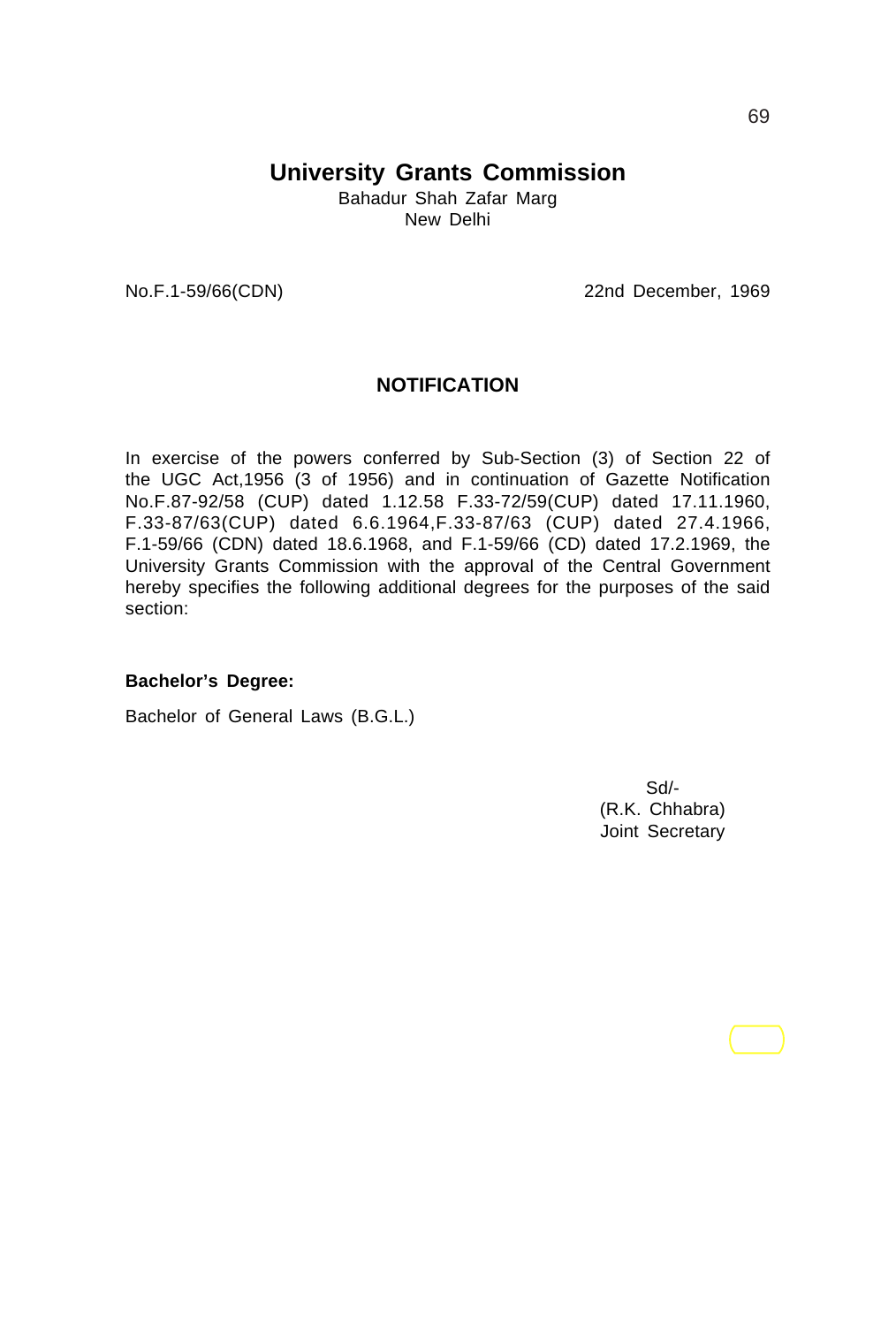Bahadur Shah Zafar Marg New Delhi

No.F.1-59/66(CDN) 26th February, 1971

### **NOTIFICATION**

In exercise of the powers conferred by Sub-Section (3) of Section 22 of the UGC Act, 1956 (3 of 1956) and in continuation of Gazette Notification No.F.87-92/58 (CUP) dated 1.12.1958 F.33-72/59 (CUP)dated 17.11.1960, F.33-87/63 (CUP) dated 6.6.1964 and F.33-87/63 (CUP) dated 27.4.1966, F.1–59/66 (CDN) dated 18.6.1968, and F.1-59/66 (CDN) dated 22.12.1969, the University Grants Commission with the approval of the Central Government hereby specifies the following additional degrees for the purposes of the said Section:

#### **Master's Degree**

1. Master of Ayurved in Medicine and Surgery, (M.S.A.M.)

### **Bachelor's Degree**

- 1. Bachelor of Ayurved in Phamacy (B.Pharrn (Ayu.)
- 2. Bachelor of Ayurved in Naturopathy (B.Nat. (Ayu.)
- 3. Vidya Praveena (Andhra University)
- 4. Bhasha Praveena (Andhra University)
- 5. Bachelor of Library Science
- 6. Bachelor of Fisheries Science (B.F.Sc.)

Sd/- (R.K. Chhabra) **Secretary**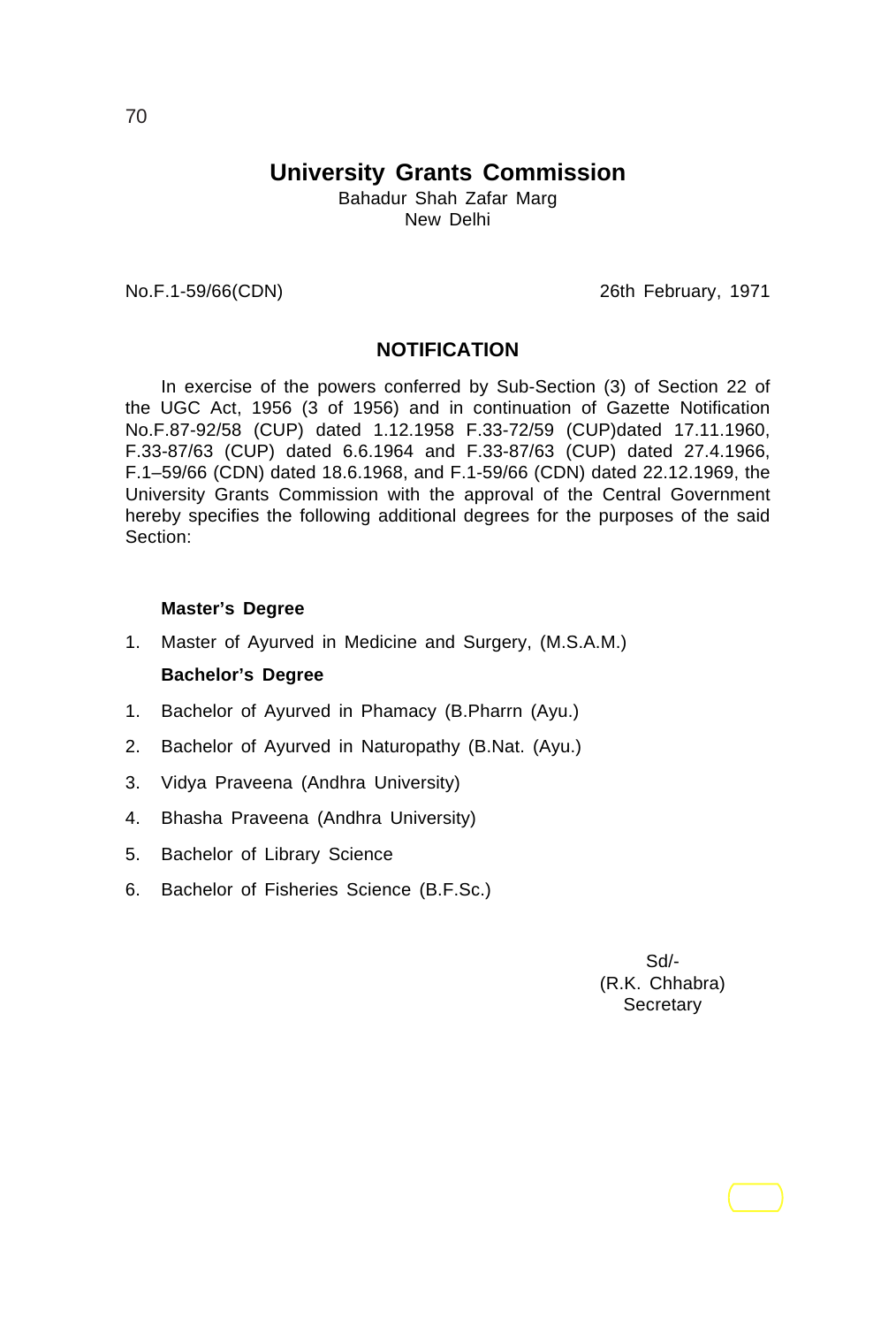Bahadur Shah Zafar Marg New Delhi

No.F.1-59/66(CDN) 15.11.1973

## **NOTIFICATION**

In exercise of the powers conferred by Sub-Section (3) of Section 22 of the UGC Act, 1956 (3 of 1956) as modified upto 17th June, 1972 and in continuation of Gazette Notification No.F.87-92/58 (CUP) dated 1.12.58 F.33- 72/59 (CUP)dated 17.11.1960, F.1-59/66 (CDN) dated 18.6.1968, F.1-59/66 (CDN) dated 17.2.1969, F.1-59/66 (CDN) dated 22.12.1969 and F.1-59/66 (CDN) dated 26.2.1971, the University Grants Commission with the approval of the Central Government hereby specifies the following additional degrees for the purposes of the said section:

#### **Master's degree**

- 1. Samaj Vidya Parangat (Gujarat Vidyapeeth)
- 2. Samaj Karya Parangat (Gujarat Vidyapeeth)
- 3. Shikshan Parangat (Gujarat Vidyapeeth)

#### **Doctorate degree**

1. Vidya Vachaspati (Gujarat Vidyapeeth)

Sd/- (R.K. Chhabra) **Secretary**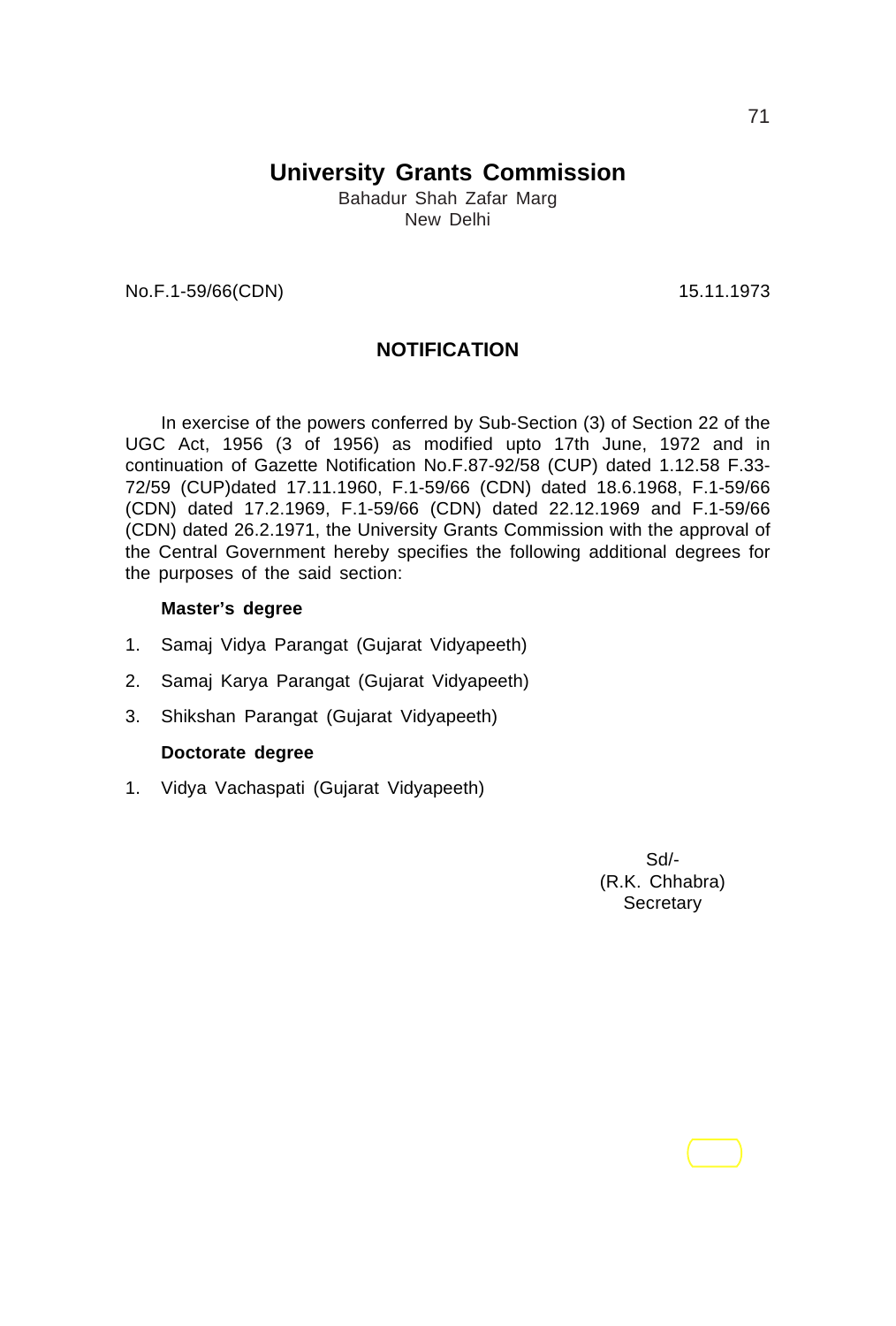Bahadur Shah Zafar Marg New Delhi

No.F.1-59/66(CDN) 18th July, 1975

## **NOTIFICATION**

In exercise of the powers conferred by Sub-Section (3) of Section 22 of the UGC Act, 1956 (3 of 1956) as modified upto 17th June, 1972 and in continuation of Gazette Notification No.F.87-92/58 (CUP) dated 1.12.58 F.33- 72/59 (CUP) dated 17.11.1960, F.33-87/63 (CUP) dated 6.6.1964, P.33-87/69 (CUP) dated 27.4.1966 and F.1-59/66 (CDN) dated 18.6.1968, F.1-59/66 (CDN) dated 17.2.1969, F.1-59/66 (CDN) dated 22.12.1969, F.1-59/66 (CDN) dated 26.2.1971 F.1-59/66 (CDN) date 15.11.1973, the University Grants Commission with the approval of the Central Government hereby specifies the following additional degrees for the purposes of the said Section:

#### **Master's Degree:**

Master of Dance (M.Dance) Indira Kala Sangeet

Vishwavidyalaya. Khairagarh.

**Bachelor's Degree Indira Kala Sangeet** Bachelor of Dance (B.Dance) Vishwavidyalaya,

Khairagarh.

Sd/- (R.K. Chhabra) **Secretary**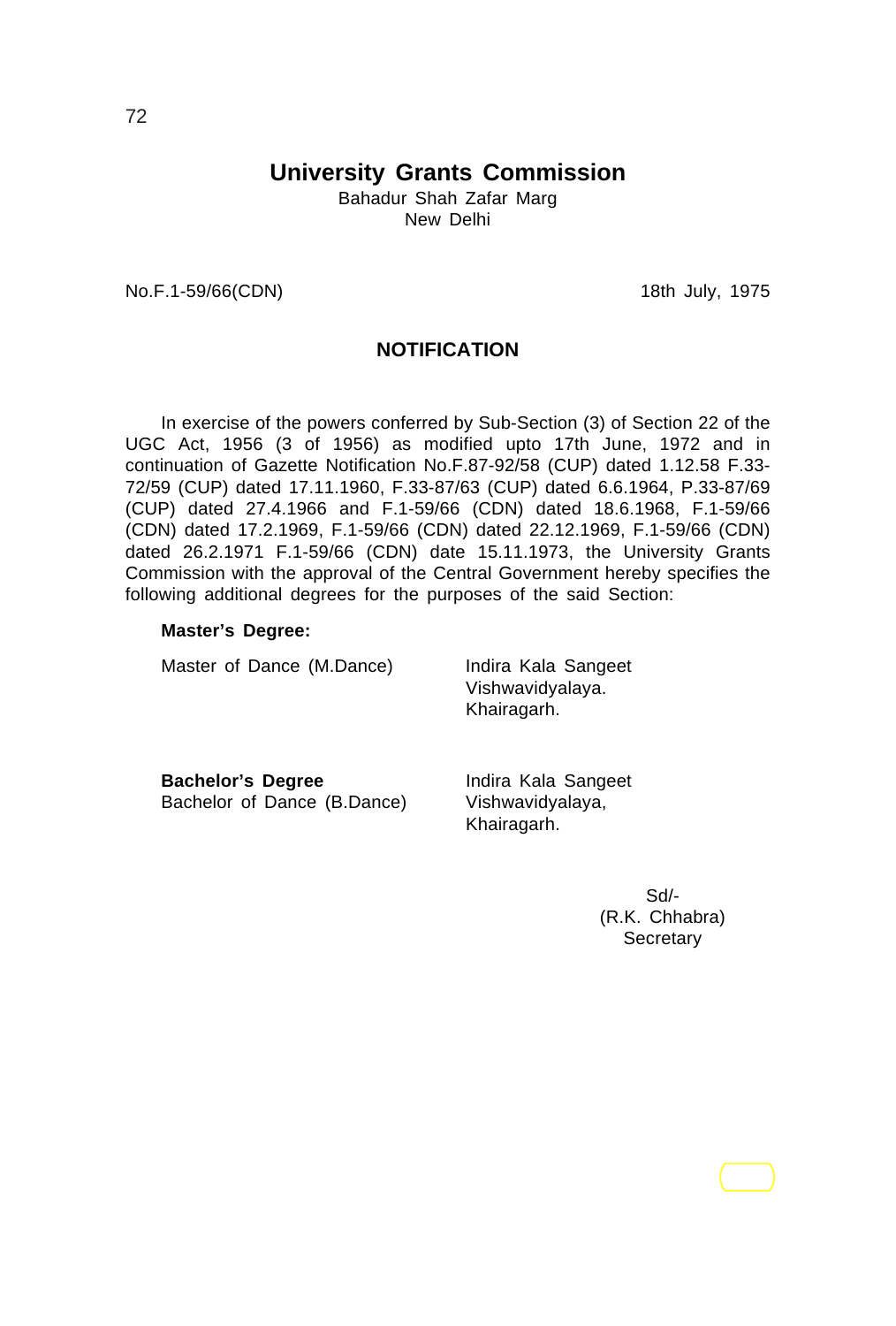## **11.0 UGC (Fitness of Health Sciences and Medical Universities for receiving Grants) Rules, 1996**

*(To be Published in the Gazette of India Part-II, Section 3, Sub-Section (i)*

GOVERNMENT OF INDIA Ministry of Human Resource Development (Department of Education) New Delhi

Dated :19.2.1996

### **NOTIFICATION**

#### **G.S.R.**

In exercise of the powers conferred by Section 25, read with Section 12B, of the University Grants Commission Act, 1956 (3 of 1996), the Central Government hereby makes the following rules, namely:-

- 1. *Short title, application and Commencement:-*
	- (1) These rules may be called the University Grants Commission (Fitness of Health Sciences and Medical Universities for receiving grants) Rules, 1996.
	- (2) They shall apply to every Health Science and Medical University established after the 17th day of June, 1972.
	- (3) They shall come into force on the date of their publication in the Official Gazette.
- 2. *Definitions:* In these rules, unless the context otherwise requires:-
	- (a) "allied sciences" includes such sciences which are primarily supportive in nature to the medical and nursing professions;
	- (b) "Health Sciences and Medical University" means a University which provides for teaching, research or extension programmes in any branch or branches of medical, dental and allied sciences of any system of medicine and for the advancement of learning and dissemination of knowledge in such branch or branches;
	- (c) Words and expressions used herein and not defined but defined in the University Grants Commission Act, 1956 (3 of 1956) shall have the respective meanings assigned to them in that Act.
- 3. *Fitness of Health Sciences and Medical University to receive grant:-* No Health Sciences and Medical University to which these rules shall apply, shall be declared to be fit to receive any grant from the Central Government, the Commission or any other Organisation receiving any funds from the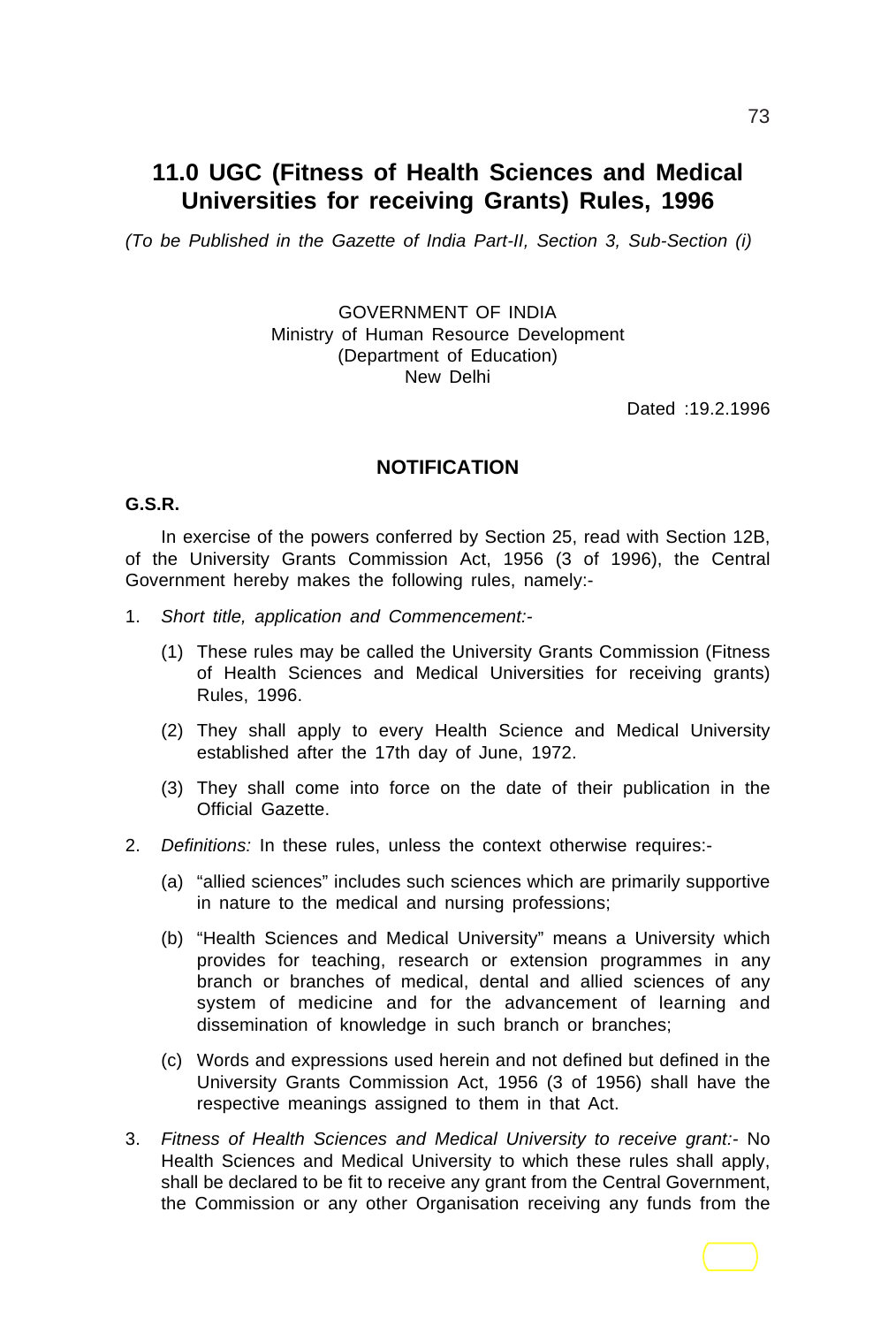Central Government unless the Commission is satisfied in respect of the following matters, namely:-

- (a) that there has been a need to set up such a Health Science and Medical University, and that the other existing universities in the states cannot effectively meet the requirements and systematic development of medical and allied sciences through their programmes of teaching, research and extension either through departments or colleges directly maintained by and/or affiliated to it;
- (b) that it has adequate facilities for postgraduate teaching, research and extensions programmes;
- (c) that it provides adequate linkage with the respective professions, health care delivery systems and industry, as may be appropriate;
- (d) that it provides courses of extension and devotes attention to national and regional development;
- (e) that the State Government ensures provision of adequate basic facilities in respect of scientific staff, supporting staff, buildings, equipment, laboratories, library, hostels, staff quarters, playgrounds and the like, as may be determined in consultation with the concerned professional council.
- (f) that in the law under which such a university has been established, due weightage has been given to the recommendations made by:-
	- (i) the Education Commission (1964-66) constituted by a Resolution of the Government of India;
	- (ii) the Health Survey Planning Committee (Mudaliar Committee) 1959-61;
	- (iii) the Medical Education Review Committee (Shantilal Mehta Committee) 1981-83;
	- (iv) the guidelines and/or recommendations of the committee appointed by the Commission on the governance of Universities;
	- (v) the State Government concerned with the University has accepted the principle of integration of teaching, research and extension in the broad areas of medicine and allied Sciences;
- (g) that to facilitate co-ordination between the Health Sciences and Medical University and the concerned departments of the State Government on the one hand and the Commission, Government of India, Medical Council of India and the Indian Council of Medical Research on the other hand, an apex body at the State level has been set up by the, State Government consisting of the representatives of the University, the State Government, Government of India, the Commission, the Medical Council of India, the Indian Council of Medical Research and experts.;
- (h) that it has necessary facilities to provide for teaching, research and extension in the subjects related to medicine and allied sciences including Environmental Sciences, Social and Behavioural Sciences in relation to medicine, Bio-engineering, Dental (stomatology), Pharmaceutical Sciences, Continuing Medial Education, Medical Education, Health Manpower development and Health Administration keeping in view the existing and emerging requirements of the State;
- (i) that it provides for integration of teaching, research and extension